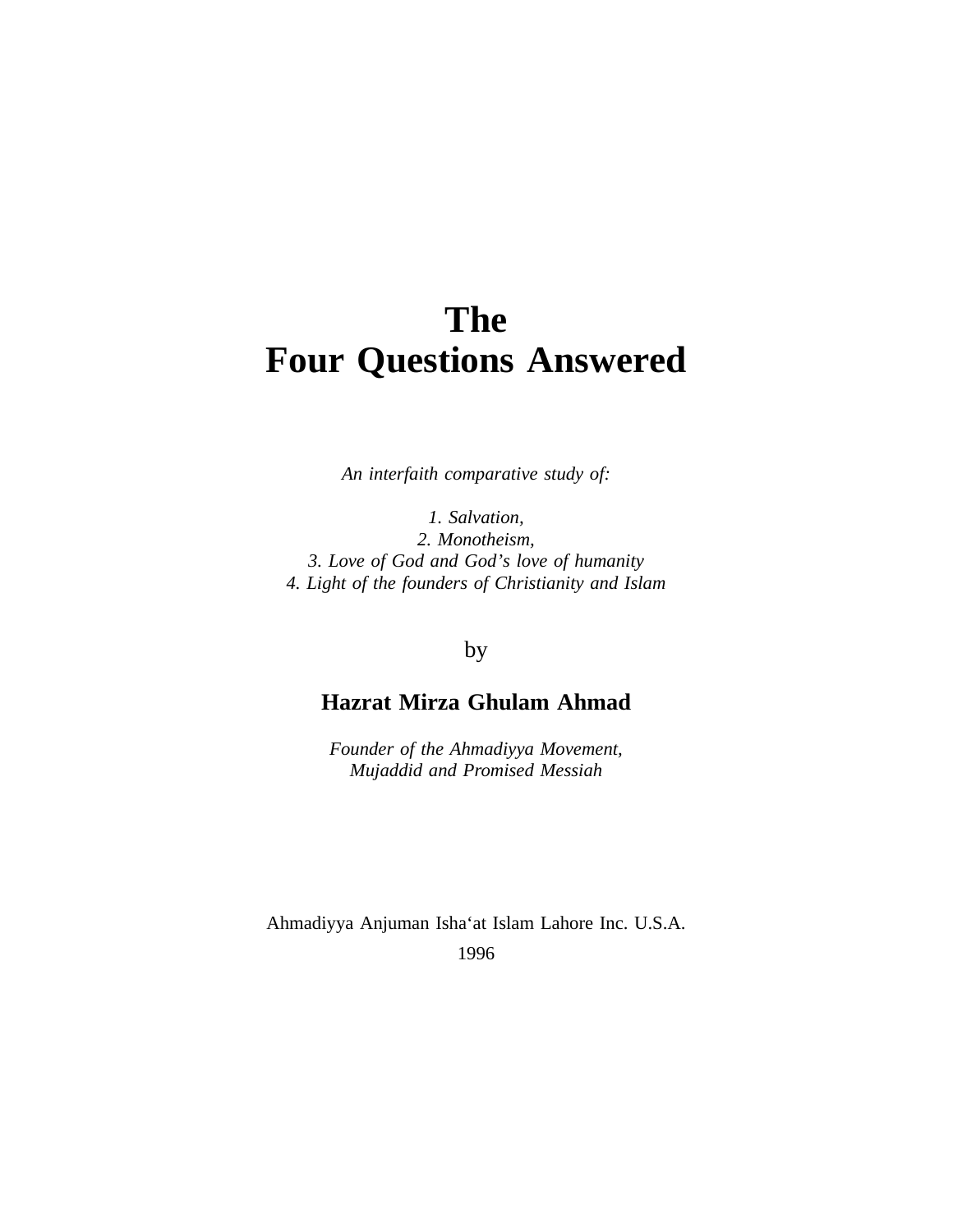#### *Originally published in Urdu* June 1897 *Present English translation: First Edition* 1996

#### © 1996 by Ahmadiyya Anjuman Isha'at Islam Lahore, Inc. 1315 Kingsgate Road, Columbus, Ohio 43221 U.S.A. *All Rights Reserved.*

The *Ahmadiyya Anjuman Isha'at Islam* (Ahmadiyya Association for the Propagation of Islam) was founded at Lahore, Pakistan, in 1914 by the prominent followers of Hazrat Mirza Ghulam Ahmad. It exists to promote a liberal, tolerant and peaceful picture of Islam, as found in the Holy Quran and the life of the Holy Prophet Muhammad. It has published a vast quantity of highly-regarded literature on Islam in various languages, and has branches and members in several countries.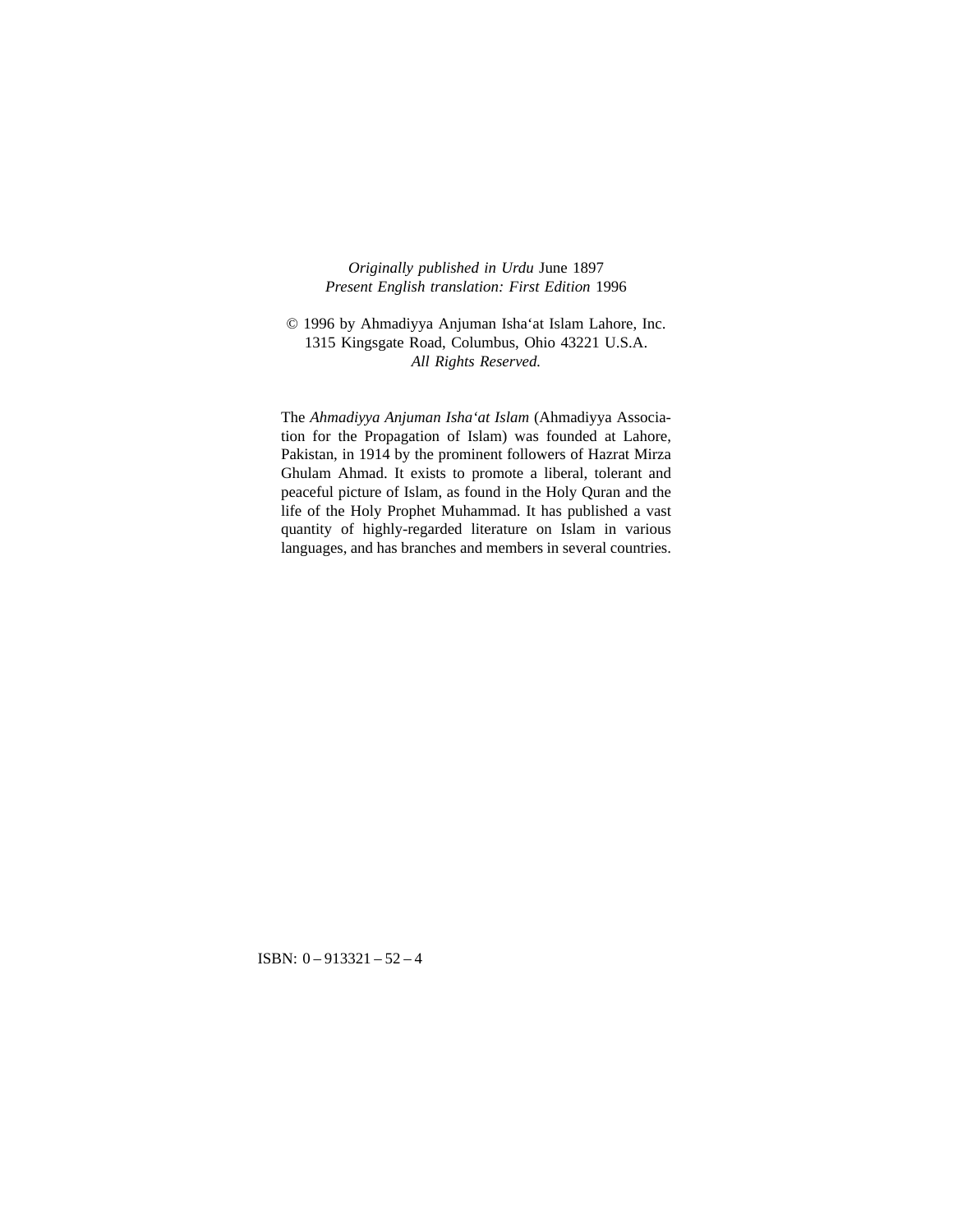# **Contents**

| 2. The Second Answer: <i>Monotheism</i> 22                                 |    |
|----------------------------------------------------------------------------|----|
| 3. The Third Answer:<br>Love of God and God's Love of humanity $\ldots$ 41 |    |
| 4. The Fourth Answer:<br>Light of the Founders of Christianity and Islam   | 47 |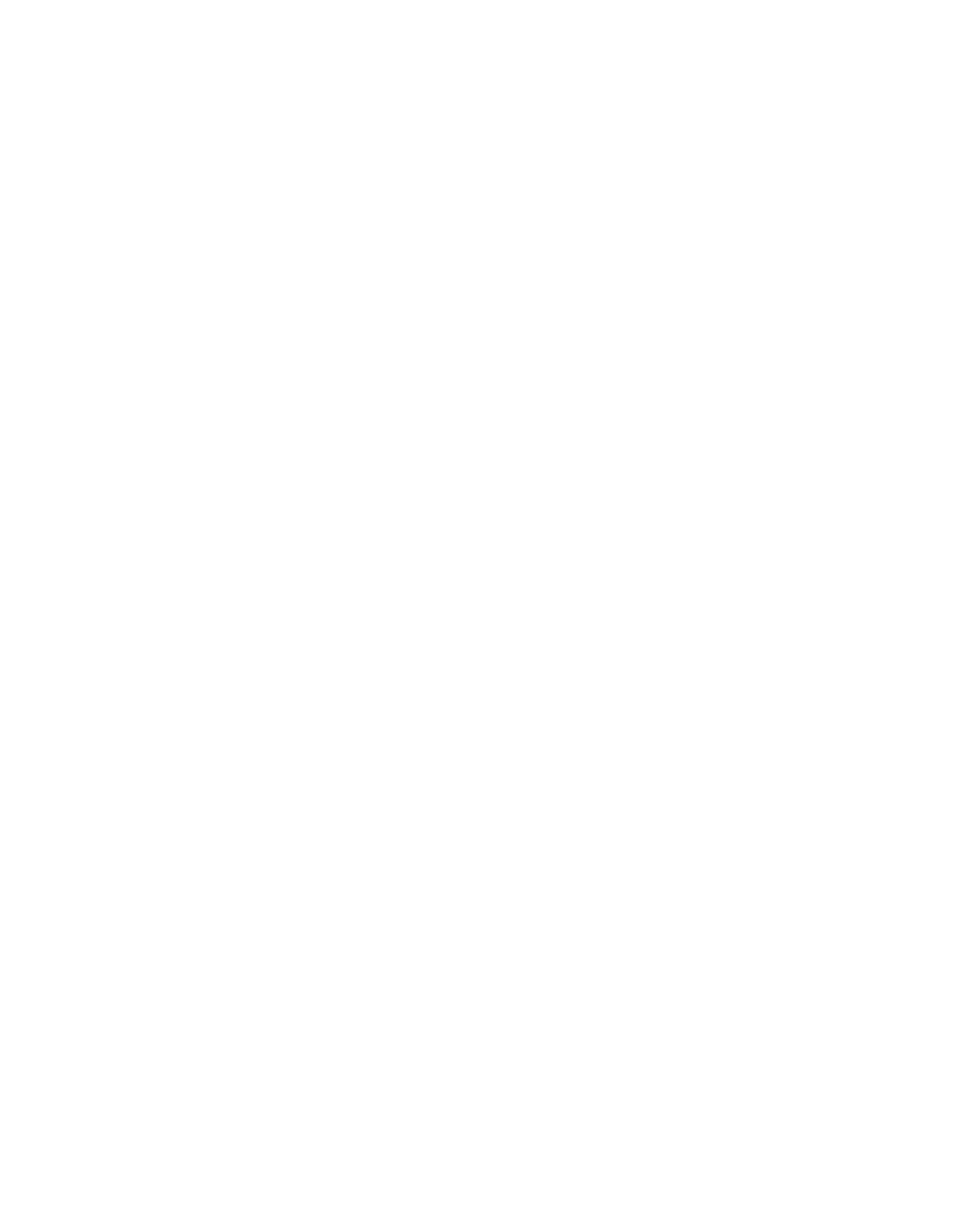## **Introductory Note**

The second coming of Christ is a belief that is common to the two largest religions of the world — Christianity and Islam. Most Muslims, like Christians, believe that the prophecies regarding the second coming of Christ refer to the physical reappearance of the original Christ. However, in the nineteenth century India, there was a religious saint by the name of *Hazrat* Mirza Ghulam Ahmad (1835–1908), who claimed to be the Promised Messiah of the prophecies. He proved from the Quran and other scriptures that Jesus had died, and declared, based on revealed knowledge from God, that the tomb known as the tomb of *Yuz Asaf* in Srinagar, Kashmir, is in reality that of Jesus.<sup>1</sup> He argued that the prophecies about the second coming of Christ were not to be taken literally, but only referred to the advent of a person in the spiritual likeness and excellence of Jesus Christ. He claimed that God had revealed to him that he was that person — the Promised Messiah. Hazrat Mirza Ghulam Ahmad founded a Movement for the propagation of Islam which is represented by the Ahmadiyya Anjuman Isha'at Islam, Lahore.

As soon as Hazrat Mirza Ghulam Ahmad claimed to be the Promised Messiah, the floodgates of opposition and persecution opened against him and his followers. The majority of the Muslims, who had been waiting for the original Jesus, charged that he was laying claim to prophethood, an anathema to Muslims who believe that Prophet Muhammad (may peace and the blessings of Allah be on him) is the last and final Prophet.

<sup>1.</sup> See, for example, *Jesus in Heaven on Earth* by Khwaja Nazir Ahmad, 1952, and *Jesus died in Kashmir* by A. Faber Kaiser, 1977.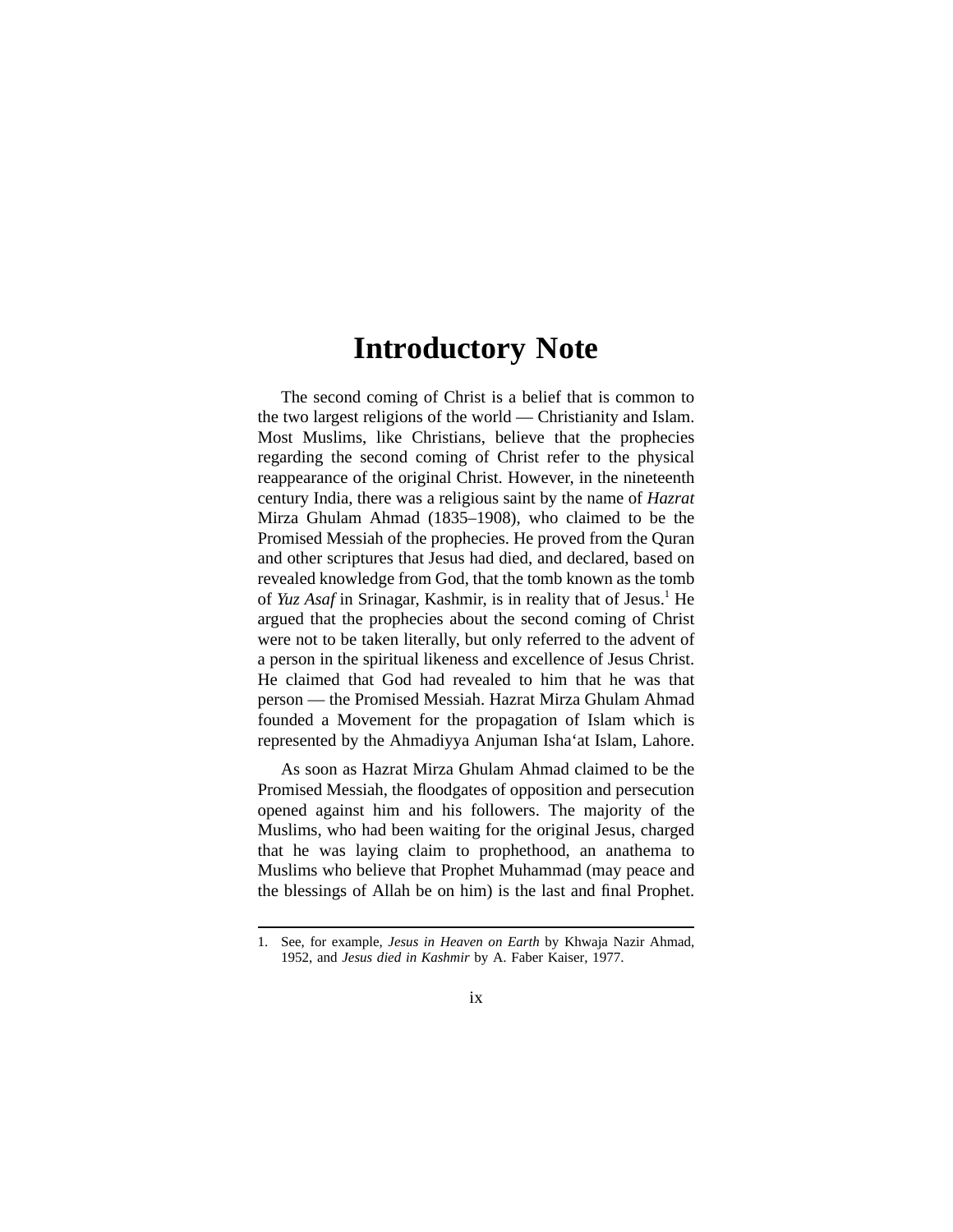All his life, Hazrat Mirza Ghulam Ahmad denied that he claimed prophethood and repeatedly reaffirmed his firm belief in the finality of prophethood with Prophet Muhammad. He pointed out to other Muslims the inconsistency of their belief in the finality of the Holy Prophet Muhammad's prophethood while at the same time waiting for Prophet Jesus to return.

Several years after Hazrat Mirza died, his son, Mirza Bashirud-Din Mahmud Ahmad, affirmed the accusation of his father's opponents by claiming that his father was, indeed, a prophet. This was an attack on the pure principles of Islam and a desertion from the teachings of Hazrat Mirza. On this basis, the Movement founded by Hazrat Mirza split into two. One group under the leadership of Hazrat Mirza's son, who was nineteen years old when his venerable father died and twenty-five at the time of the split in 1914, stayed on in Qadian, the ancestral town of Hazrat Mirza. They came to be known as *Qadianis*. The other group comprised Hazrat Mirza's closest companions, who had spent a lifetime under his tutelage, and knew fully well the beliefs of their spiritual mentor. They could not put up with the heretical claims of Hazrat Mirza's son, and left Qadian for Lahore, where they founded the *Lahore Ahmadiyya Movement*, to continue the work of their Master.

Throughout his adult life, Hazrat Mirza Ghulam Ahmad wrote profusely on religious subjects in Arabic, Persian, and Urdu. His literary skills and knowledge of religions was admitted by even those who opposed him. In the India of those days, there was an onslaught against Islam by the Christian missionaries who sought to gain converts by attacking Islam and Prophet Muhammad. Hazrat Mirza's heart bled on hearing these false charges. Consequently, many of Hazrat Mirza's writings defended Islam against these charges and took the battle into the Christian missionaries' territory by showing the irrationality of Christian beliefs.

In 1897, a Christian convert from Islam by the name of Robert Sirajuddin, who later became prominent as a professor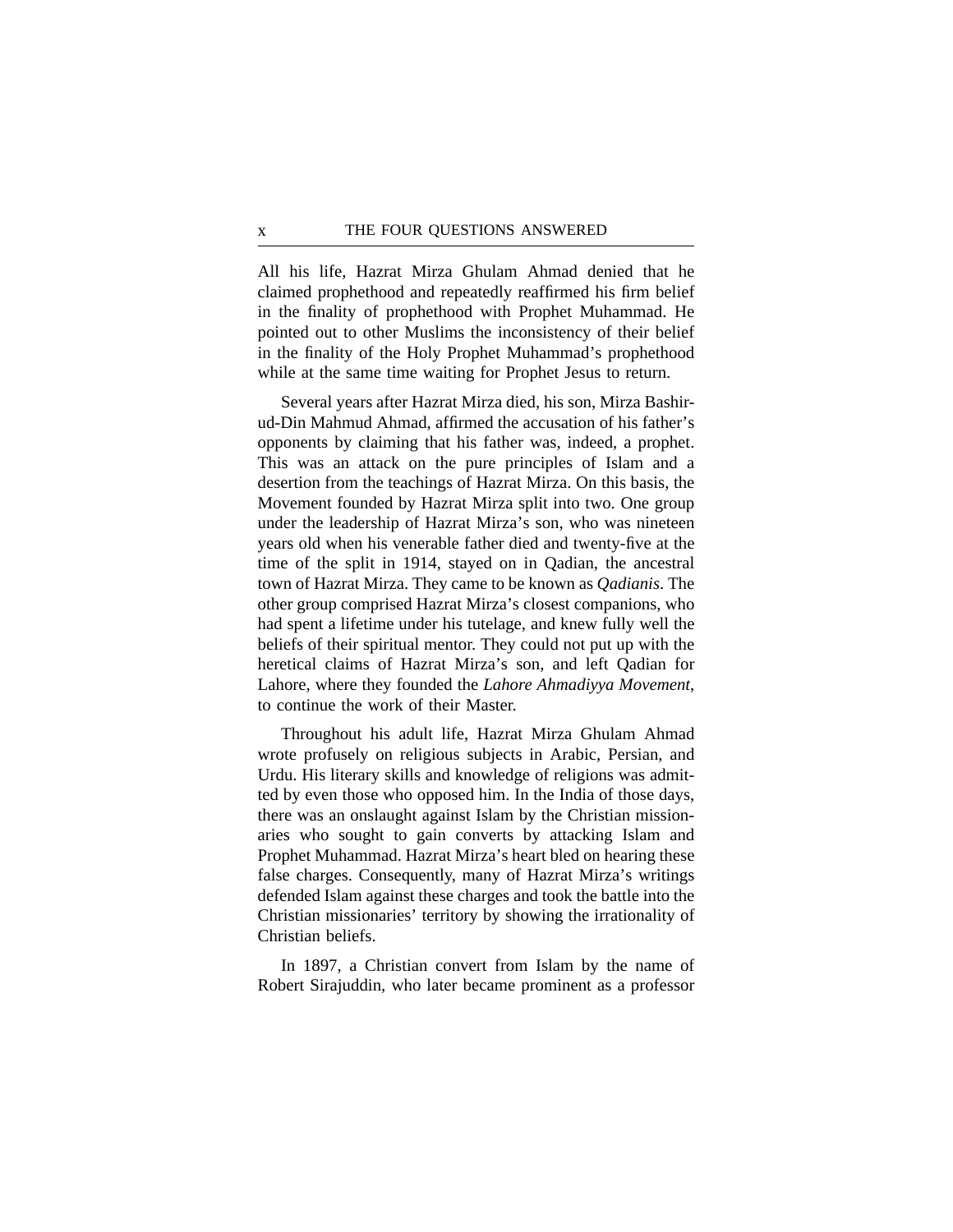in Forman Christian College, Lahore, addressed four questions to Hazrat Mirza Ghulam Ahmad. These questions covered the topics of salvation, monotheism, love of God and God's love of humanity, and the light of the founders of Christianity and Islam. Hazrat Mirza's replies were published in a small book in Urdu called *Sirājuddīn 'Īsā'ī key chār swālon kā jawāb*, (The Four Questions of the Christian Sirajuddin Answered). An English rendering of the original Urdu text is presented in this book.

Prior English translations of this book exist. I have an English translation by an unnamed translator. His translation style, as he states in the introduction, is to give, "as literal a translation as possible, the intention being to present to the reader the idiom and the working of a great master mind." I found the reading difficult and decided to translate from the Urdu text anew. Although I have relied in a few places on the existing translation, this work is my own, and I alone am responsible for any errors or shortcomings in the translation.

I would like to thank my spiritual mentor, the *Amīr* (Head) of the Lahore Ahmadiyya Movement, *Hazrat* Dr. Saeed Ahmad Khan, whose encouragement has given me the motivation to work for the religion of Allah.

Hamid Rahman Ahmadiyya Anjuman Isha'at Islam, Lahore Inc. 1315 Kingsgate Road Columbus, Ohio 43221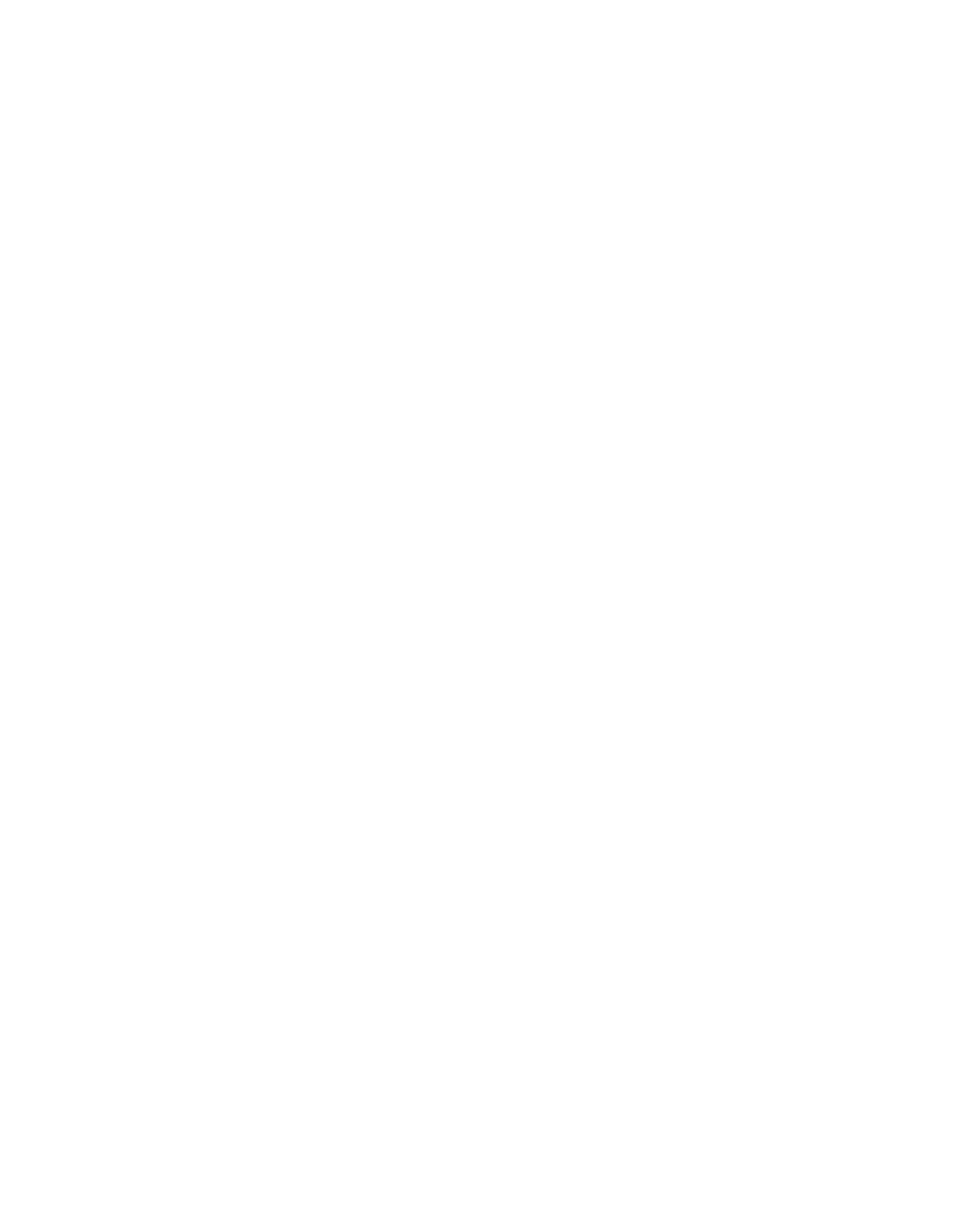# **The four questions answered**

A Christian gentleman from Lahore, by the name of Sirajuddin, has sent me a questionnaire with four questions and has asked me to answer them. I consider it conducive for the common good to publish these questions and my replies, which are accordingly set out below.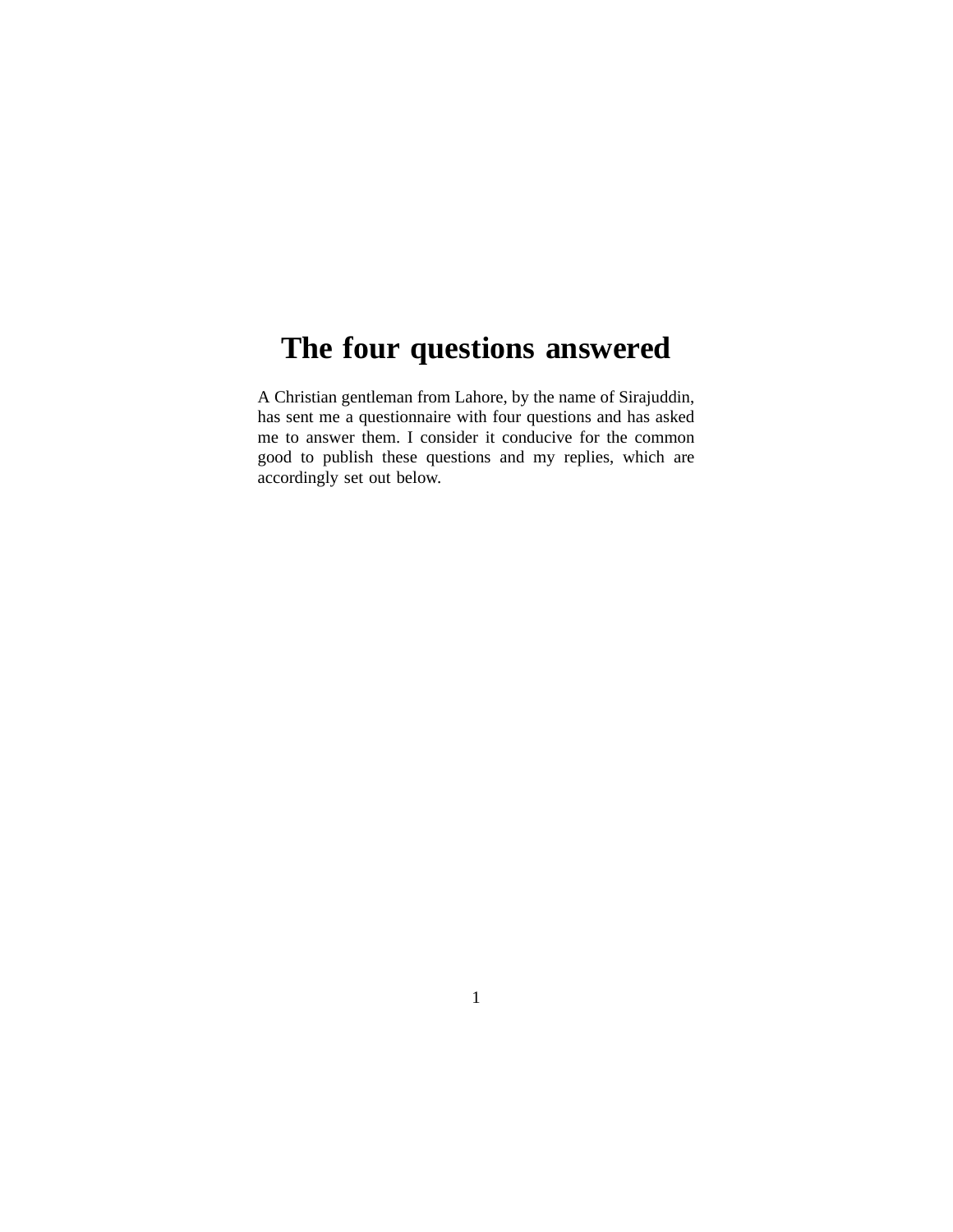## **1. Salvation**

**Question:** *According to the Christian belief, Christ came to the world for the love of mankind and to offer himself as sacrifice for its sake. Can the mission of the Founder of Islam be described in similar terms? Or can his mission be described in words even better than 'love' and 'sacrifice'?*

## **The answer**

The real purpose of the question is to ask whether the Quran presents an example of an accursed sacrifice for the salvation of sinners similar to the one allegedly made by Jesus Christ. According to the Christian belief, Jesus Christ appeared on this earth for the love of sinners. He took on the curse of their sins and was then crucified for these sins. The questioner then asks that if the Quran does not give a similar example, does it present any better method for the salvation of mankind?

## **The Quranic route to salvation is not through an accursed sacrifice.**

Let it be known, Mr. Sirajuddin, that the Quran does not give any example of an accursed sacrifice. It is against the Quranic principle for the sins, or curse, of one person to be transferred to another, and the question of the transference of the sins of millions of people onto one person just does not arise.

The Holy Quran states explicitly: "That no bearer of a burden bears another's burden" (53:38). According to the teachings of the Quran, deeds are the basis of reward and punishment.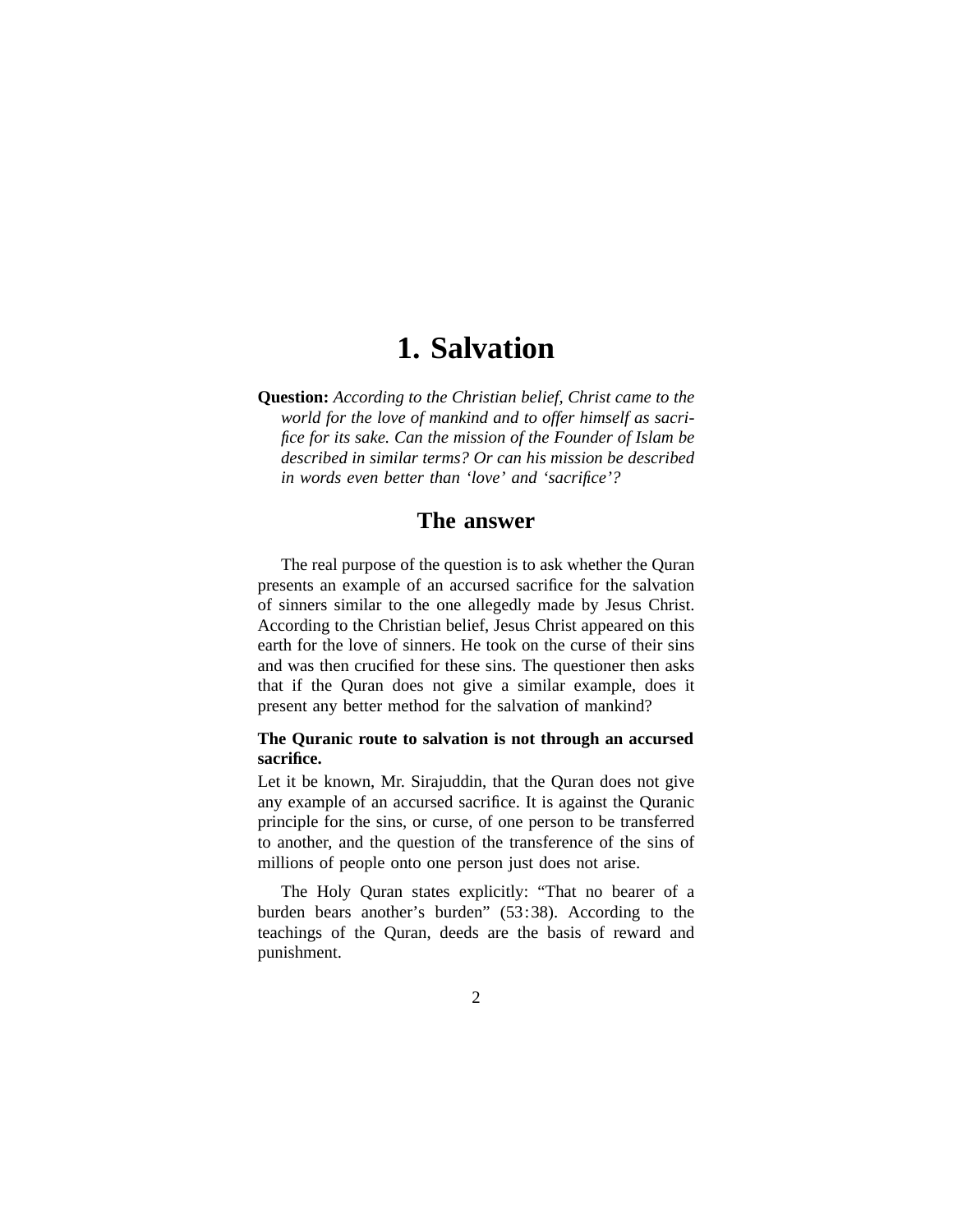Before I explain the Quranic teachings about salvation, I consider it essential to expose the errors in the Christian doctrine. This would facilitate comparison for those desirous of doing a comparative study between the Christian and Muslim teachings on the subject of salvation.

#### **Ascribing an accursed death to Jesus is perverse.**

The Christian doctrine is that God so loved humanity that He transferred the sins of transgressors, unbelievers and evildoers to His beloved Son, Jesus, as part of a plan for the salvation of mankind. Jesus was, thus, cursed with the sins of humanity and crucified on the accursed cross to rid the earth of the curse of sin. This doctrine is perverse and shameful in every way. From the standpoint of justice, such an action is flagrantly cruel. Human conscience revolts against the idea of an innocent person being punished for the wickedness of criminals. From the standpoint of spiritual philosophy and the reality of sin, too, this doctrine is fallacious. Sin is, in actuality, a poison that is created when a person cuts himself from submission to God, His love and His remembrance. Just as an uprooted tree, cut off from its nutrients, withers slowly and loses its green foliage, so also does a man, cut off from the love of Allah, withers as sin overpowers him. God has provided three remedies to stop the spiritual withering of man.

#### **Three safeguards from sin.**

The three safeguards from sin are:

1. Love of God.

2. *Istighfār*, which literally means the desire to suppress or cover sin. In the analogy of the tree given above, if the tree is firmly rooted, there is always the hope of a new foliage. (For a person who seeks forgiveness of Allah, there is the hope of a new spiritual life.)

3. *Taubah* or repentance, which implies vigorously searching for the elixir of life by turning to Allah, exerting to get near to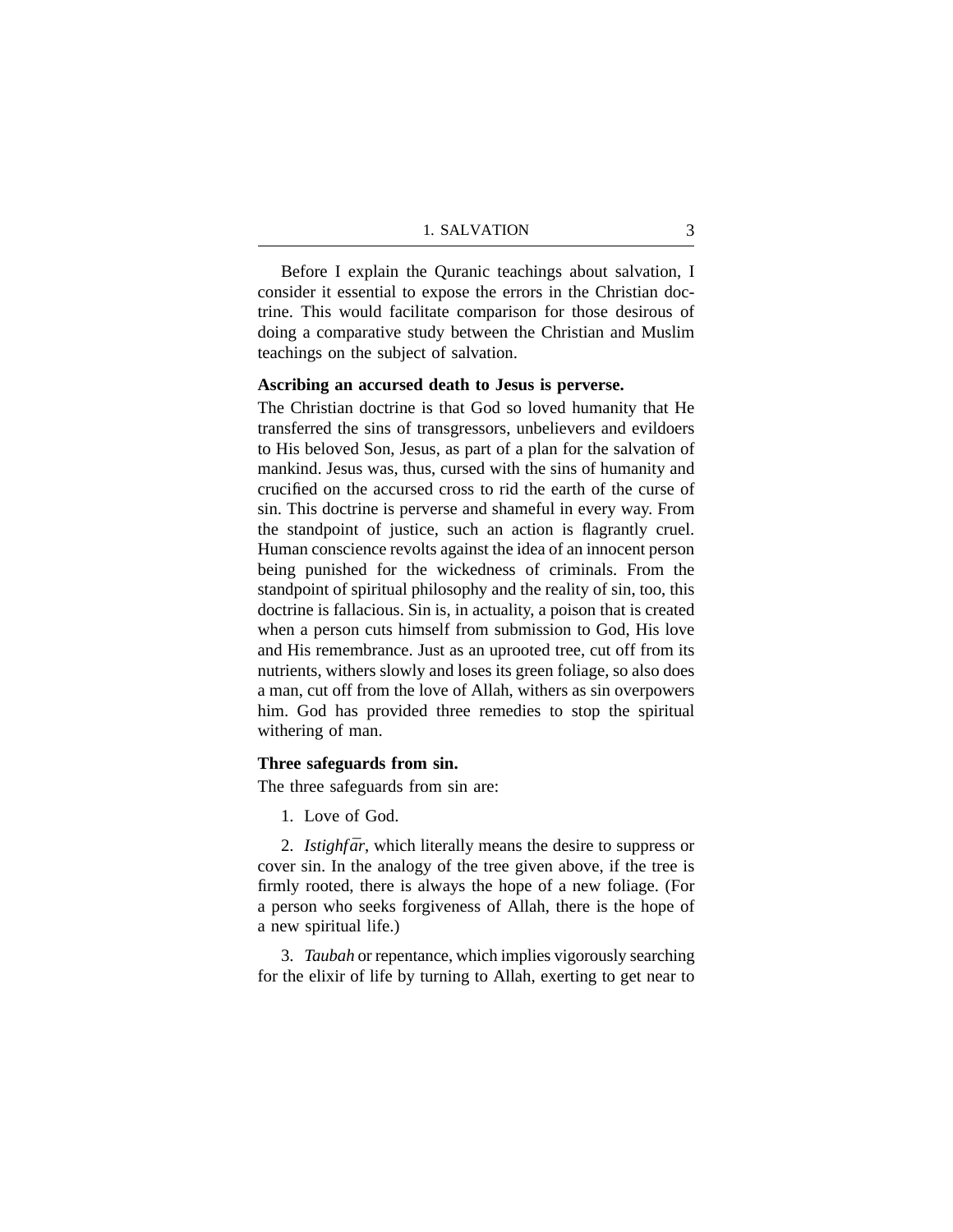Him, and extricating oneself from the web of sin by performing acts of virtue. Real repentance is not just a verbal confession of sin but a change to righteous behavior in which all acts of virtue are done to enhance the efficacy of repentance. Thus, the essence of repentance is the desire to get close to God. Prayer is also repentance because with it, too, we seek nearness to God. Consequently, when God gave life to man, He named his spirit *Rūh*, which implies that it's real pleasure and comfort is derived from accepting, loving and submitting to God, and He named his soul *nafs*<sup>2</sup> because of its conformity with God. Man's real happiness lies in the love of God. A person who loves God is like a firmly rooted tree in a garden. Just like the tree sucks in water from the soil and uses it to rid itself of toxic vapors, so also does the man, who has a close association with God, sucks in the water of God's love and with it develops the ability to rid himself of the poison of sin. He receives pure spiritual sustenance from God, thrives, blossoms and brings forth good fruits. Those who are not rooted in God are unable to obtain this life sustaining water. They progressively wither, ultimately the leaves fall off and there remains only the dried up, ugly branches. Since this aridity of sin is a result of severance from God, the simple antidote, to which the laws of nature bear testimony, is the establishment of a firm connection with Him. It is to this that God refers when He states in the Quran:

> "O soul that art at rest, Return to thy Lord, well pleased, well-pleasing, So enter among My servants, And enter My Garden!" (89:27–30)

## **The sole antidote of sin is love of God.**

In short, the only way to divest sin is through the love of God. Accordingly, all acts of virtue that spring from His love douse the flames of sin because they affix a seal of authenticity on man's love for God. The first stage of this love is to accept God

<sup>2.</sup> The dictionary meaning of *nafs* is "the very thing itself".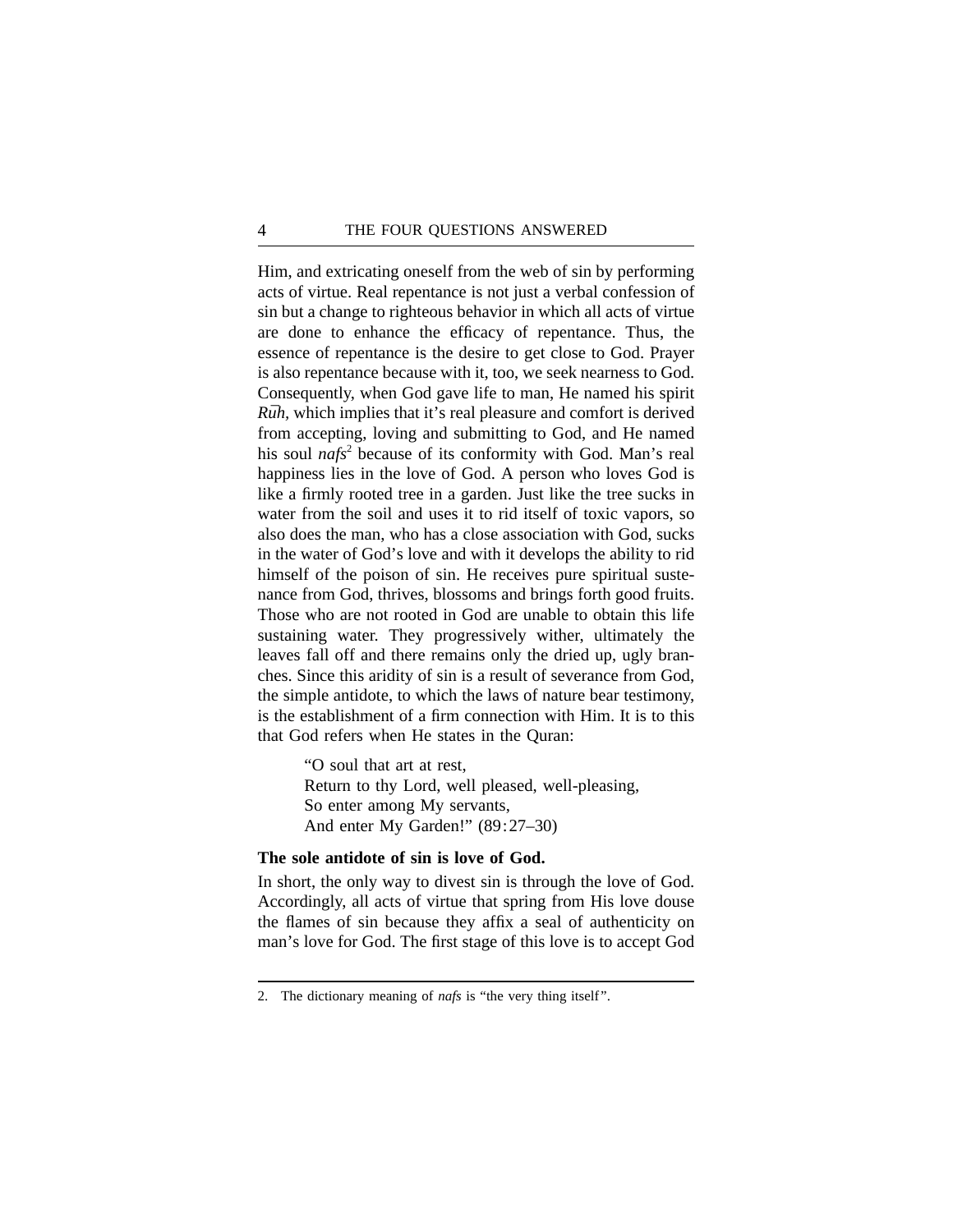in a way that puts His pleasure before everything else, including one's own life. This first stage is similar to the state of a newly planted tree. The second stage is that of *istighfar*, which means seeking God's protection from being rend asunder from Him for a person divorced from God is an easy prey to human frailties. This stage is similar to the stage of the tree when it vigorously penetrates the soil and establishes its roots firmly in the ground. The third stage is that of *taubah* or repentance, which is akin to the stage of the tree when it extends its roots close to the water and begins to suck it. Philosophically, the genesis of sin lies in being distant from God, and hence the extrication of sin depends upon reestablishing a relationship with God. It is indeed naive to consider that someone's suicide can be a salvation from sin.

#### **A rebuttal of the belief of Atonement.**

It is, indeed, ridiculous for a person to injure his own head in sympathy for another's headache or to commit suicide to save another. I do not think that any wise person, anywhere in the world, can classify such conduct as an act of human sympathy. Undoubtedly, human sympathy is meritorious, and enduring an ordeal to save another is an act of great bravery. But is the conduct ascribed to Jesus the proper way to bear such ordeals? If Jesus had not committed suicide but had borne suffering, like any rational man, to bring comfort to those in need of it, then the world would have benefitted from his person. As an analogy, consider a homeless destitute who cannot afford to construct a house. If some mason takes pity and works vigorously for a few days, free of charge, to make the poor man a house, then, indeed, such a builder is deserving of praise for having helped the homeless person. Instead, if the mason was to wound his own head out of sympathy for the destitute, then this accomplishes nothing for the homeless person. Unfortunately, there are very few people in this world who adopt reasonable means to achieve the end of doing good to others and taking mercy on them. If it is true that Jesus committed suicide out of a belief that his death would save the people, then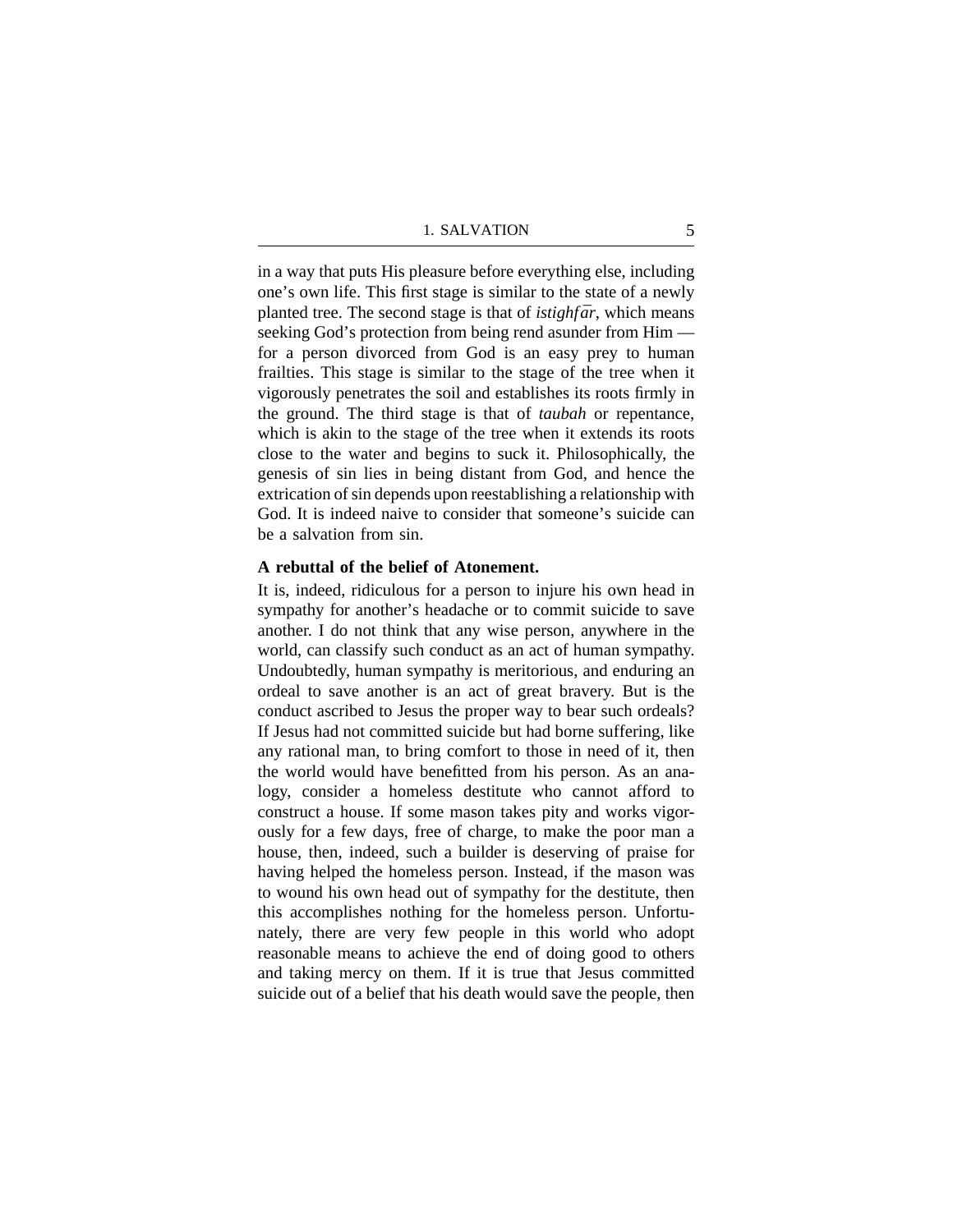his condition is pitiable, and his conduct, far from being publicized, deserves to be concealed.

The Christian belief in atonement is regrettable because of the disrespect that it shows to Jesus. In fact, by establishing this principle, the Christian nation is guilty of showing greater disrespect to its prophet than has ever been shown by any other nation to its prophet or messenger. According to the Christian philosophy, the creed that Jesus came to this world for the love of humanity and sacrificed his life for it has meaning only if one believes that Jesus was cursed by the sins of mankind and was crucified on the accursed cross. Thus, it is an integral part of the Christian belief that Jesus was cursed, even if only for three days, and if Jesus is not considered cursed, then the belief in his sacrifice and the consequent salvation collapses. The whole superstructure of this doctrine rests on the accursed Jesus. Consequently, we have previously referred to the sacrifice of Jesus as an accursed sacrifice. Sin caused the curse, and the curse led to the crucifixion. What needs to be ascertained though is whether a righteous person can be considered accursed in any sense?

The Christians consider Jesus as cursed, even if for three or lesser days, but this is a grave error because the term cursed connotes the inner condition of the accursed person. A person is called accursed when he turns away and becomes an enemy of God. Accordingly, the Arabic word *la'in* (accursed) is the name of Satan and the term *la'nah* (cursed) means to be cast off from a relationship of favor. The word 'accursed' is used for a person whose heart has strayed far from submission and love of God, and, in reality, such a person has become an enemy of God. All lexicographers accept this as the meaning of the word *la'nah* (accursed).

### **Implications of Jesus being accursed.**

According to this established meaning, to say that Jesus was accursed connotes that he abandoned the state of submission, love, and knowledge of God and became a target of His wrath.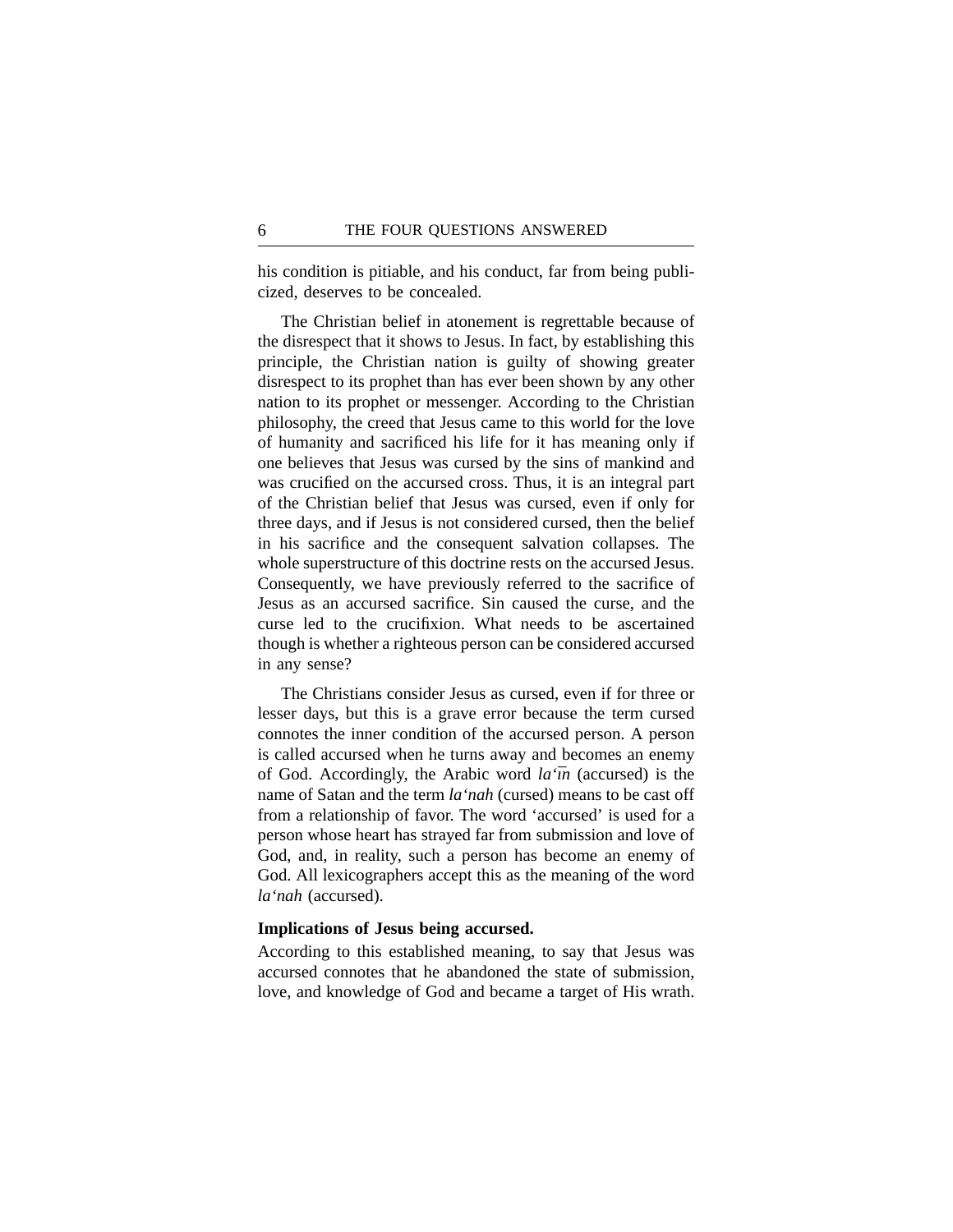It signifies that in the accursed period, Jesus apostatized, turned rebellious and became akin to the devil, resulting in mutual enmity and anger between him and God. Such a belief in respect of Jesus is akin to making him a companion of Satan. No one, save a very wicked person, can hold such a belief about a righteous Prophet.

Since the belief that Jesus was accursed is thus shown to be erroneous, it follows that a belief in the accursed sacrifice is false too, and merely a concoction of some ignorant persons. If salvation is only achievable by first making Jesus into an angry, satanical rebel, then a curse be on such salvation. It was better for the Christians to accept hell rather than to make a beloved of God into a devil. What a pity that these people have relied upon such absurd and unholy reasoning. On the one hand, they claim he is the son of God, His offshoot and a part of Him and on the other, they brand him as a devil because of being accursed, a characteristic peculiar to the devil. *La'in*, meaning accursed, is the name of the devil and accursed is one who is an offshoot of the devil, part of the devil and himself a devil. Thus according to the Christian belief, there were two facets of Jesus, one divine, and the other satanical. In the satanical phase, he imbibed the devilish qualities of rebellion, anger, and enmity with God, and thereby merged his personality with the devil. I ask you, Mr. Sirajuddin, to state honestly whether this alleged mission of Jesus is even remotely spiritual or rational. Can there be a worse belief than alleging, merely for the sake of achieving salvation, that a righteous person of God was disobedient to Him, His enemy, and a devil? Why would God, Who is All Powerful and Merciful, need such an accursed sacrifice?

## **Is salvation through accursed sacrifice found in Jewish scriptures?**

Further evidence against the veracity of the accursed sacrifice doctrine is furnished by examining it in the light of the earlier Jewish scriptures. Apparently, if the only way open to God for the salvation of mankind was through the accursed sacrifice,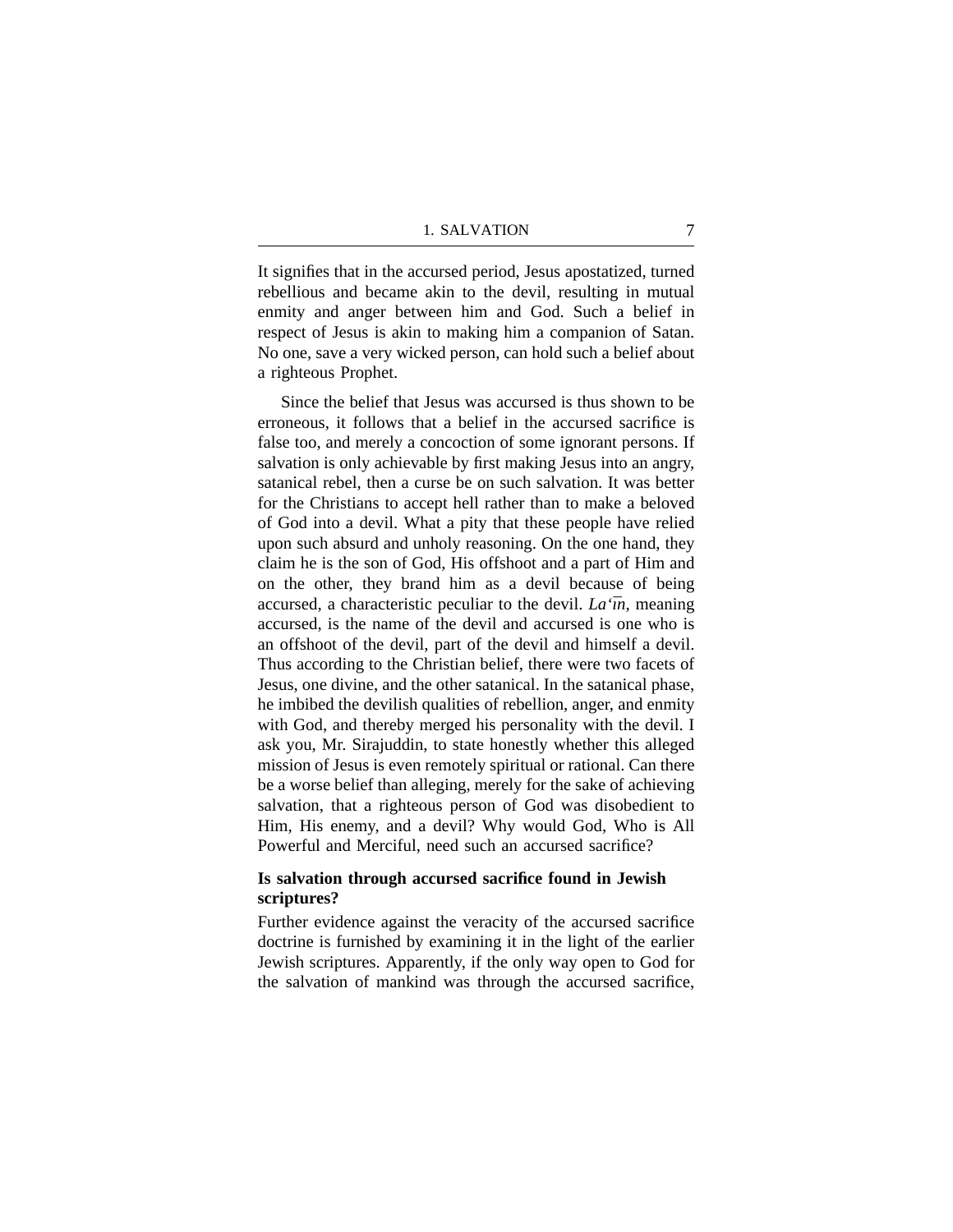according to which He begot a son who took on the curse of all sinners and was crucified, then the mention of an accursed sacrifice should be in the Torah and the other Books of the Jews. No reasonable man can accept that God has been changing His eternal law of salvation, giving one law in the Torah, another in the Gospels, another in the Quran and yet others to prophets sent to people elsewhere in the world.

Even the most detailed examination of the Jewish scriptures does not reveal any mention of the accursed sacrifice doctrine. Accordingly, I wrote letters to several Jewish religious scholars and asked them to state under oath the teachings about salvation in the Torah, and whether there is any command to believe in atonement and the sacrifice of God's son? These Jewish scholars have replied that the teachings of the Torah in respect of salvation are in complete accord with those found in the Quran. They have written that the Torah emphasizes repeatedly that the way to salvation lies in turning to God, seeking repentance, controlling base desires, doing good deeds for the sake of God, and strictly following all His laws, rules and commands. All the holy prophets of God, they said, have enjoined this teaching and straying away from it occasions God's punishment. Besides their detailed replies, my Jewish correspondents have sent me rare and valuable books on this subject written by their renowned scholars. These books and letters are in my custody and are open for inspection to anyone who so desires. I plan to publish a comprehensive book containing these testimonials.

It behooves a rational and unprejudiced person to question why the Jews would keep this doctrine a secret and steadfastly oppose it if they had prior knowledge that God's ordained method for the salvation of mankind was by the sacrifice of His accursed Son, Jesus. The Jewish teachings were renewed by successive prophets, and Moses expounded the Torah publicly before hundreds of thousands of people. How is it possible then that the Jews could have forgotten this teaching passed on to them through successive prophets when they had been directed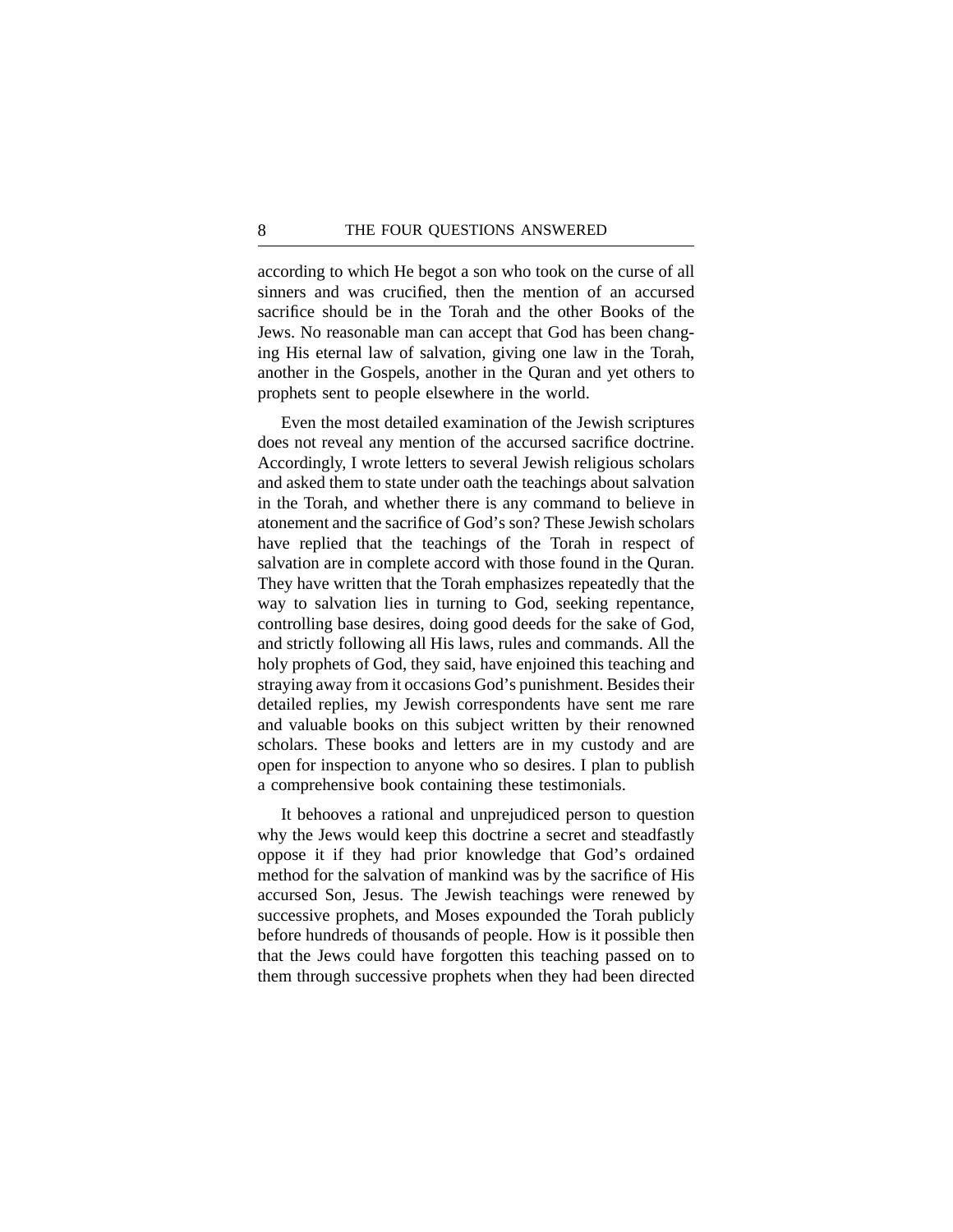to memorize the commandments of God, to teach it to their children and to write it on their doors, frames, and sleeves? Is it conceivable, and can anyone honestly allege that, in spite of these precautions, all the sects of the Jews lost this dear doctrine on which their salvation depended? The Jews have, not only now but from the earliest times, maintained that the doctrine of salvation in the Quran is the same as the doctrine of salvation in the Torah. This was their testimony when the Quran was revealed and this is their testimony now as evident by the letters and books that they have sent to me.

There is absolutely no reason for the Jews to conceal the accursed sacrifice doctrine if they had been informed about it. Conceivably, they could have disputed that Jesus was the ordained son of God, and that his crucifixion was the one decreed for salvation. They could have argued that this was not the real son of God whose sacrifice would lead to salvation and that the real son will appear in some later time. It is inconceivable, however, that all sects of the Jews would totally deny this doctrine that was present in their Books and had been renewed by successive prophets. The Jews, their books and their scholars are all accessible and if anyone has any doubt about the veracity of the above allegation, let him inquire without any hesitation.

Isn't the testimony of the Jews necessary for an intelligent seeker of truth in this matter? Aren't the Jews the first witnesses of the Torah and the ones who memorized it through the centuries? There is not a shred of evidence either in the previous revealed teachings passed down the generations, nor in the later revealed teachings about making a humble man into God and then calling him of the God and also of the Satan. How can pure natured persons accept such an irrational and filthy doctrine?

#### **Can belief in the accursed sacrifice deliver one from sin?**

The absurdity of the accursed sacrifice doctrine is apparent. It runs counter to the ancient teachings of the Torah, as passed down through successive generations. It espouses the trans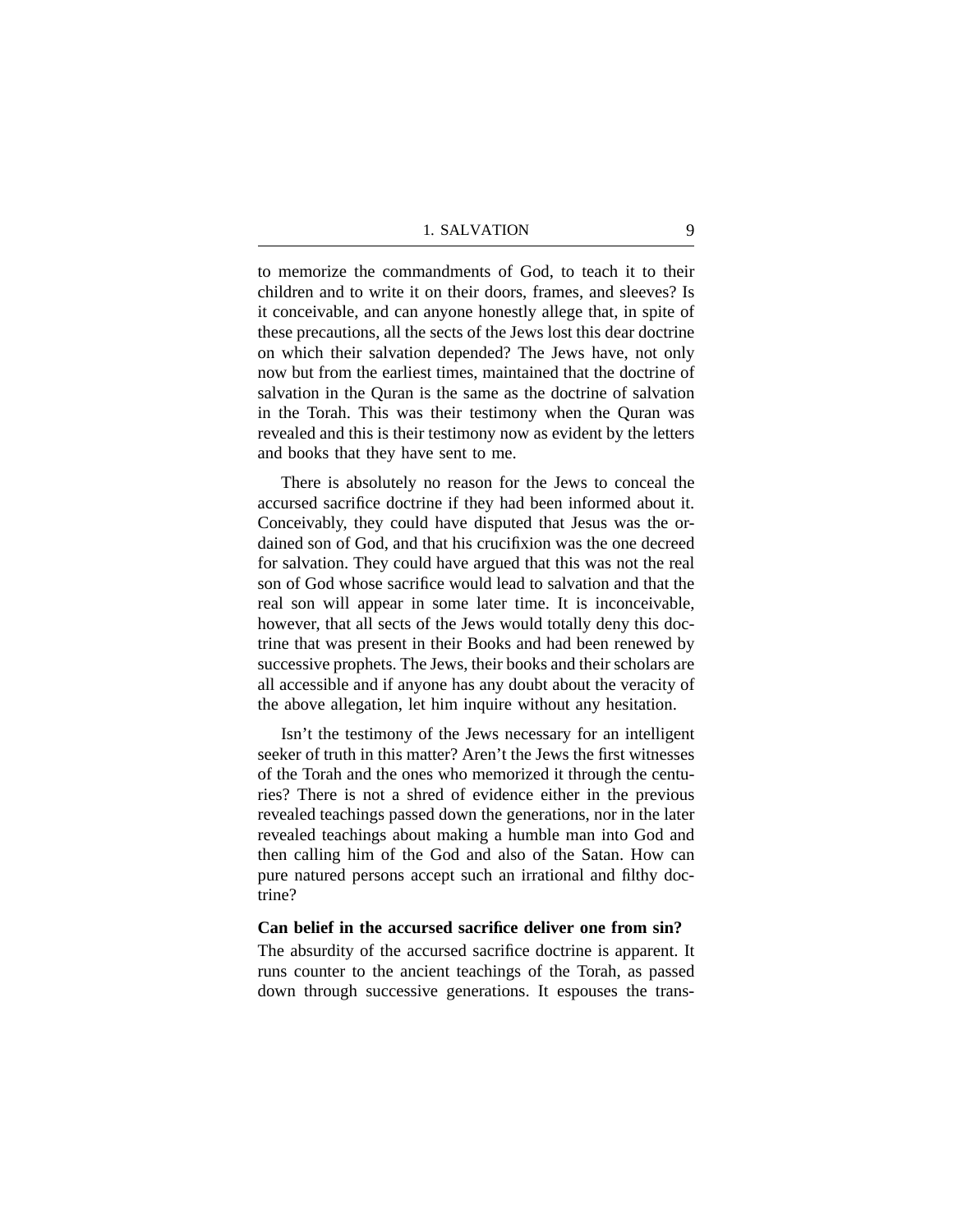ferability of sin. It alleges that a righteous person was accursed, forsaken and cut off from God, and became like minded with the devil. Notwithstanding these apparent shortcomings, the doctrine must still be examined to see if any benefits accrued to its adherents from believing in it. Did they eschew sin or were their sins forgiven?

Facts belie any claim that a belief in this doctrine restrains a person from sin and advances moral purification. According to Christian belief, David believed in the Redemption of Jesus. However, they also allege that subsequent to this belief (we seek refuge in Allah from saying so), David killed an innocent man,<sup>3</sup> committed adultery with the murdered man's wife, $4$  misappropriated State funds for personal needs, married one hundred wives, and sinned most audaciously every day, repeating those sins till his last days. If the accursed sacrifice of Jesus can make people desist from sin, then David should not have been so steeped in sin as they allege against him. Similarly, according to the Christian tradition, three ladies from the maternal ancestry of Jesus committed adultery.5 It is obvious that if a belief in the accursed sacrifice causes internal purification, these ladies from Jesus' own ancestry would not have committed these shameful sins. The disciples of Jesus too, even after their belief, committed shameful acts of sin. Judas Iscariot sold Jesus for thirty pieces of silver, and Peter cursed him on his face three times, while the rest of the disciples took to their heels. It is obvious that cursing a prophet is a great sin. There is hardly any need to mention the widespread prevalence of fornication and drinking in the Western civilization. In one of my previous articles, I have referred to news reports from European papers about the adulterous affairs of many reputed Christian priests. It is apparent from all these events that belief in the accursed

<sup>3.</sup> II Samuel, 12:9.

<sup>4.</sup> II Samuel, 11:4.

<sup>5.</sup> Matthew's genealogical table of Jesus, and the Old Testament with reference to Tamar, Rahab, and Bathsheba which, however, we strongly repudiate.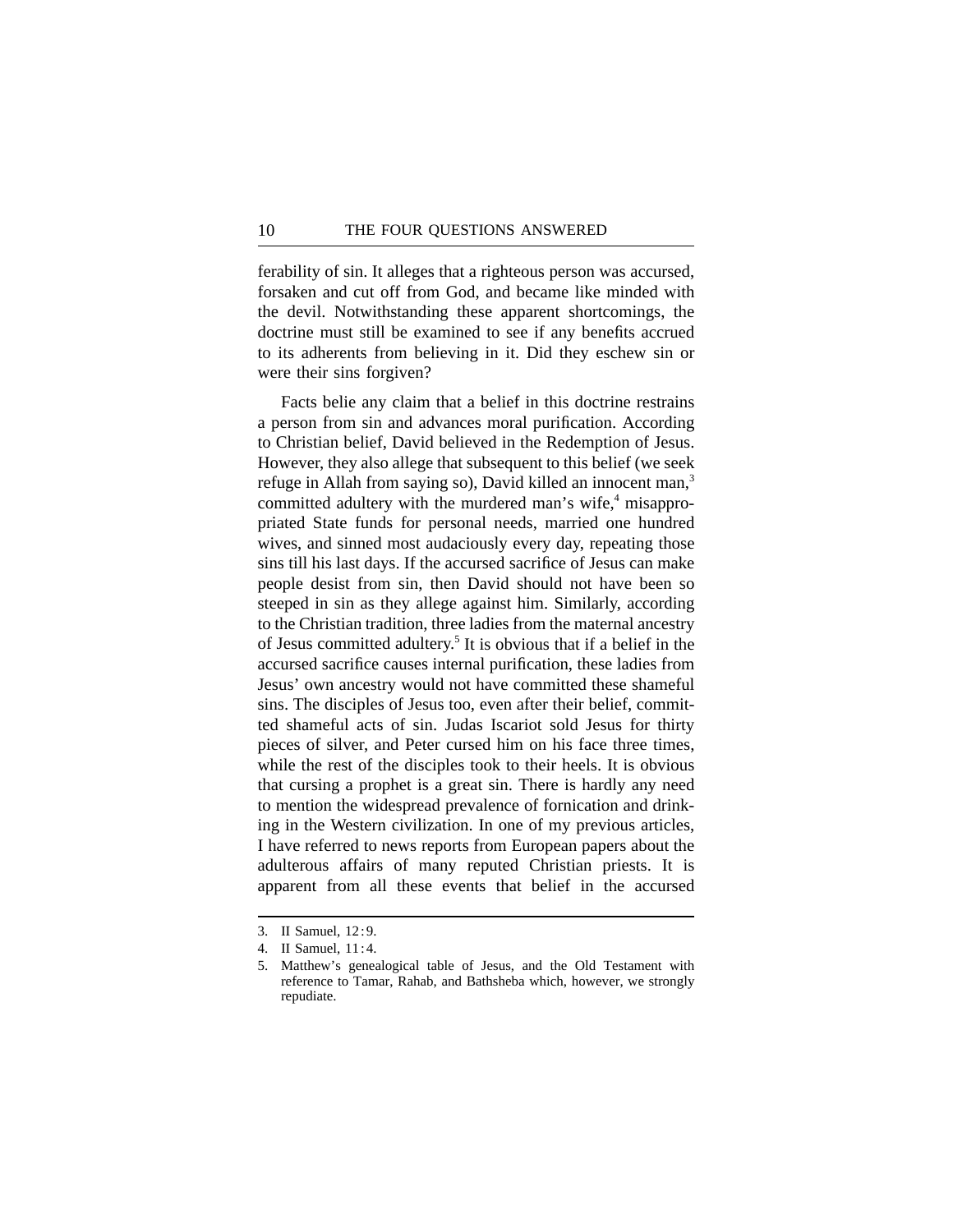sacrifice is incapable of delivering man from sin.

## **Doctrine of accursed sacrifice opens the floodgate of sin.**

A second aspect of this doctrine is that a belief in the doctrine results in forgiveness of all sins even if freedom from sin is not achieved. Such a belief gives total freedom to wicked persons to proceed against the property, life, and honor of peaceful citizens by any means they desire, such as killing, theft, false testimony and embezzlement. A simple belief in the accursed sacrifice can then wash off these heinous sins against these innocent persons and enable the perpetrators to enjoy their ill gotten gains. Similarly, adulterers can keep on living in the impure state of adultery and by a mere admission of belief in the accursed sacrifice save themselves from accountability before God. It is obvious that this cannot be so. To commit these heinous crimes and then to seek refuge behind the accursed sacrifice is nothing but the way of the wicked.

It appears that even Paul began to suspect that this was not an appropriate belief. Hence he remarked:

> "Knowing that Christ, having been raised from the dead, dies no more. Death no longer has dominion over Him.

> For the death that He died, He died to sin once for all; but the life that He lives, He lives to God."<sup>6</sup>

The statement above suggests that the sacrifice of Jesus is for the first sin and Jesus cannot be crucified a second time. This statement, however, puts Paul in great difficulty. If it is true that the sacrifice of Jesus is only for the first sin, then it follows, for example, that Prophet David will be eternally damned. According to the Christians, he committed adultery with Uriah's wife and kept her in his house, without God's permission, to the end of his life. This lady is from the holy maternal lineage of Mary and a grandmother several generations removed of Jesus. In addition, David had about a hundred wives

<sup>6.</sup> Romans 6:9,10.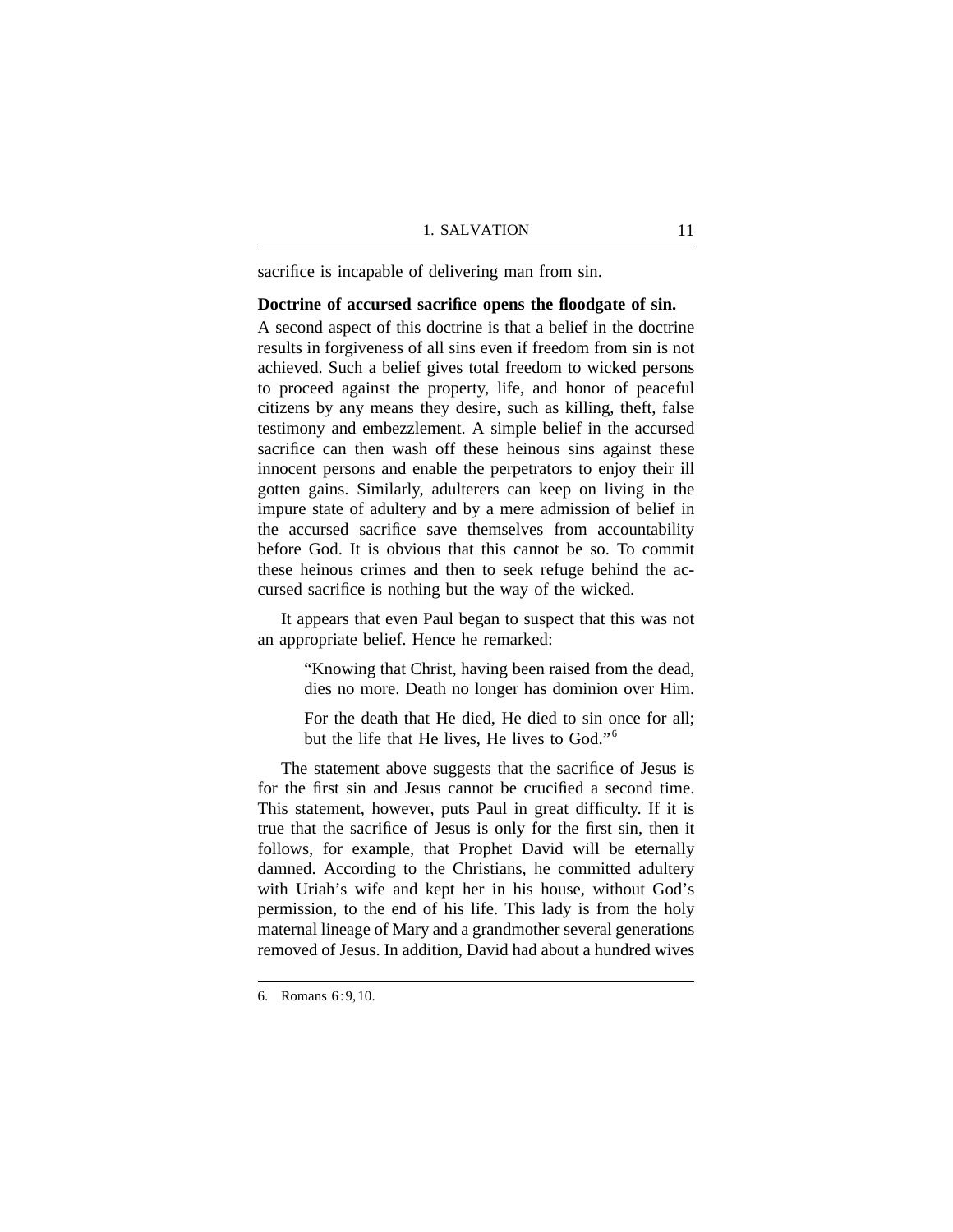which, according to the Christians, is not allowable. These sins were not committed just once but were repeated daily.

Since the accursed sacrifice is no immunity against committing sin, it follows that among the Christians too there are many repeat sinners, i.e., persons who sin after their first sin. According to the principle laid down by Paul, sins repeated after the first time are not forgivable and their punishment is eternal damnation.

There is no need to go far in search of an example, Mr. Sirajuddin, just consider your own situation. Mr. Sirajuddin, originally a Muslim, first accepted the son of Mary as the son of God and was baptized into the belief of the accursed sacrifice. Then he came to Qadian and converted back to Islam after affirming that he had been hasty in getting baptized. He began to say the Muslim prayers and acknowledged many times before me that he now understood the absurdity of the doctrine of atonement and considered it false. After his return from Qadian, he was again ensnared into the Christian missionaries' trap and converted yet again to Christianity. This calls for reflection by Mr. Sirajuddin. After being baptized into Christianity, he reneged and by words and actions acted against the Christian faith. This, according to the Christian belief, is a cardinal sin and in line with the saying of Paul, this sin, having been committed for a second time, is unforgivable because it requires a second crucifixion.

It could be argued that Paul was either mistaken or lied outright in curtailing the doctrine of atonement and that, in fact, a belief in the accursed sacrifice nullifies all sins. If this argument is accepted, then such a faith, which has no accountability for any kind of sin, including theft, adultery, lies, murder, and embezzlement, will nurture sinfulness. It will be quite appropriate for the law enforcement agencies to require a guarantee of good behavior from the followers of a faith that has this belief.

Since this open invitation to sinfulness must, of necessity,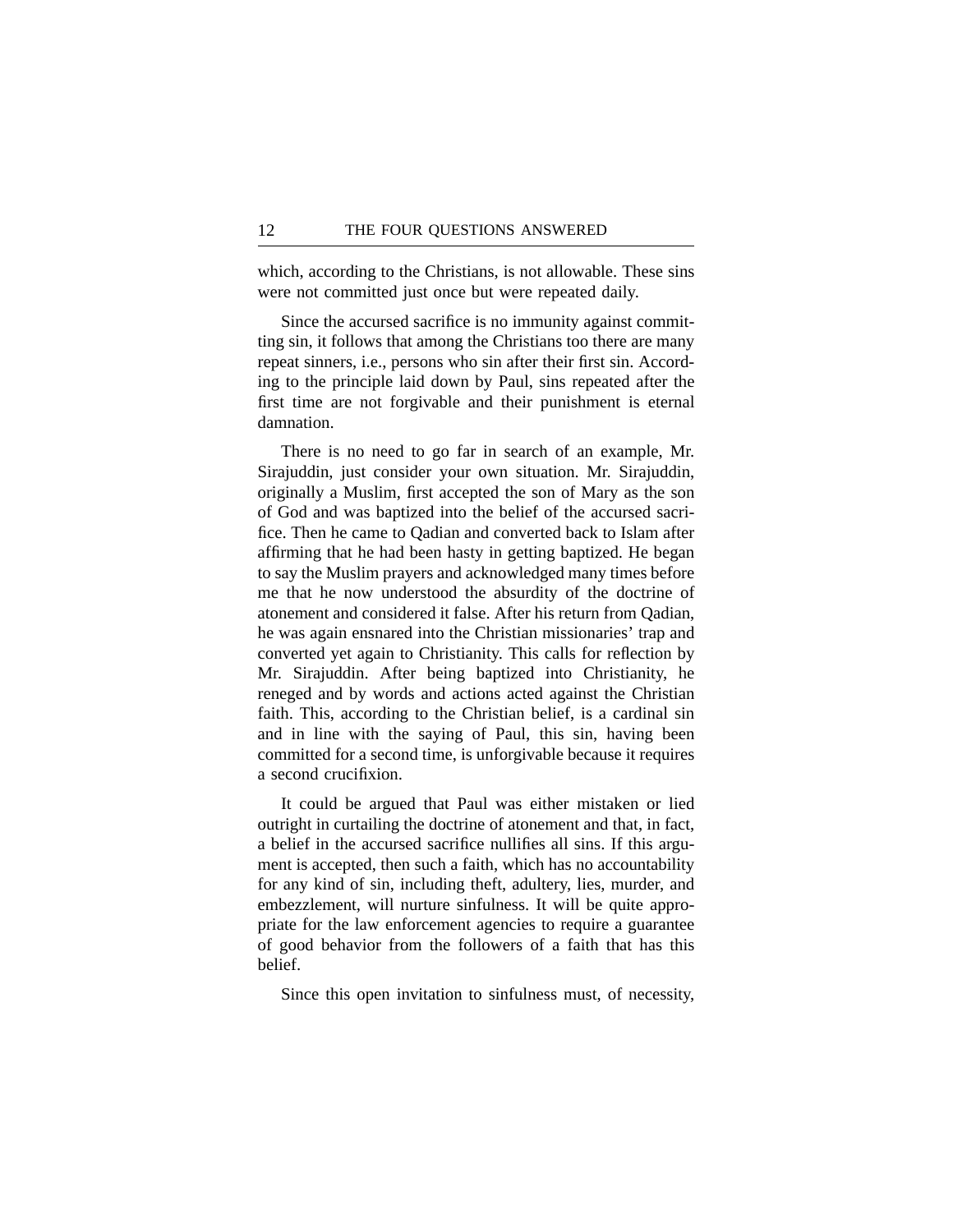be rejected, the only resort is to backtrack to the first argument that a believer in the accursed sacrifice achieves moral purity and deliverance from sin. However, this argument has already been shown to be fallacious and was rebutted with the help of examples from the Christian scriptures about the alleged sins of Prophet David, the grandmothers of Jesus, and the disciples of Jesus. We have also mentioned news reports about the sinful ways of some Christian priests. In addition, all knowledgeable persons are fully aware of the depraved moral condition of the Western civilization.

Despite the above reasoning, if someone, to make an argument, cites the holy life of a Christian, what is the guarantee that the person is actually sinless? Many scoundrels, embezzlers, adulterers, shameless drunkards and atheists superficially lead lives of apparent purity, but, from within, these men are like sepulchers enclosing nothing but offensive carcasses and bones.

### **All nations have good and bad natured persons.**

It would be incorrect to assume that all individuals are naturally inclined to goodness in some nations and to evil in others. God ordained laws of nature ensure dispensation of both kinds of persons in all nations. Each nation has its share of ill natured, immoral, malicious and wicked persons, just like it has its share of noble natured, moral, good character, and pious persons. There is no nation that is not subjected to this law of nature, be they Hindus, Parsis, Jews, Sikhs, Buddhists or even those who belong to the so called low castes of India. As nations progress in civilization and culture, the moral system begins to emphasize honor, knowledge and dignity. This creates the environment in which persons with basic goodness of nature are recognized in the community for their piety and noble character and become role models for others. No nation is devoid of such persons.

Unless a natural inclination to goodness already exists in a person, a mere conversion to another religion will not create it because the instinctive nature of man created by God does not change. It will have to be admitted by all genuine seekers of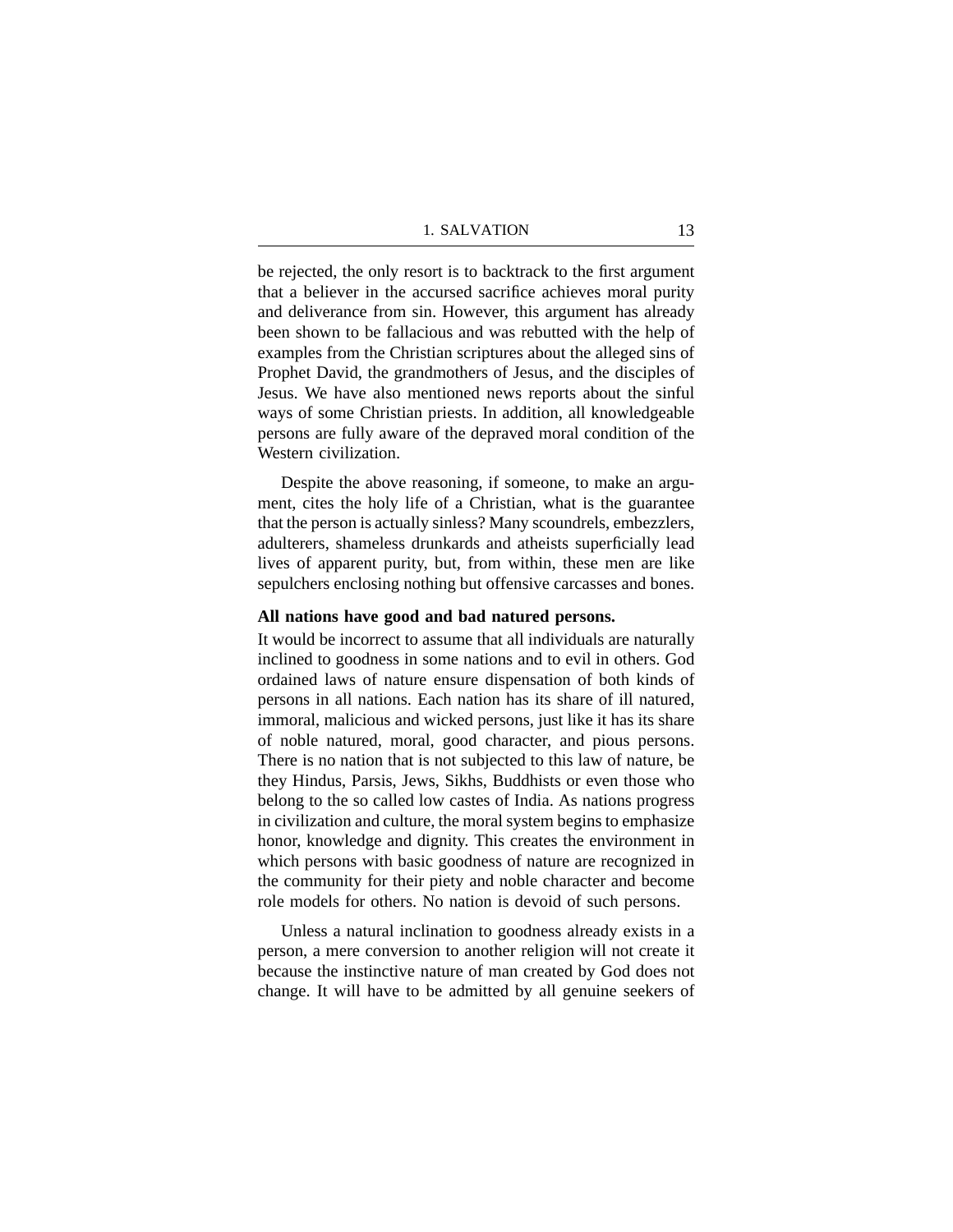truth that nature doles out a basic disposition and religion only provides a framework for the appropriate control and use of this disposition. Thus, some persons have a greater portion of meekness and affection in their disposition and others more of harshness and anger. The role of religion is to divert the fruits of basic goodness, such as love, obedience, sincerity and faithfulness, which idolaters feel for their idols or worshippers of men feel for their incarnate deities, to God and to make such persons show the same obedience to Him as had formerly been shown by them to their deities.

### **Effect of religion on human faculties.**

The Gospels do not delve into the issue of how religion affects human faculties because the Gospels lack a scientific approach to problems. The Quran, however, comments on this issue repeatedly and in great detail. It states that the objective of religion is not to change the natural faculties of man and to show that a wolf can be turned into a sheep. It is outside the power of religion to do this but it can and does provide guidance for the right use of faculties according to the requirements of the situation. It is also within the competence of religion to advise the use of all faculties, rather than to emphasize reliance only on a particular sub set like mercy and forgiveness because none of the human faculties are inherently evil. It is only the excessive or deficient use of faculties, or their misuse, which is bad. A person is culpable, not for the natural faculties he is endowed with, but for their misuse. Thus, God, the Supreme Dispenser, has endowed to all nations an equal measure of natural faculties. Just as physical features like nose, eyes, mouth, hands and feet, are given to persons of all nations, so too is the dispensation of the internal faculties. Accordingly, in every nation there are good and evil persons depending upon whether they have used their faculties moderately or have been excessive or deficient in their use.

The credit for the level of goodness and civilness in a society cannot automatically be ascribed to the prevalent religion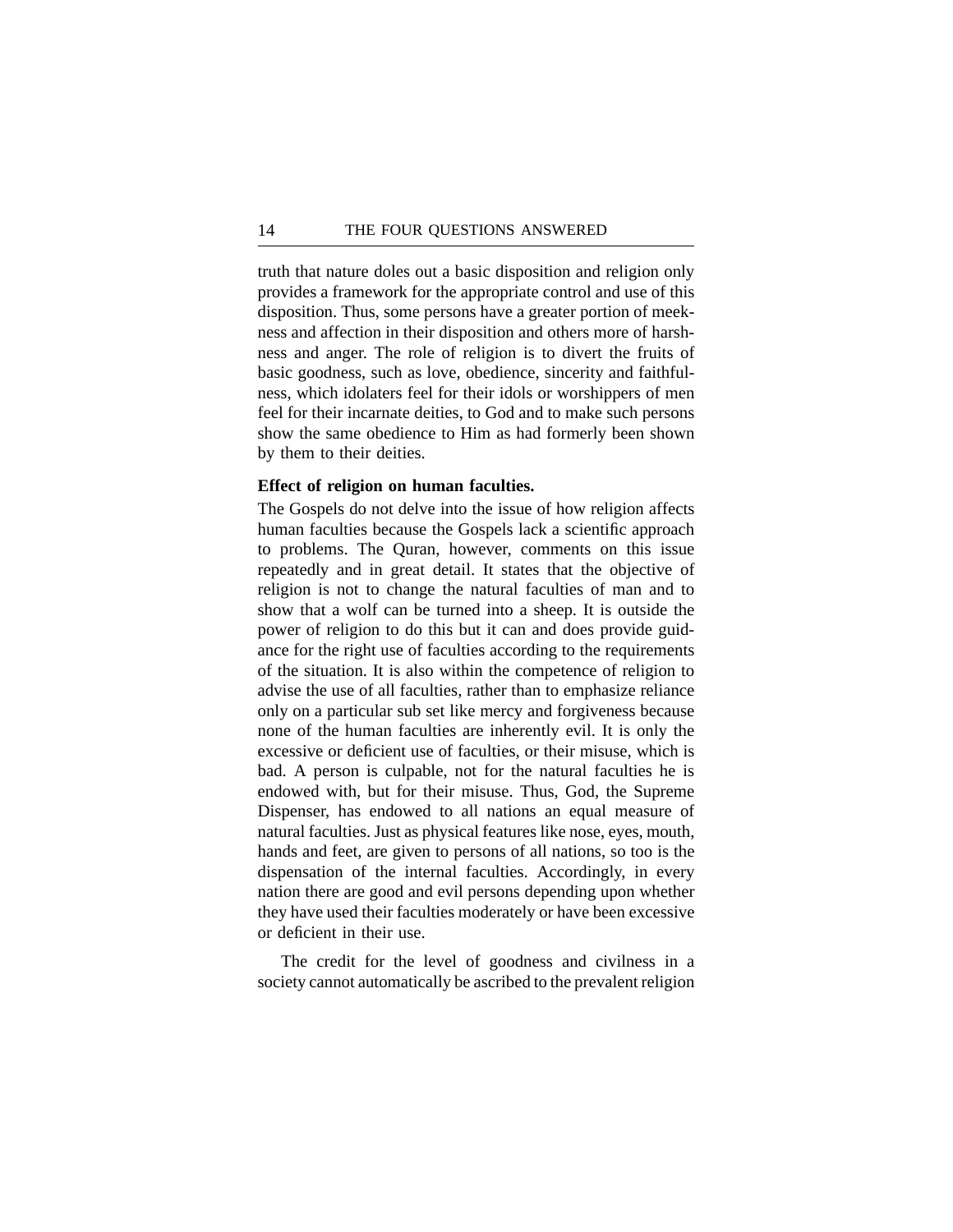of the community because much of it may be the result of a natural dispensation. The level of civic goodness of a community is, therefore, not a reliable test for the efficacy and truthfulness of a religion. A necessary and sufficient test for this purpose is that there exist in some perfect followers of that religion spiritual excellence unparalleled in followers of other religions. I state with great emphasis that Islam alone meets this test. Islam has propelled thousands of its adherents to that elevated spiritual life where it can be claimed that the spirit of God dwells in them. They accept the light of God and become a manifestation of His splendor. Such people have been found among the Muslims in all centuries and their pure life is not without proof, or merely their own claim, but God gives testimony to it.

#### **Signs of a pure life.**

The Quran gives the signs of an extremely pious life as the performance of miracles, acceptance of prayers, communication with God, prophetic revelations and God's help and assistance. Thousands of persons, throughout the history of Islam, have exhibited these signs. In this age, this humble person is present to show this example. But where are such persons in Christendom who exhibit the signs of true belief and pious life as stated in the Gospels?

Everything is recognized by its distinctive signs, just as a tree is recognized by its fruits. If the claim of a pure life is merely a claim, unsubstantiated by the established signs given in the Scriptures, then such a claim must be considered false. Do the Gospels not mention any signs of true and real belief? Do they not mention these signs to be the gift of the supernatural? Then if the signs of a pious life are given in the Gospels, all Christians that claim to lead a pure life should be measured against these signs. Compare, if you will, a holy Christian clergyman with the humblest Muslim in terms of their spirituality and acceptance of prayers. If the clergyman is found to have even a fraction of the heavenly light of the Muslim, I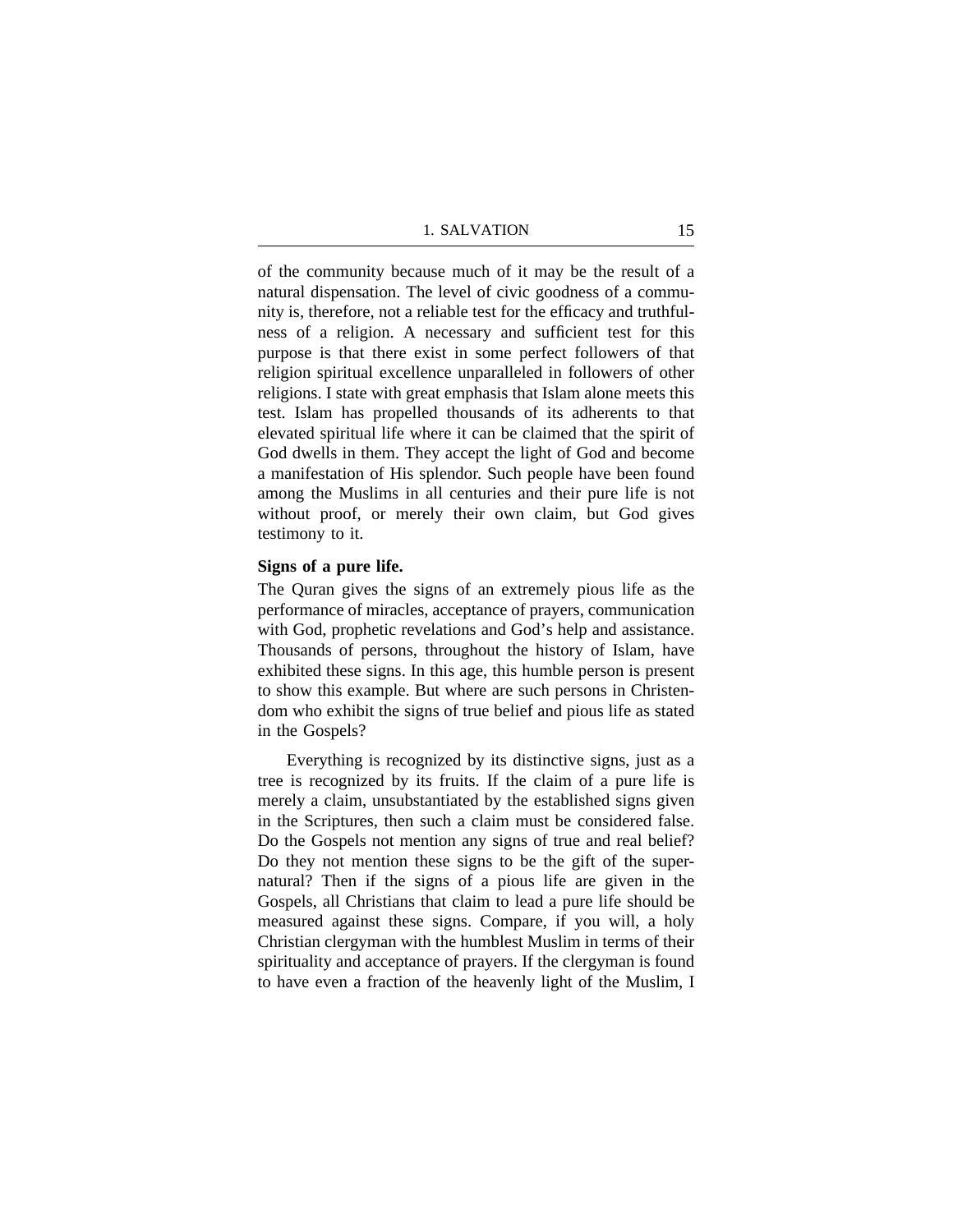stand to be contradicted and condemned. To prove this point, I have challenged the Christians many times but they have not responded. I state with total honesty, and with complete conviction, as God is my witness, that true faith and a genuine pious life, born from heavenly light, is not to be found in any faith except Islam. This pure life that I have been granted is not merely my own claim, but is corroborated by heavenly testimonies. Indeed, such a claim can only be verified with such evidence as there is no other way of knowing if the claimant is a hypocrite and a dishonest person. However, when there exist persons whose pure lives are heavenly corroborated, then others in the community that exhibit signs of piety would also be considered genuinely pure. Because the community is an organic whole, a single corroborated example of pure life is sufficient to show that the community is capable of receiving pure spiritual life.<sup>7</sup>

On this basis, I addressed an announcement to the Christians to resolve this contention conclusively. If they are genuine seekers of truth, they should have responded, but they have not. I repeat the challenge again. Christians and Muslims both lay claim to true faith and purity of life. The issue to be decided is which one of these two communities possesses the true faith and pious life in the eyes of God. The faith of the other community, it follows, is made up of Satanic ideas and its claim to holy life is a mere delusion born of spiritual blindness. I believe that the faith that is corroborated by heavenly testimony and shows signs of acceptance by God is the correct and chosen faith, and, similarly, the pure life is the one that is backed by heavenly signs. All nations of the world claim that persons of great piety have passed and are present among them and their deeds and conduct are cited in support of the claim. However, without the objective test mentioned above, it is not possible to judge the real validity of the claims. Therefore, if the Christians think that belief in the

<sup>7.</sup> It would be idle to bring in any old story, for all religions have their old tales to relate; what we want for comparison are living instances.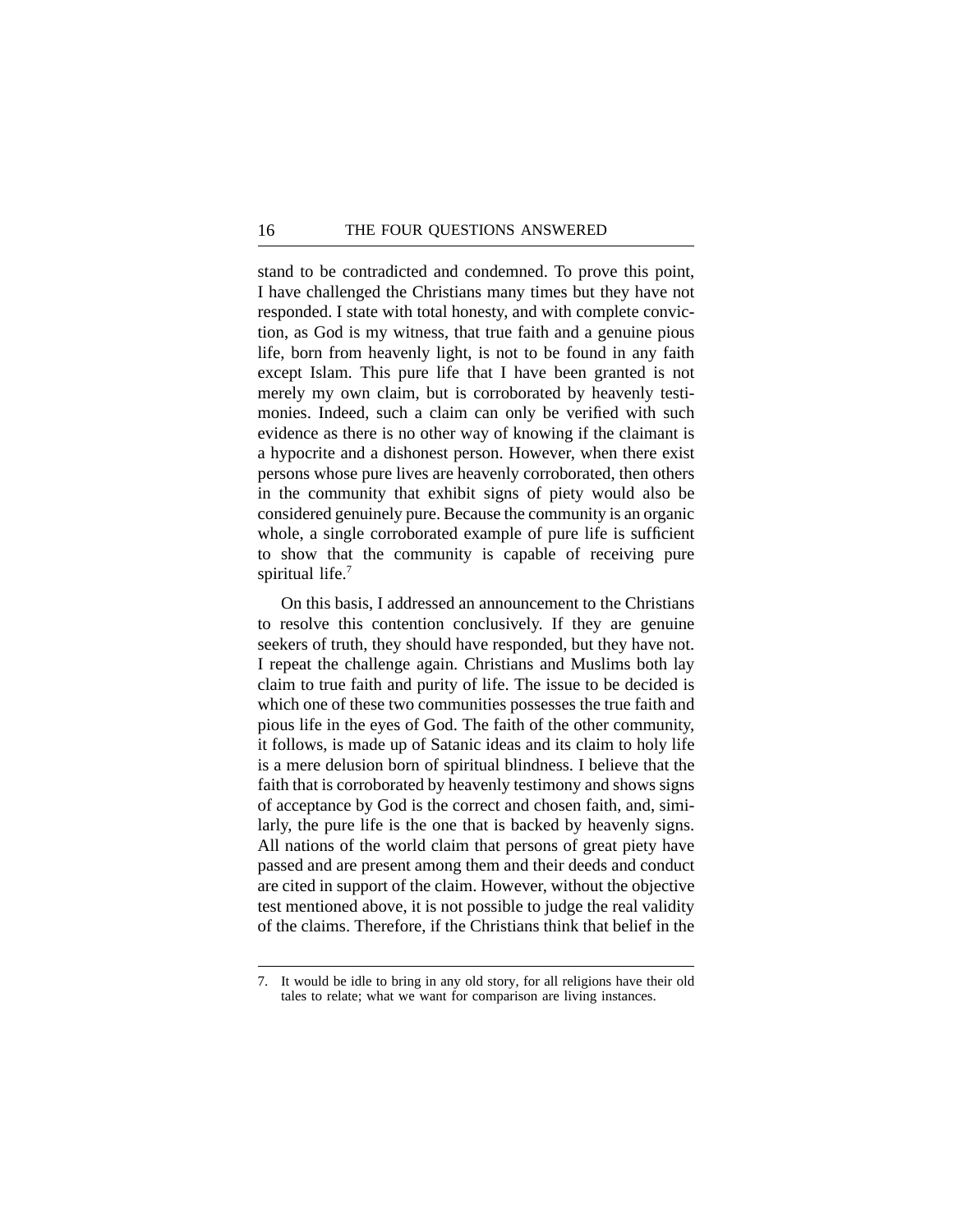redemption of Christ leads to pure faith and a pious life, then it is incumbent upon them to come forward and enter a contest with me for the acceptance of prayers and manifestation of signs. If their lives are shown to be holy by the test of Heavenly signs, I shall be deserving of every punishment and dishonor.

I emphatically declare that, judged by spiritual standards, Christians lead an extremely unclean life. The Holy God, who is the Lord of Heaven and Earth, abhors their beliefs even as we abhor an extremely dirty and rotten carcass. If they think I am not correct, or that God is not with me in what I say, let them resolve our contention in a rational and civilized manner as stated above. I repeat that the holy life, which descends from Heaven and illumines the heart, is not to be found among the Christians. However, as I have stated before, instinctive goodness of disposition is present in some of them just as it is present in persons of other communities. I am not, however, discussing here this instinctive goodness. Persons endowed with this goodness and meekness are to be found to a greater or lesser extent in every community and even those considered to be of lowly castes are not devoid of this instinctive goodness. My reference here, however, is to the pure spiritual life that is born out of the living word of God, descends from the heaven and is backed by Heavenly signs. It is this life that is not to be found among Christians. What then is the benefit of the accursed sacrifice?

## **Holy Prophet's mission was to teach purity, truth and patience.**

The Christian belief of salvation, attributed by the Christians to Jesus, has been discussed in detail above. This naturally brings up the question whether the mission of our Prophet (peace and the blessings of Allah be on him) reiterates the same method of an accursed love and sacrifice for the salvation and purification of mankind or presents some alternate way? The simple answer to this is that Islam does not accept this grotesque method of the accursed sacrifice, and accursed love as a means of salvation.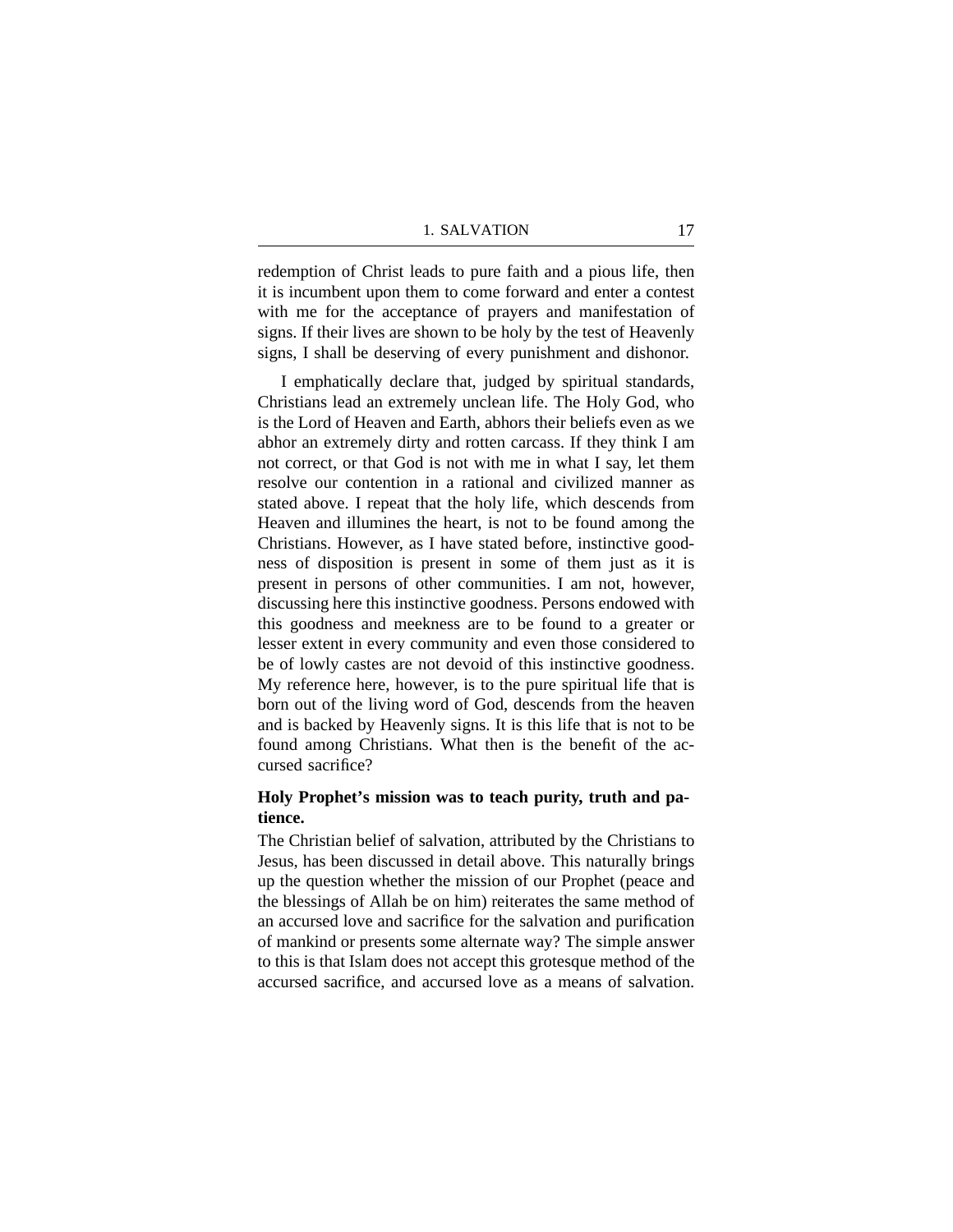Instead, for attaining real purification, it instructs us to sacrifice our own cleansed self, after washing it in the waters of sincerity and purifying it in the fire of truth and patience. Accordingly, the Quran says:

> "Whoever submits himself entirely to Allah and he is the doer of good (to others), he has his reward from his Lord, and there is no fear for such nor shall they grieve." (2:112)

This verse implies that a person who places himself in the service of God, totally dedicates his life to Him, and is active in the performance of good deeds, will be rewarded through his closeness with God. For such, there is neither fear nor grief. Thus, God will reward and make free from fear and grief a person who performs acts of goodness and employs all his faculties in the way of God so that his word, action, movement, rest and his entire life is solely for Allah.

#### The word *Islam* implies righteousness.

The condition of submission *(islam)* referred to in the above verse has also been called righteousness *(istiqamah)* elsewhere in the Quran. For example, the Quran teaches us the prayer, "Guide us on the right (*mustaqīm* from *istiqāmah*) path. The path of those upon whom Thou hast bestowed favors" (1:5–6). This prayer beseeches the Lord to establish us on righteousness so that we may follow the path of those on whom the Lord bestowed reward and heavenly blessings. It should be noted that righteous conduct in any situation depends upon the objective, and the objective of man's creation is to serve God. The righteous conduct for a person, therefore, is total devotion to God in accordance with the real purpose of his creation, i.e., the eternal submission to God.

When a person, with all his faculties, devotes himself totally to God then, without a doubt, he is blessed with the reward of a pious life. When a window is opened toward the sun, sunshine streams in through it. Likewise, when a man turns himself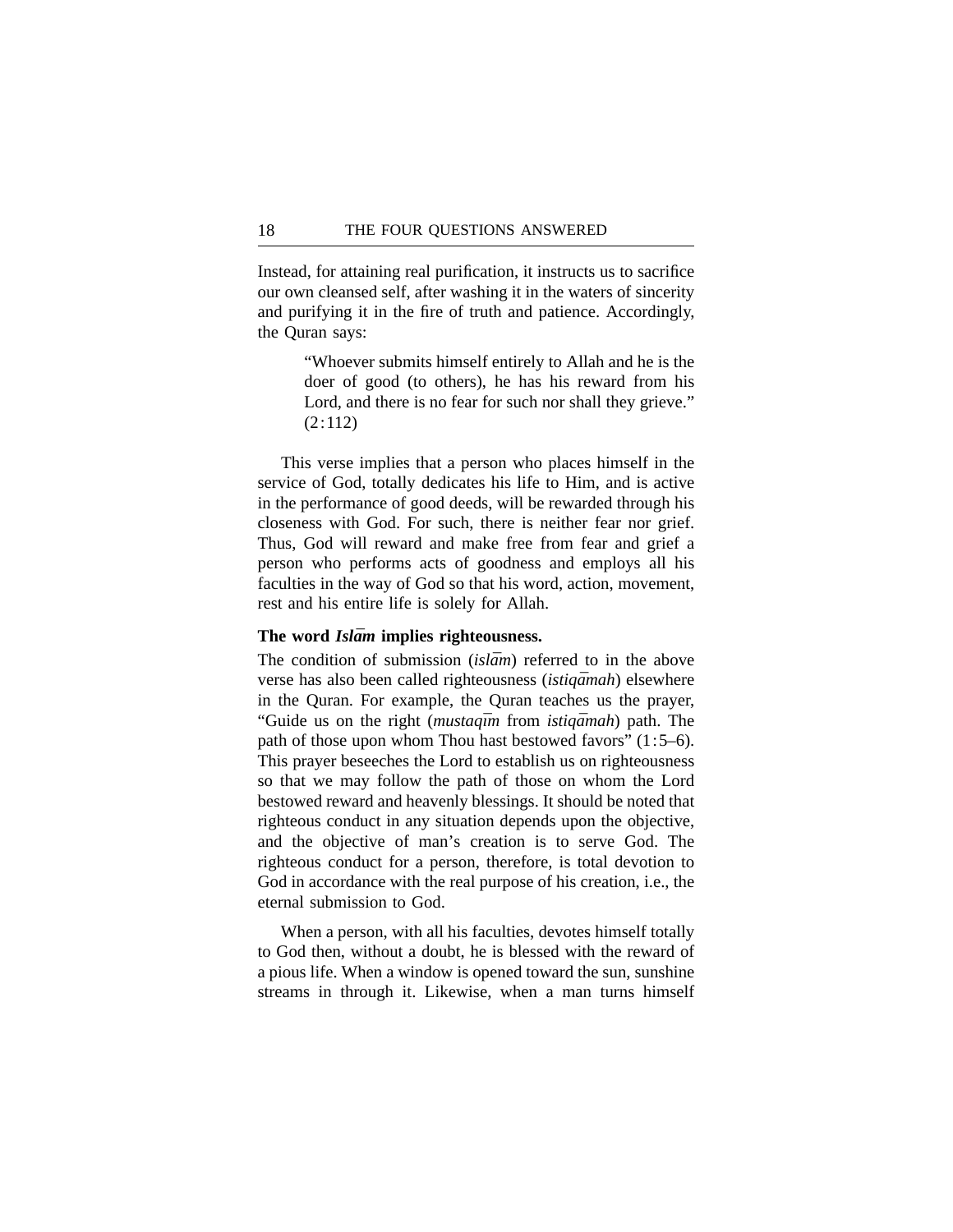totally toward God, and all veils are lifted between man and God, a Divine spark alights on him and fills him with spiritual light and washes away all his internal impurities. This great change metamorphoses him into a new man and it can be said that such a person leads a pious life. The place to achieve this pure life is here in this world. Allah, Glory be to Him, refers to this in the Quranic verse:

> "And whoever is blind in this (world) he will be blind in the Hereafter, and further away from the path." (17:72).

This verse shows that the spiritual faculties required to see God are taken from this world. Those who fail to develop these faculties here by confining their faith to mere stories and fables commit themselves to eternal darkness. Thus, to achieve piety and real salvation, God has taught us to commit ourselves totally to Him and fall down sincerely before Him. We must completely shun the abomination of taking a created for a God even if it means getting killed, cut to pieces, or getting burned, for in so doing we would certify to the existence of the true God with our blood. It is for this reason that God has named our religion Islam (submission) as it implies that we have surrendered ourselves to Him.

The laws of nature also testify that the way to purity and salvation taught by the Quran is in conformity with processes in the physical world designed to achieve similar objectives. It is common experience that plants and animals fed on a poor diet and deprived of good nutrition fall prey to disease. Nature has, therefore, provided for a preventive system that allows wholesome things to reach them while blocking the useless ones. For instance, the trees have two features that keeps them healthy. Firstly, they burrow deep into the earth with their roots so that they may not dry up by becoming detached from their source of nutrition. Secondly, they absorb water from the soil through the veins in their roots and obtain nourishment from it. The same principle applies to man in his quest for spiritual development. Only those are successful who, with sincerity and cons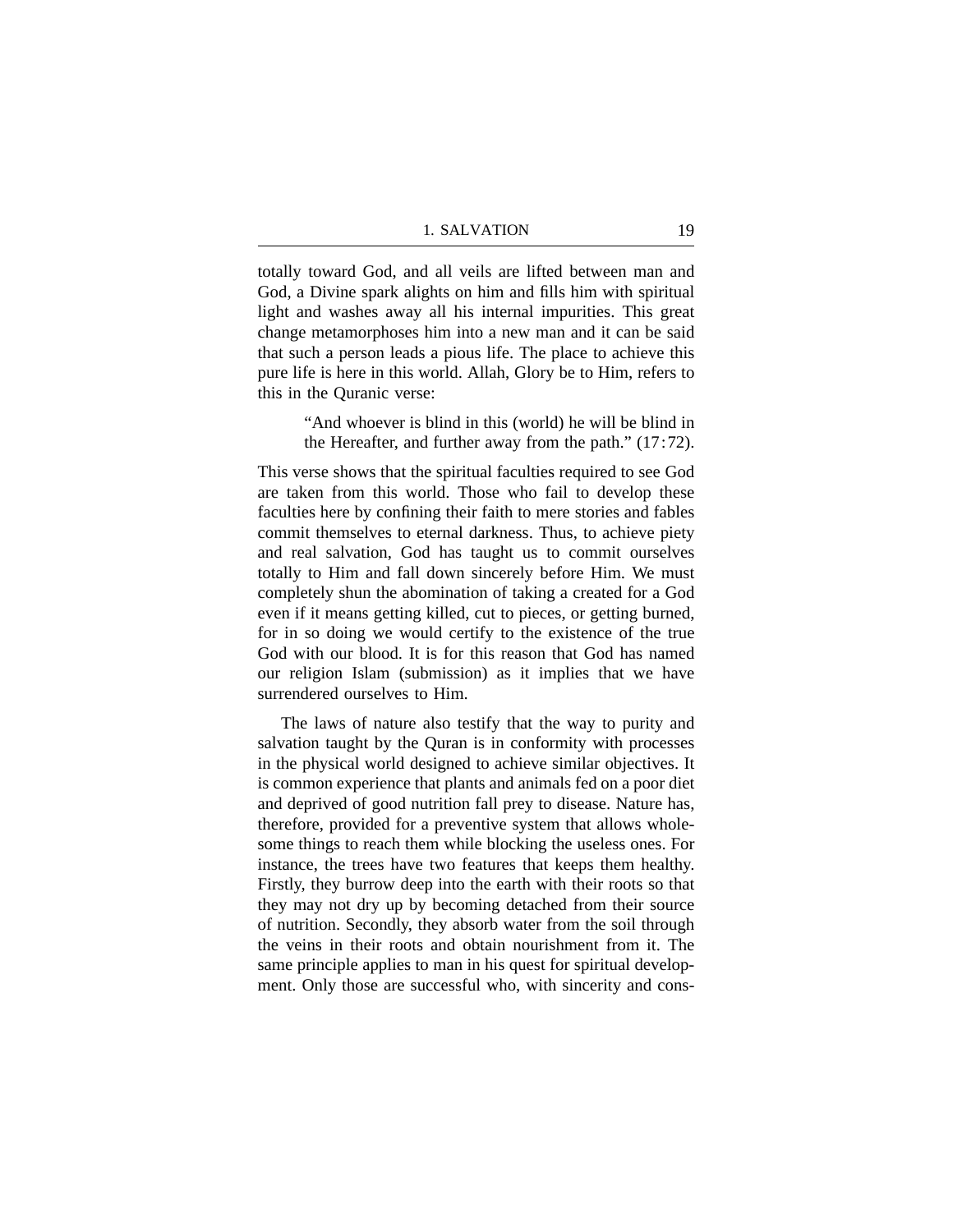tancy, establish a firm belief in God, and by seeking His protection burrow deep into His love with their roots. With sincere repentance, they incline to God and in this way absorb, through their veins, humility and meekness, the spiritual water that dissipates the dryness of sin and removes their weakness.

## Two meanings of the word *istighfar* (protection from sin) **in the Quran.**

*Istighfār*, or seeking protection from sin, strengthens the roots of faith. The term has been used in the Quran in two senses. One meaning is to fortify against sin by firming the love of God in one's heart through a close association with Him. To ask His help so that temptation to evil, which rages furiously when a person is distant from God, may seize to manifest itself. This is the *istighfar* of those who are close to God and know that separation from Him, even for a moment, is their doom. They, therefore, seek His protection so that God may continue to hold them in His love. The second kind of *istighfar* is to leave a sinful state for refuge in God, to implant His love in the heart and to draw pure nourishment from it, much as a tree implants itself in the ground to get its nourishment. By so doing, the repentant person is saved from the aridity of sin and spiritual decay. Both these situations are called *istighfar* because the root word *ghafar* from which *istighfar* has been derived means 'to cover' or 'to suppress'. Thus, *istighfar* is a prayer to God, by one established in His love, asking Him to suppress his inclination to sin, to keep him from exposing his human frailties by enveloping him in His mantle of Divinity, and to bless him with a portion of His purity. However, if sin has already been committed then *istighfar* is a prayer that God may cover it up and protect the sinner from its evil consequences. Since God is the source of all munificence and His Light is always available to dispel all darkness, the right path to a pious life lies in stretching out the hands, from the fear of an impious life, toward this Fountain of Purity so that it may flow toward us rapidly and wash us completely of all filth.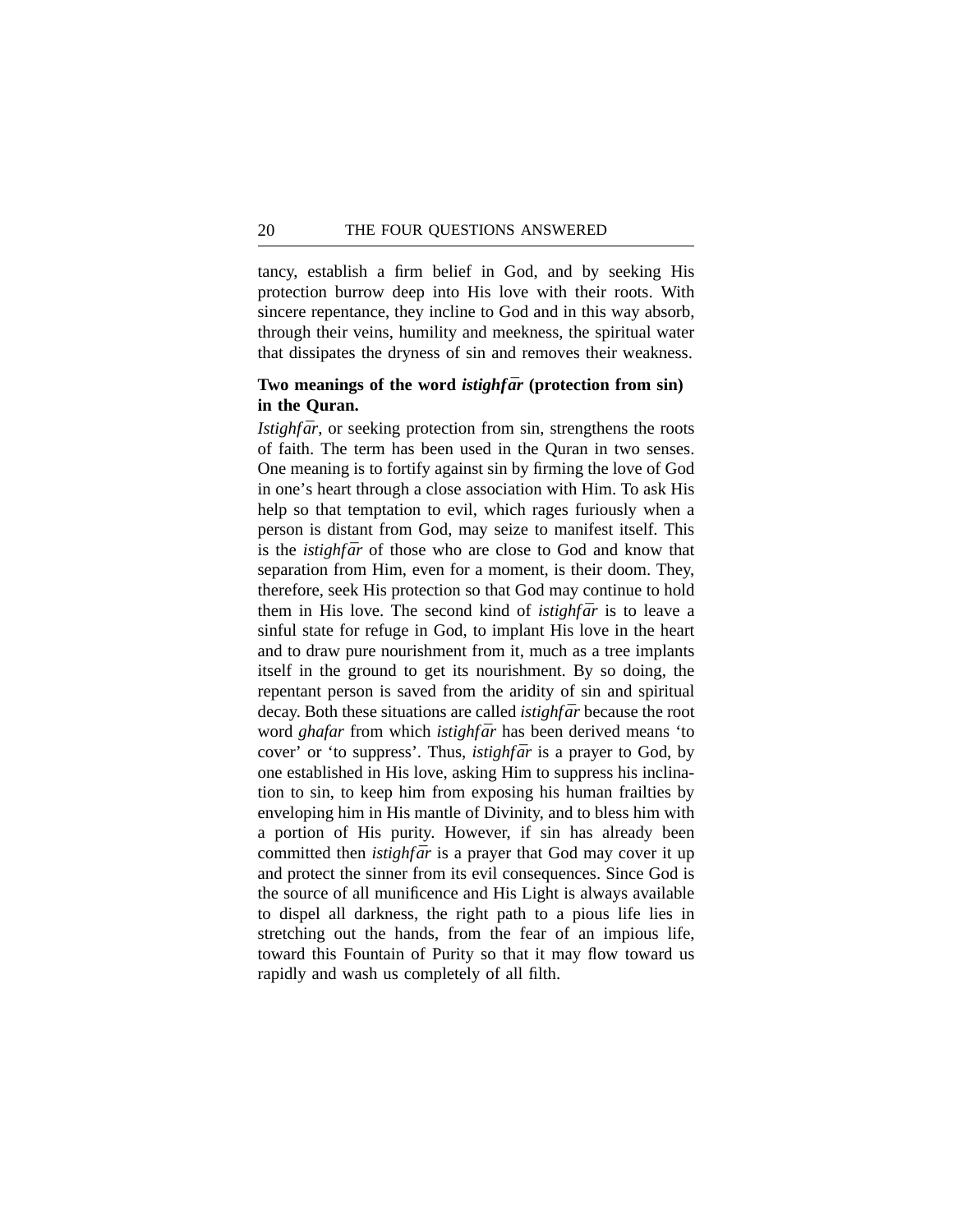There is no sacrifice more pleasing to God than that we submit ourselves completely to Him even if it entails embracing death in His path. It is precisely such a sacrifice that God has taught us to make. Thus, in the Quran, He says, "You cannot attain to righteousness unless you spend out of what you love."  $(3:92)$ .

This is the path to salvation that the Quran has taught us, and numerous heavenly signs testify that this is, indeed, the right path. Human intellect also testifies to it. It follows then that an affair proven by testimony must over ride a mere uncorroborated allegation. Jesus acted according to the teachings of the Quran, and was therefore rewarded by God. Similarly, those who lead their life by the holy teachings of the Quran will become like Jesus. This holy scripture is ready to make thousands into the likeness of Jesus and has already done so for millions.

Most respectfully we ask the Christian priests, what spiritual progress have they made by deifying a weak and helpless man? If they can substantiate some spiritual progress, then certainly their teachings are worthy of consideration. But if they cannot, then O unfortunate worshippers of the created! Come and see our spiritual development and accept Islam as your religion. Is it not fair to say that the one who possesses Divine testimony to his holy life, has clear knowledge, and immaculate love of God is the one who has the right on his side, and the one who relies only on fables and stories is an unfortunate impostor feeding on filth?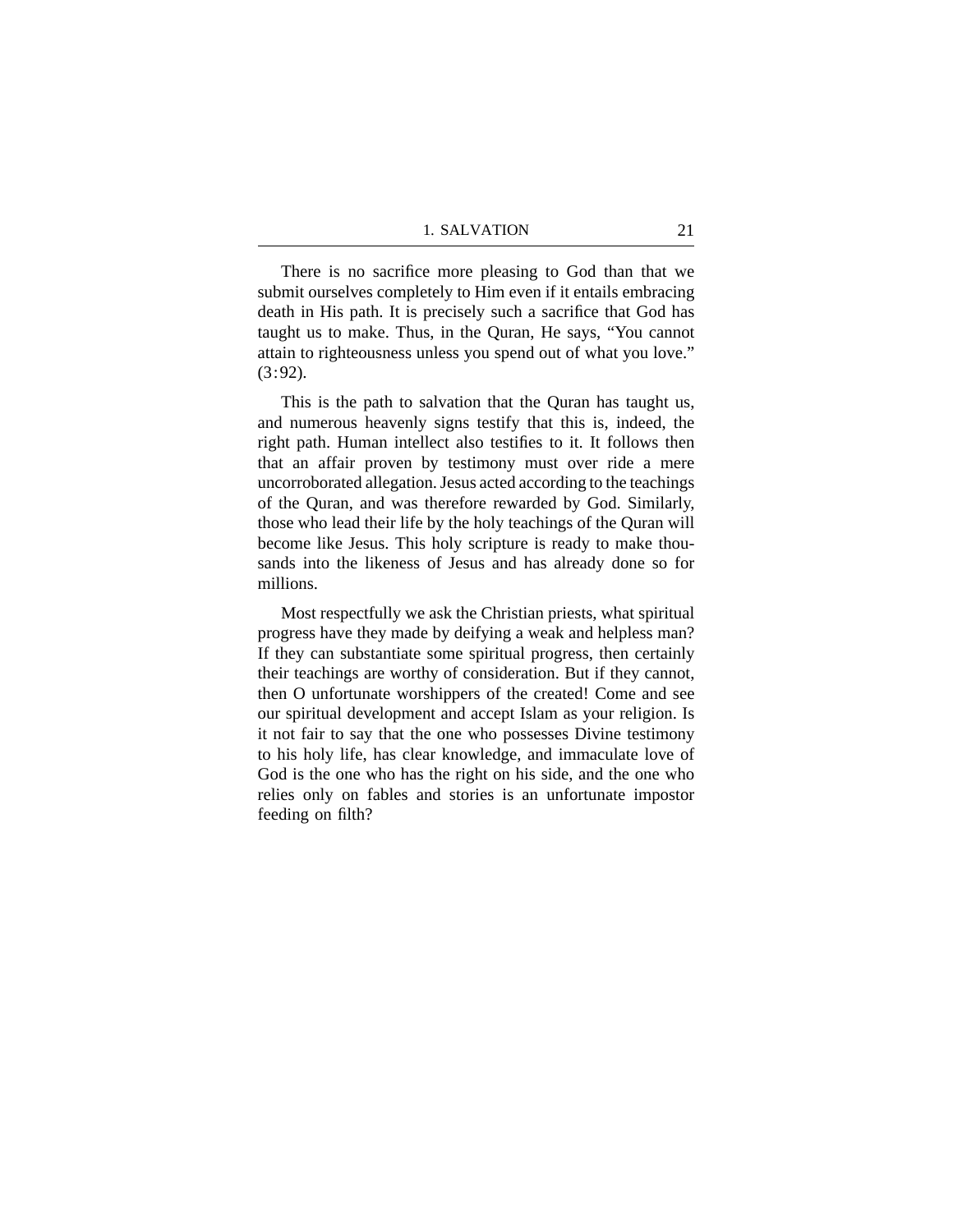## **2. Monotheism**

**Question:** *If the aim of Islam is to guide mankind toward monotheism, then why is it that religious battles took place in the early period of Islam with the Jews, when their revealed Books teach nothing extraneous to monotheism? What is jihad? Or why should it now be considered essential for the Jews and other monotheists to accept Islam for their salvation?*

## **The answer**

It is, first of all, pointed out that the Jews during the time of our Prophet had digressed greatly from the teachings of the Torah. Admittedly, monotheistic principles were to be found in their books but they had seized to derive any benefit from them. The real objective for which man has been created, and for which religious Books have been revealed had become completely lost to them. True monotheism entails not only belief in God's existence and acceptance of His unity, but also total commitment to obeying and seeking the pleasure of the Perfect and Bounteous God, and valuing His love above all else. In practice, this monotheism had ceased to exist in the Jews. The awe of God's Greatness and Glory had departed from their hearts. They paid lip service to God but their hearts worshipped at the altar of the Devil. They exceeded all bounds in their adoration of worldly objects, of hankering after worldly gains, and in committing deceit and fraud. They had taken their doctors of religion as gods, while extremely shameful deeds of indecency were rife among them. Hypocrisy had increased, and deception multiplied.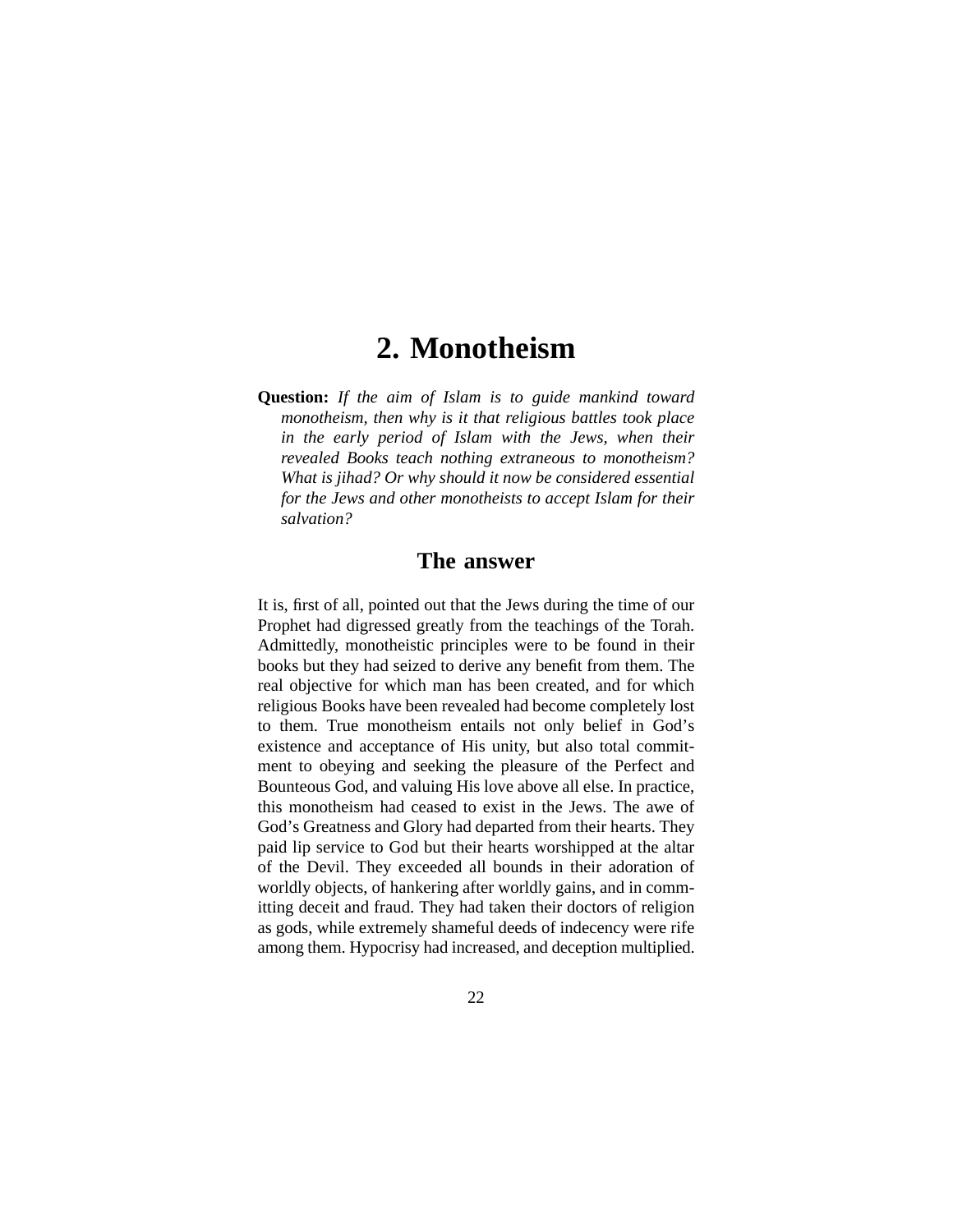It is obvious that monotheism does not consist merely in repeating orally "There is no god but Allah" while the heart harbors thousands of idols. A person who thinks that his effort, stratagem, cunning or plan will suffice him instead of God, or who places such trust in a man as should be placed in God alone, or who gives himself importance as should only be given to God, is an idolater in the sight of God. Idols are not just the icons of gold, silver, brass, stone, etc. that are relied upon for some good by their worshippers, but every object, word or action that is glorified like God alone should be glorified is an idol in the sight of God. It is true that the Torah does not give a clear explanation of this form of idolatry, but the Quran makes this point abundantly clear. In the revelation of the Quran, therefore, it was one of God's purpose to do away with this form of idolatry that was sticking to mankind like a chronic illness. The Jews of that time were sunk deep in this idolatry, but the Torah was incapable of extricating them because it did not contain this subtle teaching. In addition, this scourge had become so widespread in the Jewish nation that its eradication demanded a living personality of eminent perfection to act as an immaculate exemplar of monotheism.

It should be remembered that real monotheism, which God demands of us and on which our salvation depends, requires pure devotion to Him, uncontaminated by any associate, be it an idol, man, sun, moon, a person's ego, stratagem or cunning. It requires acceptance of God as the Most Powerful, the Nourisher, the Most Honorable, the sole Helper, and the only one deserving of these attributes in their perfection. It dictates absolute devotion to God, and a conviction that He is the only resolver of fears, hopes, and problems. Thus monotheism cannot be complete without the following three specifications:

1. Unity of Person. This implies He is One — the Creator, and that all created have no reality beside Him, are subject to annihilation, and are of no consequence in comparison to Him.

2. Unity of Attributes. This implies that the qualities of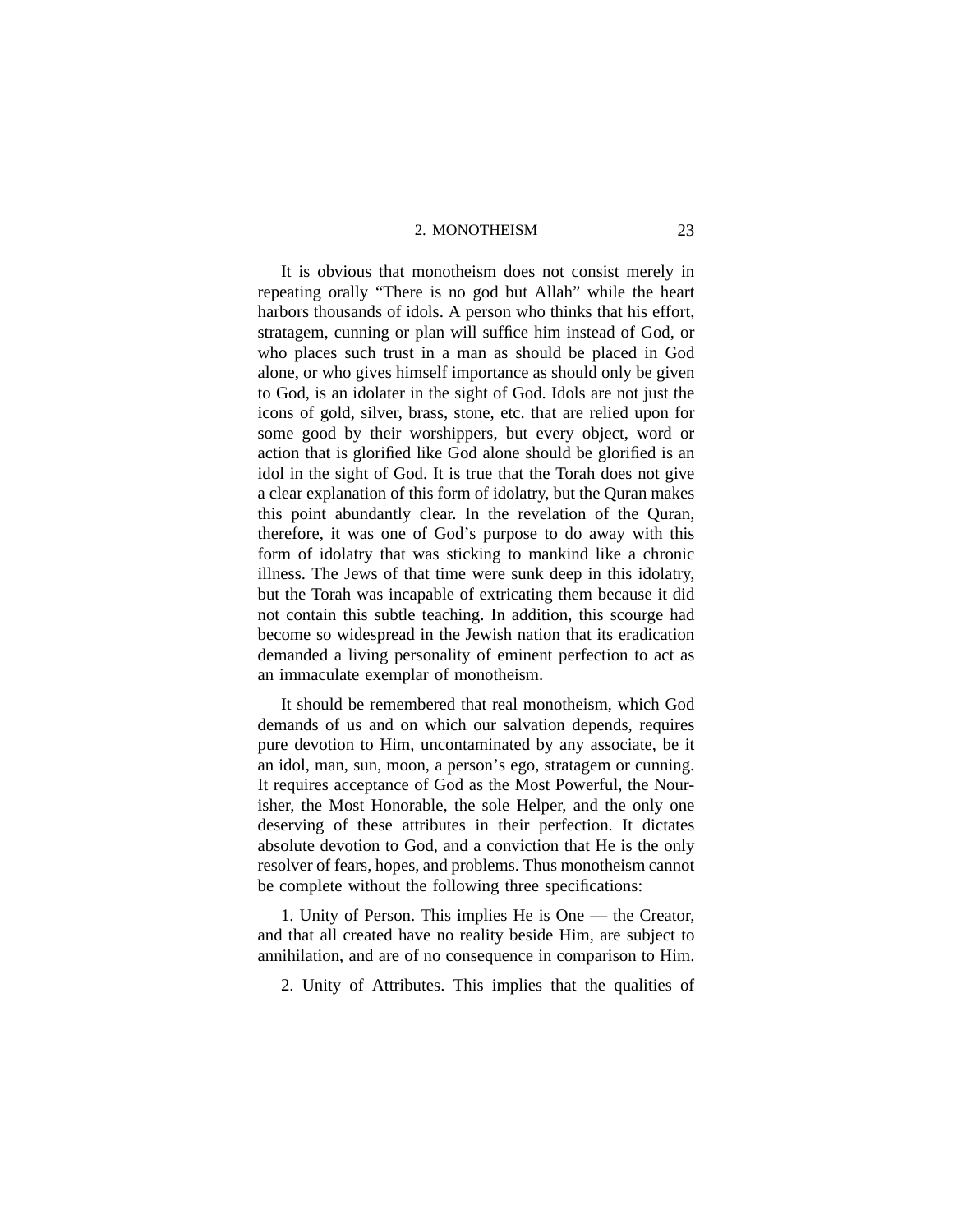Divinity and Lordship, like the power to create, develop and sustain, belong only to Him, and that the apparent providers of sustenance and benefits are really only part of His scheme.

3. Unity in devotion. This implies total engrossment in Him as manifested by unadulterated love, sincerity and purity of worship, that is totally uncontaminated by other associates.

The Jews had lost the essence of monotheism, comprised of the three aspects described above, on which salvation really depends. They professed faith in God with their lips, but their immoralities bore clear testimony to the bankruptcy of faith in their hearts. Accordingly, the Quran charges the Jews and the Christians with want of faith, and declares that if they had kept to the guidance in the Torah and Gospel, they would have been blessed with spiritual and physical sustenance. They would have received Heavenly sustenance as evidenced by miracles, acceptance of prayers, visions and revelation, and also worldly sustenance. But they were left completely bereft of the heavenly sustenance, and as for the worldly sustenance, its acquisition was not by turning to God but by turning solely to this world. As such, the real blessing of both these sustenance was denied to them.

## **The battles with Jews and Christians were in self defense.**

Conflicts did take place between the Muslims, on the one hand, and Jews and Christians on the other, as is evident by references to these hostilities in the Quran. However, these conflicts were neither initiated by the Muslims nor was their purpose the forceful conversion of the opposing party to Islam. On the contrary, these conflicts took place when the opponents of Islam either directly oppressed the Muslims or aided others in this oppression. They thus provoked God's wrath and brought His punishment upon them. However, the infinite mercy of God provided a way of escape from this punishment for those of them who accepted Islam or agreed to pay the *jaziya.*<sup>8</sup> This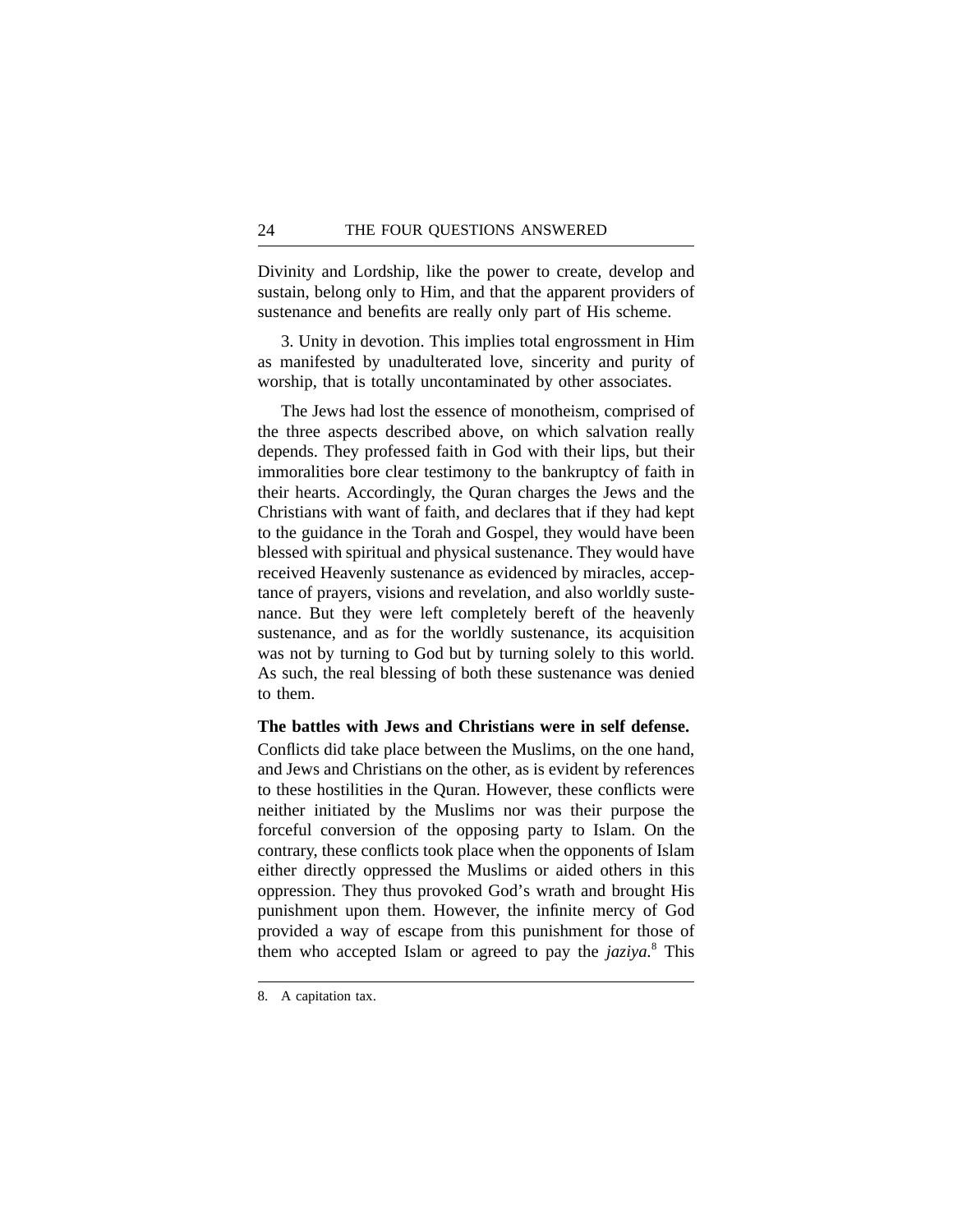room for mercy is completely in accord with the nature of man made by God. For it is in human nature that when evil, in the form of disease or famine, overtakes a person as punishment, he inclines to prayer, repentance, and charity, and makes humble supplications for the punishment to be lifted. So it has been since time immemorial. This provides testimony to the fact that the merciful God Himself inspires within man the way for averting punishment. For example, the prayers of Prophet Moses found acceptance on several occasions and averted punishment from the Israelites. In summary then, the genesis of the conflicts lay in the oppression, aggression and tyrannical acts of the opponents of Islam. The military campaigns were a chastisement for these acts of the hardhearted opponents of Islam but Divine mercy left a provision for them to avoid punishment. The supposition that Islamic battles were fought to propagate monotheism is totally baseless.

## **Jews paid only lip service to an imperfect monotheism in their Books.**

A response has already been given to the question about the need for Jews to accept Islam despite their adherence to a monotheistic faith. It has been pointed out that monotheism had ceased to exist in the practical life of the Jews. Monotheism was still to be found in their books, but even there the concept was far from comprehensively developed. It was, therefore, necessary for them to imbibe the true spirit of monotheism as without it, salvation is not possible. The Jews were in a state of spiritual death. Their hard-heartedness and repeated transgressions had killed their spirituality and left them bereft of any spiritual connection with God. The Torah, which had suffered alteration of words and meanings and loss of some parts, was not in a fit condition to provide complete guidance. God, therefore, revealed a new life giving message, akin to fresh rain. He invited the Jews to this message so that they may rid themselves of false delusions and errors, and thus be able to achieve real salvation. Among the needs for the revelation of the Holy Quran, therefore, were the following: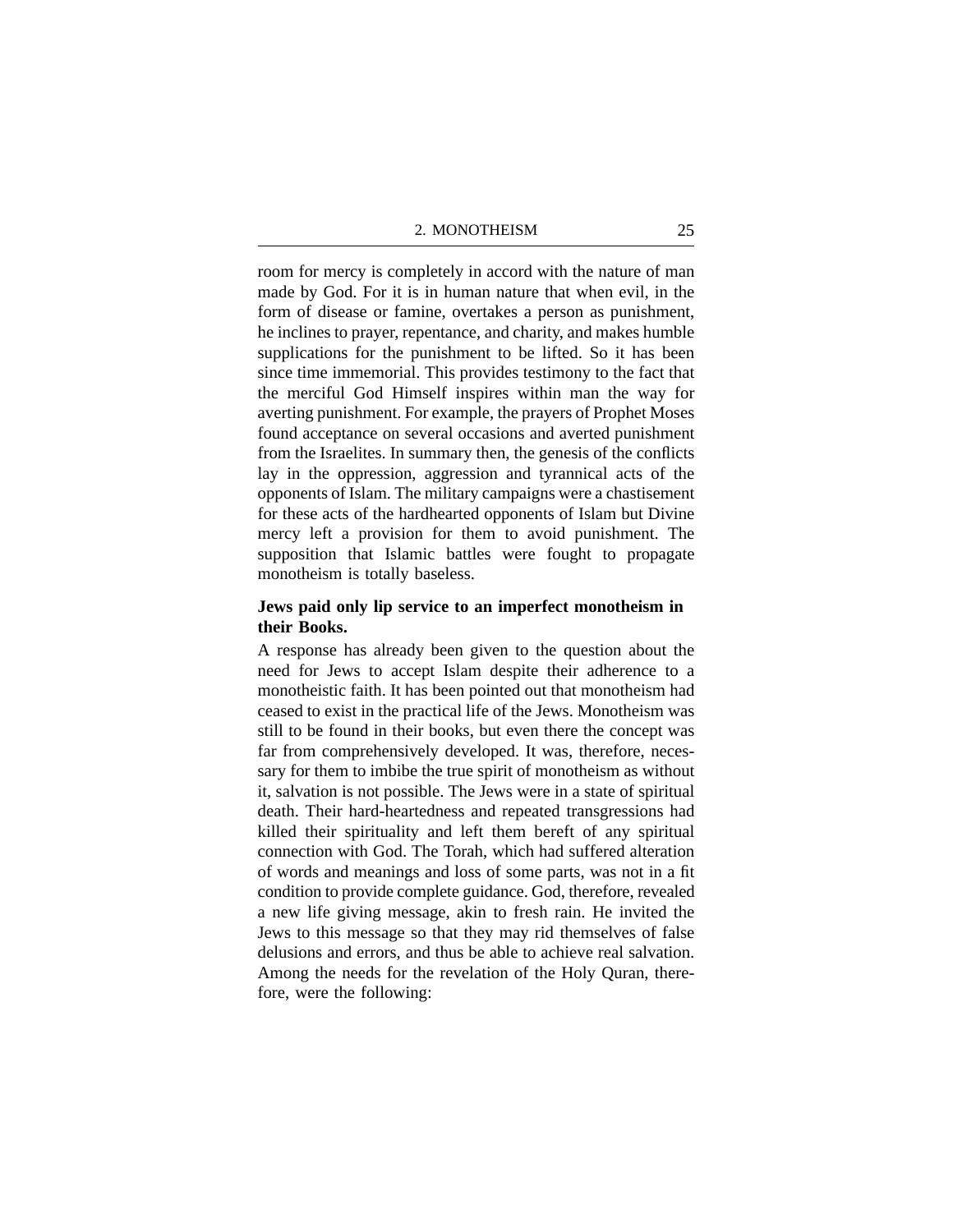1. To teach the real meaning and practice of monotheism to the spiritually dead Jews.

2. To warn them of their errors.

3. To give detailed descriptions of issues that had only been dealt summarily in the Torah like, for example, the doctrines of Resurrection, the eternal life of the soul, and heaven and hell.

## **The Torah and Gospel prophecy about a complete and perfect guidance.**

It is a fact that the seeds of truth were planted with the Torah and that the Gospel came forth from the sprouting of these seeds as a harbinger of another future message. Just like the healthy green sprouts of a field convey, by their condition, the glad tidings of good fruits and goodly ears of grain to follow, likewise, the Gospel came to give the good news of a complete and perfect guidance. With the Quran, that seed reached its perfection by bringing forth a complete guidance that clearly differentiated truth from falsehood, and took spiritual knowledge to the level of perfection. This had been clearly predicted by the Torah in the statement: "The Lord came from Sinai, and rose up from Seir unto them; he shined forth from mount Paran."<sup>9</sup>

## Quran is unique in perfecting all facets of *shart'ah* **(revealed law).**

It is an established fact that it is in the Quran alone that all aspects of the revealed law have reached perfection. There are two main parts of the revealed law — the rights of God and the rights of human beings. It is only the Quran that has perfected both these parts. It was the plan of the Quran to transform the savage man into a civilized person, the civilized person into a moral person, and the moral person into a godly person. The Quran has so admirably fulfilled this mission that the Torah does not even come close by comparison.

<sup>9.</sup> Deuteronomy 33:2. Pharan is a mountain in the valley of Mecca.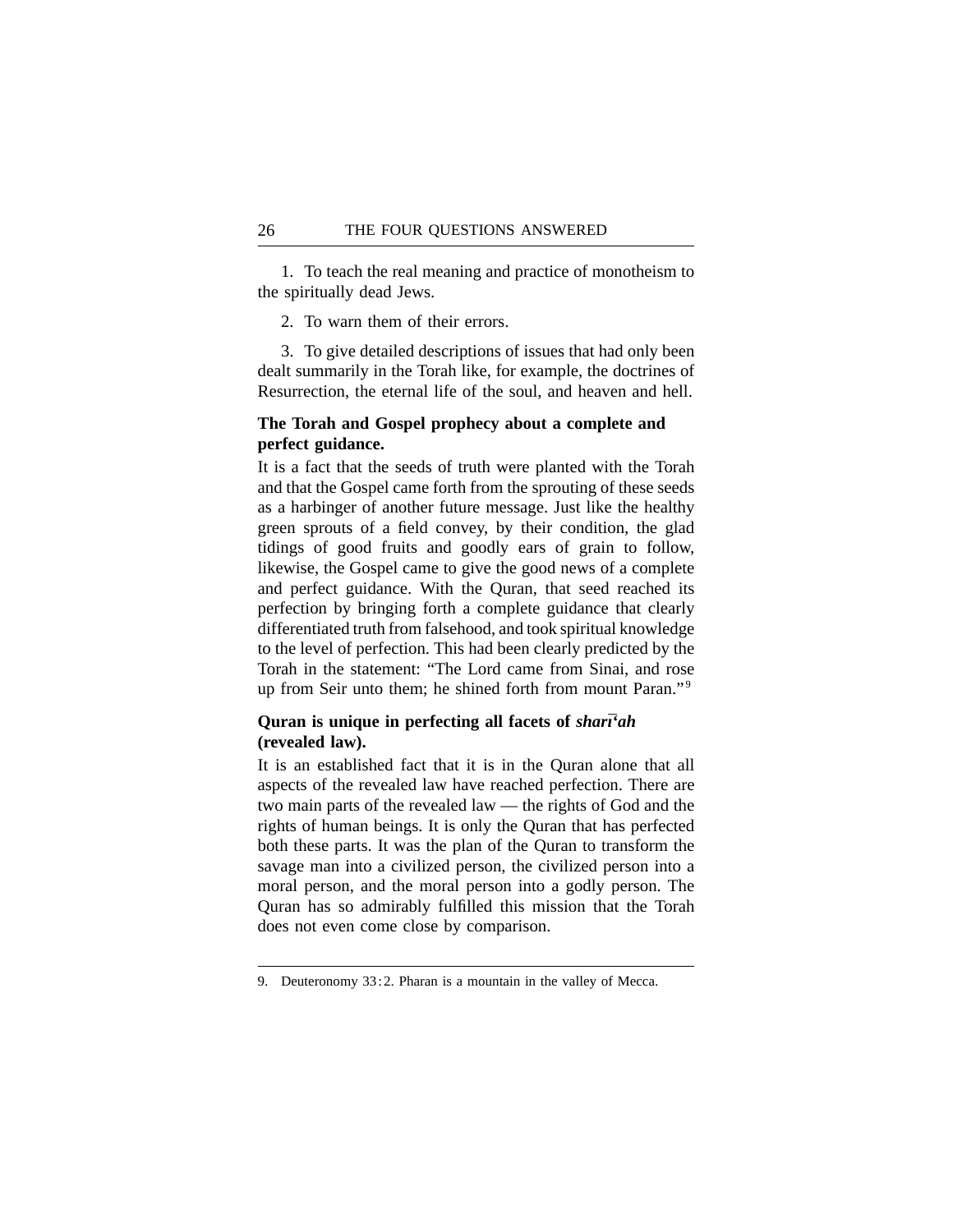## **Quran as the arbitrator of the dispute about the status of Jesus.**

One reason, among others, for the revelation of the Quran was the need to resolve the conflict among the Jews and the Christians about the status of Jesus. The Quran adjudicated this dispute, and the Quranic verse: "O Jesus, I will cause thee to die and exalt thee in My presence" (3:54), is directed toward the resolution of this disagreement. The Jews believe that Jesus, the Prophet of the Christians, was strung on the cross and, according to the Law of the Torah, this made him accursed and incapable of exaltation before God. This, to their mind, is a proof that Jesus was an impostor. The Christians accepted that Jesus was accursed but maintained that he was accursed for their sake. Subsequently, the curse was lifted and Jesus ascended to God Who seated him on His right side. The above Quranic verse gave the verdict that exaltation before God was without delay, and that neither the assertion of the Jews of an eternal curse, which would prevent exaltation forever, nor the Christian assertion of a short lived curse followed by ascension was correct. In this verse, God has also explained that the exaltation of Jesus was not in contravention of the Law of Torah because the Law against exaltation of the accursed is applicable in case of death on the cross. A mere contact with the cross or the bearing of some suffering on the cross short of death does not make one accursed and debarred from exaltation. The intention of the Torah is that since the Cross is an instrument of death for criminals, whoever dies on it is accursed because of meeting his end in a criminal state.

## **Similarity between Jesus and Jonah.**

But Jesus did not die on the Cross as God saved him from such an end. Jesus had prophesied that his condition was like that of Jonah the prophet.<sup>10</sup> Just as Jonah escaped death despite being in the belly of the fish, so too did Jesus escape death despite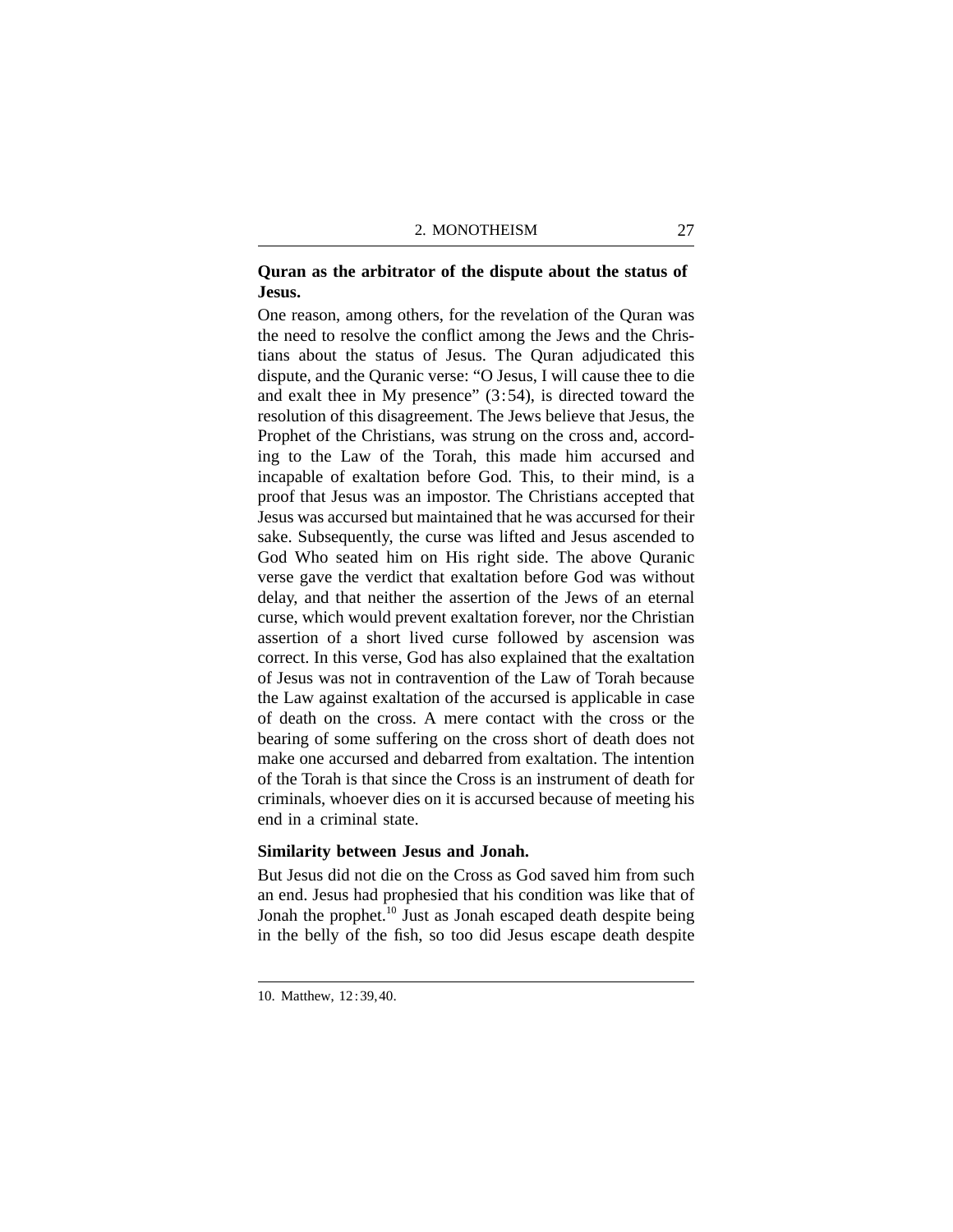being on the cross. His prayer, "*Eli, Eli, lama sabachthani*"<sup>11</sup> was answered. If he had died on the Cross, Pilate must surely have been punished by God for the angel had warned Pilate's wife that if Jesus died, calamity would befall them.<sup>12</sup> But no calamity befell Pilate. Additional evidence that Jesus was alive, when he was taken off the Cross, is furnished by the facts that his bones were not broken, and that blood flowed from him when his side was pierced.<sup>13</sup> He showed his wounds to his disciples after the crucifixion, $14$  and, obviously, with a new body and life, the wounds would not be present. This evidence proves that Jesus did not die on the Cross, and hence was not accursed. Most certainly, he died an honorable death (much later) and, like the other honorable prophets of God, he too returned to God after his death and was exalted in His presence according to the promise, "O Jesus, I will cause you to die and exalt you in My presence." If Jesus had died on the Cross, his own words would have given the lie to him because then there would be no similarity between him and Jonah.

## **Quran resolves dispute between Jews and Christians.**

This on-going dispute between the Jews and the Christians was finally resolved by the Quran. It is surprising, therefore, to find the Christians questioning the need for the revelation of the Quran. O you who don't reflect! the Quran brought to perfection our knowledge of monotheism, it harmonized reason with tradition; it provided proofs of God's oneness and His attributes. It furnished proof of God's existence both with logical and factual reasoning, and through the phenomenon of revelation. It put religion, which had been handed down through the ages as stories and myths, on an intellectual foundation. It clothed every tenet of faith in wisdom and brought to perfection the evolution of spiritual knowledge. It removed the stigma of an accursed

- 13. John, 19:33–34.
- 14. Luke, 24:38,39; also John, 20:27.

<sup>11.</sup> *Ibid.,* 27:46.

<sup>12.</sup> *Ibid.,* 27:27.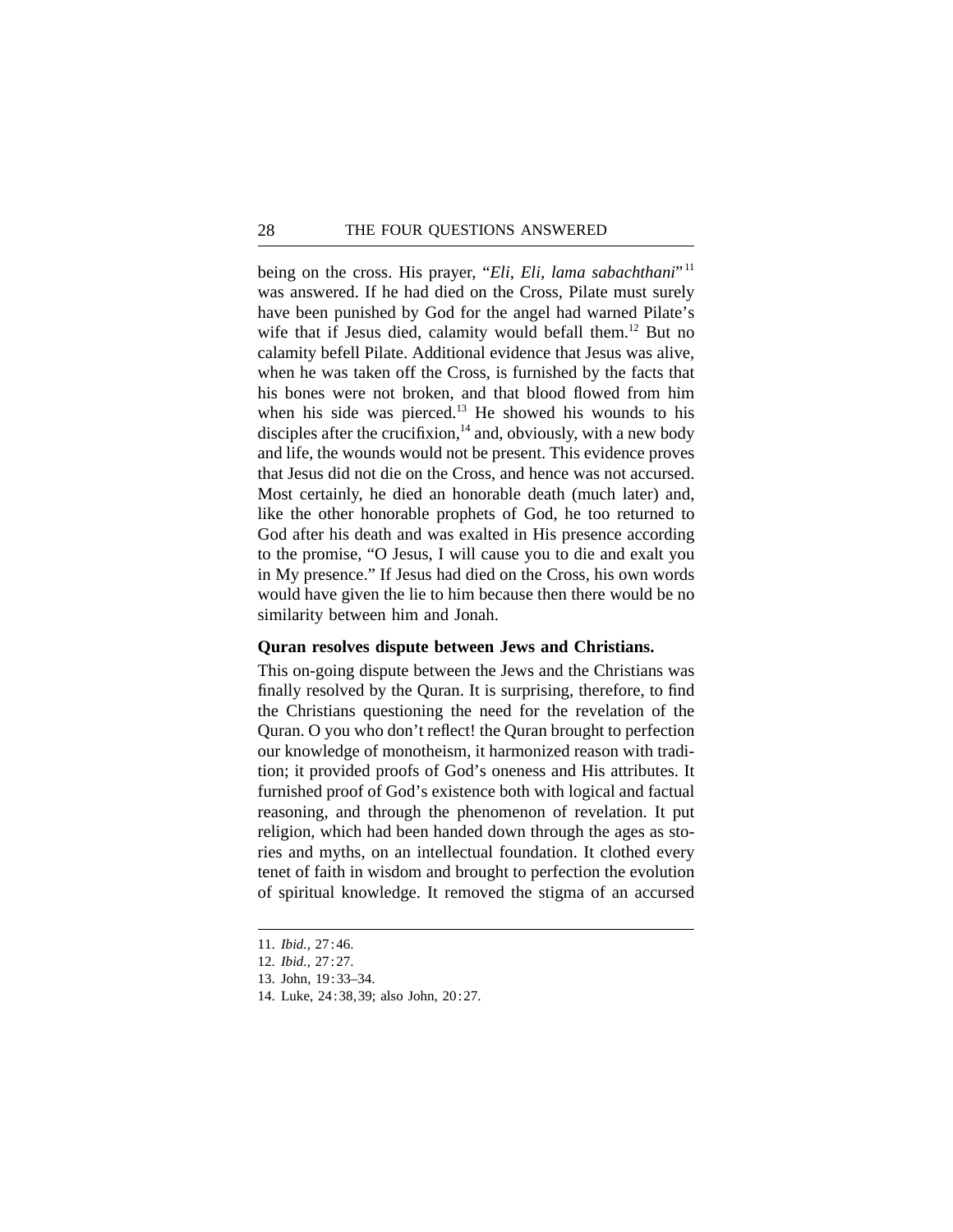death from Jesus, and testified to his exalted status as a truthful prophet. With all this beneficence, is there still any doubt about the need for the revelation of the Quran?

## **Historical testimony on the need for the revelation of Quran.**

The Quran cogently gives the need for its revelation. It states clearly: "Know that Allah gives life to the earth after its death" (57:17). In the period preceding the revelation of the Quran, historical testimony bears out that the moral and spiritual standard of the nations of the world had fallen abysmally. This is admitted even by a biased writer like Reverend Pfander, the author of *Mizān-ul-Haq*. In his book, he gives testimony that, at the time of the revelation of the Quran, the Jews and Christians were in an abominable state of moral depravity and sinking further, and the revelation of the Quran was a clear admonition for them. Despite this admission, he puts forward a completely untenable argument that it was God's plan to admonish the Jews and Christians by sending a false Prophet. This is blasphemy against God. Can we attribute to the Glorious God such a loathsome act in which, finding a community sunk in evil, He conceives of a plan by which millions are lead astray to their damnation by His own hands? Do the laws of nature, as they operate in times of trial and tribulation, furnish this evidence about Him?

What a pity that the Judeo-Christian nations, from a love of this world, are heedless of the Quran whose light shines like the bright sun. They call a mere man a god, and accursed at the same time. However, they deny the great Prophet who came at a time when the nations of the world were spiritually dead, and question the need for the Book he brought.

O unmindful ones! The Quran came at a time of spiritual darkness unparalleled in the history of earlier prophets. It found the world steeped in darkness and gave it light, found it astray and provided guidance, found it dead and gave it life. Is there still need for any further proof to justify the revelation of the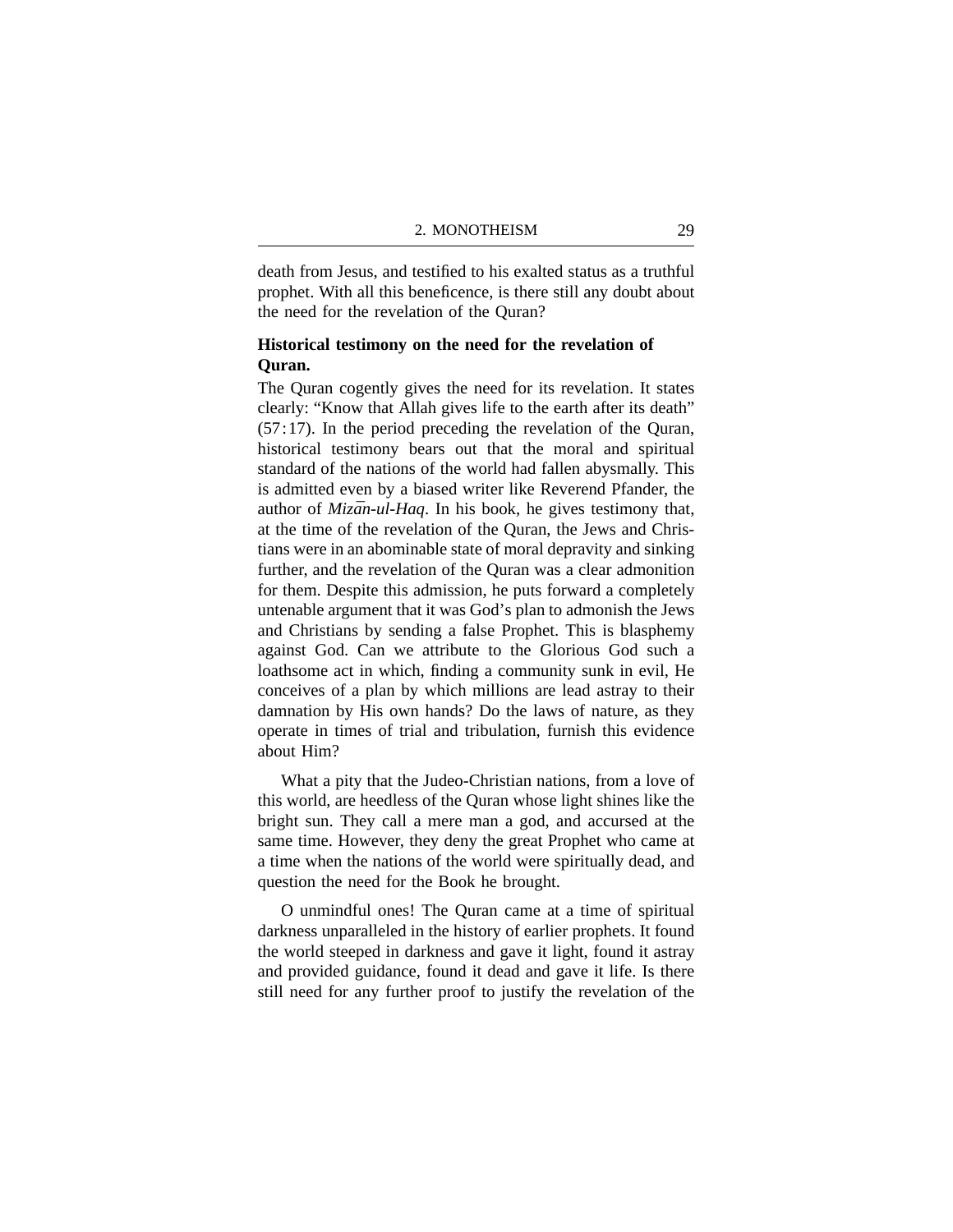Quran? If it is argued that the Quran did not bring anything new because monotheism already existed, then it reflects an inadequate understanding of the issue. As already stated, monotheism that existed at the advent of the Quran was imperfect, and it is impossible to show otherwise. Moreover, the real spirit of monotheism had died, and it had ceased to exist in practice. The Quran, not only reminded the people of monotheism but perfected it. Consequently, one of the names of the Quran is *Al-Zikr* or the Reminder because it is a Book that reminds. Reflect with an unbiased mind whether even the monotheistic teachings of the Torah were entirely new, the like of which had not been given to any previous prophets? Is it not true that Adam, Seth, Noah, Abraham, and all other prophets who preceded Moses received the monotheistic doctrine? It could then also be argued that the Torah did not present anything new. O people! There isn't a new and different God every day. The God at the time of Moses was the same as at the time of Adam, Seth, Noah, Abraham, Isaac, Jacob and Joseph and hence the Torah expounded the same monotheistic doctrine that the earlier prophets had.

#### **Why the Torah repeated the same monotheistic doctrine?**

Some may raise the question that if monotheism was not a new concept, then what was the need for mentioning it in the Torah at all? The answer to it is that the issue of existence and oneness of God is not a new one and has existed from the dawn of human history. However, during some periods, it was abandoned in practice and debased. It was precisely at such times when the focus on monotheism had blurred and indulgence in polytheistic practices had proliferated that the prophets came, and the Books were revealed to restore the original luster of the monotheistic doctrine. During the course of history, this issue has been polished thousands of time, only to get covered and concealed by the rust of time. Whenever this happened, God sent a messenger to restore and propagate the doctrine. In this way spiritual darkness and light alternated with each other.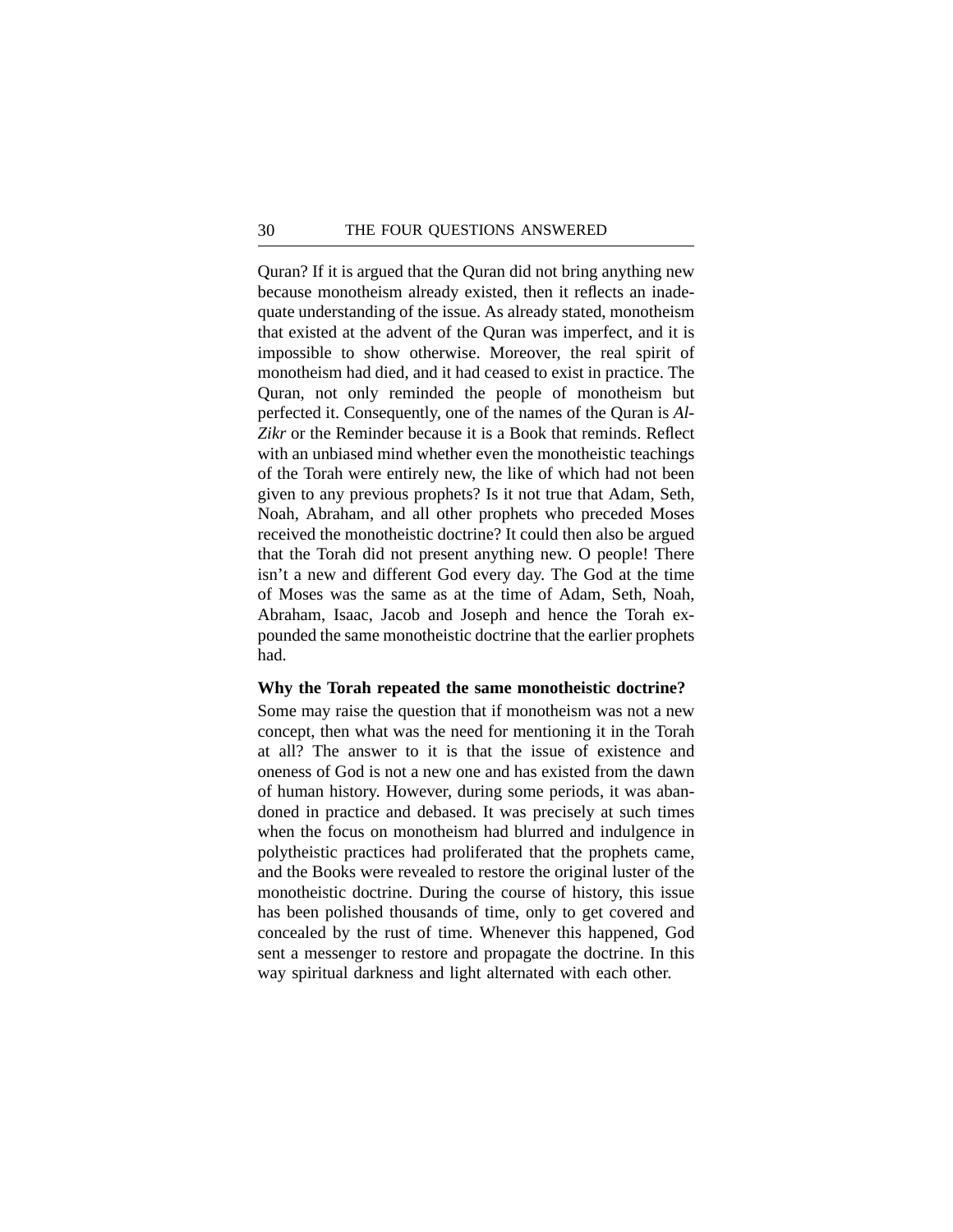An excellent measure of the success of any prophet is to see the conditions prevailing at the time of his advent and the quantum of reforms he instituted. It behooves one not to be distracted by the clamor of prejudiced, mischief mongers and to apply this test honestly. The key is to examine the facts of each prophet, and to see the condition the people were in when he was charged with their reformation and then to observe the factual change that he caused in their faith, character and conduct. This would clearly show the ranking of the prophets by the dire need for their advent. The need of a prophet for sinners is exactly analogous to the need of a doctor for the sick. Just as the abundance of sick patients requires a doctor, so too does an abundance of sinners requires a reformer.

## **Prophet Muhammad ranks ahead of all other prophets.**

Keeping this test in mind, if the history of the Arabs is examined with respect to their condition at the advent of Prophet Muhammad and the transformation that he wrought, there is no doubt that he ranks ahead of all other prophets in his holiness of spirit, his great impressive personality and spiritual munificence. It becomes self evident then that the need for this Prophet and the Quran was far greater than that of any other prophet or scripture.

Consider, for example, what was the need for the advent of Jesus and whether there is any proof that the need was indeed fulfilled? Did he cause any significant change in the morality, habits and faith of the Jews, or did he purify his followers to perfection? None of these changes can be proven. The only thing that can be established is that a few greedy persons became his followers, and in the end betrayed him shamefully. And if Jesus met with a self-invited death, I can find no justification for such a suicidal action that forever mars his humanity and intelligence. Can an intelligent man commit an action that even under all man made laws is a crime? Certainly, not. We ask, therefore, what did Jesus accomplish? Just the accursed sacrifice that appears futile both to our intelligence and sense of justice?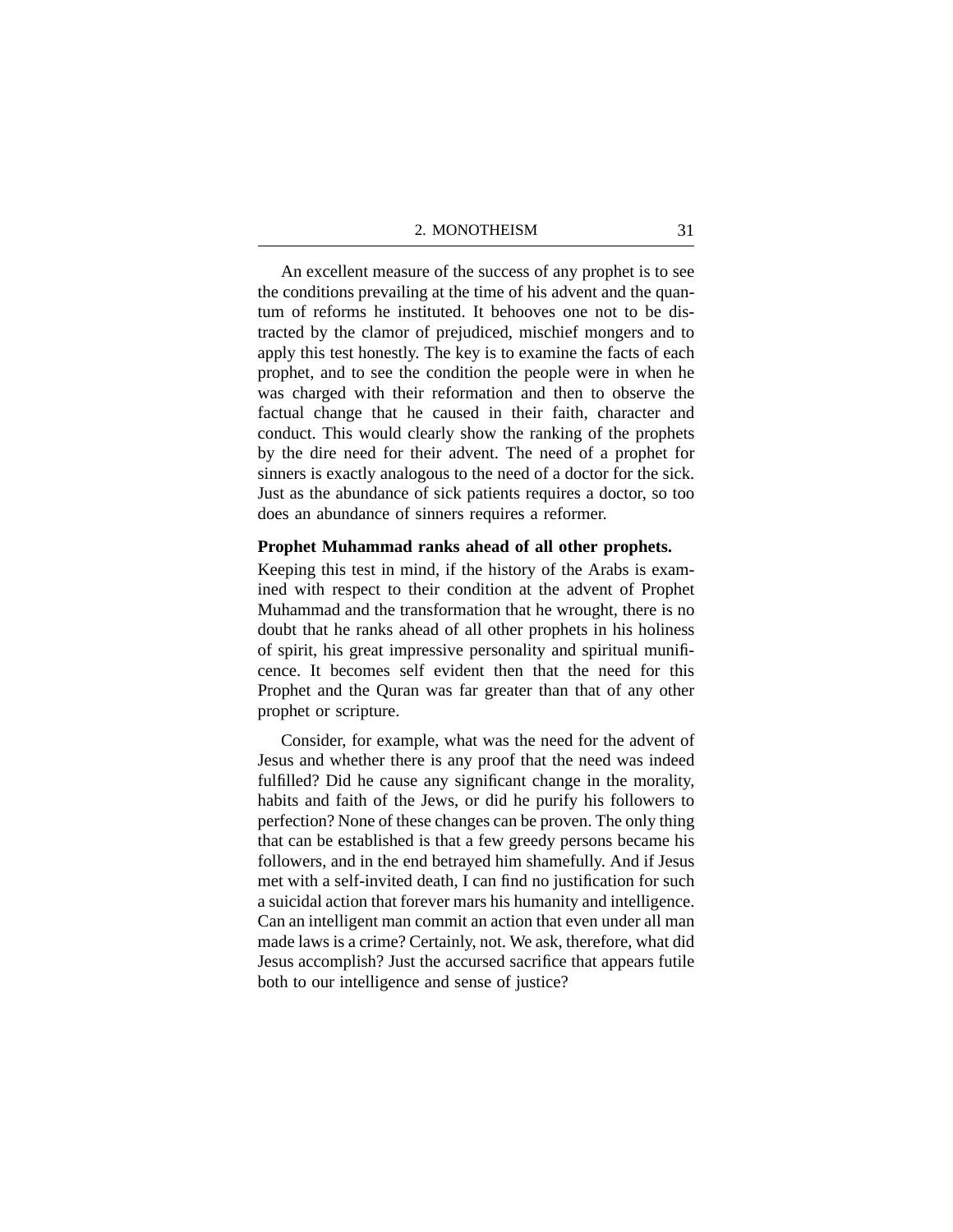## **No incremental excellence in the teachings of the Gospels over the Torah.**

The Gospels are merely a restatement of the teachings in the Torah and do not contribute any incremental excellence. Large portions of the Talmud, are to be found in the synoptic Gospels and many reputed Jewish scholars allege that this is the result of blatant plagiarism. I have recently read a book by a Jewish scholar in which he devotes several pages to giving proofs of this allegation and has presented testimony regarding the specific passages that have been plagiarized. I had ordered these books specifically to show them to Mr. Sirajuddin but, unfortunately, he left before the books reached me.

Impartial Christians admit that the Gospels are a summary of Jesus' favorite passages from the Jewish scriptures, and argue that the purpose for the coming of Jesus on earth was not to bring any new teachings, but to offer his person as sacrifice. So it is back again to the accursed sacrifice that, however, I forbear to criticize any further. Thus, Christians are under the mistaken belief that the religious law for man's conduct, i.e., *shari'ah* was completed in the Torah. Jesus, therefore, did not bring any new laws but instead brought the means for the salvation of the world. They contend that the Quran started a new code of conduct that was unwarranted because the previous code was complete. This mistaken supposition has kept them from believing in the Quran.

Their premise though is faulty. The fact is that human beings are prone to omission and forgetfulness so that the practical observance of God's commandments wanes with the passage of time. Consequently, there is always a need to remind the people anew and to impart spiritual strength to them. The Quran came to fulfill these two needs but these were, by no means, the only reasons for the revelation of the Quran.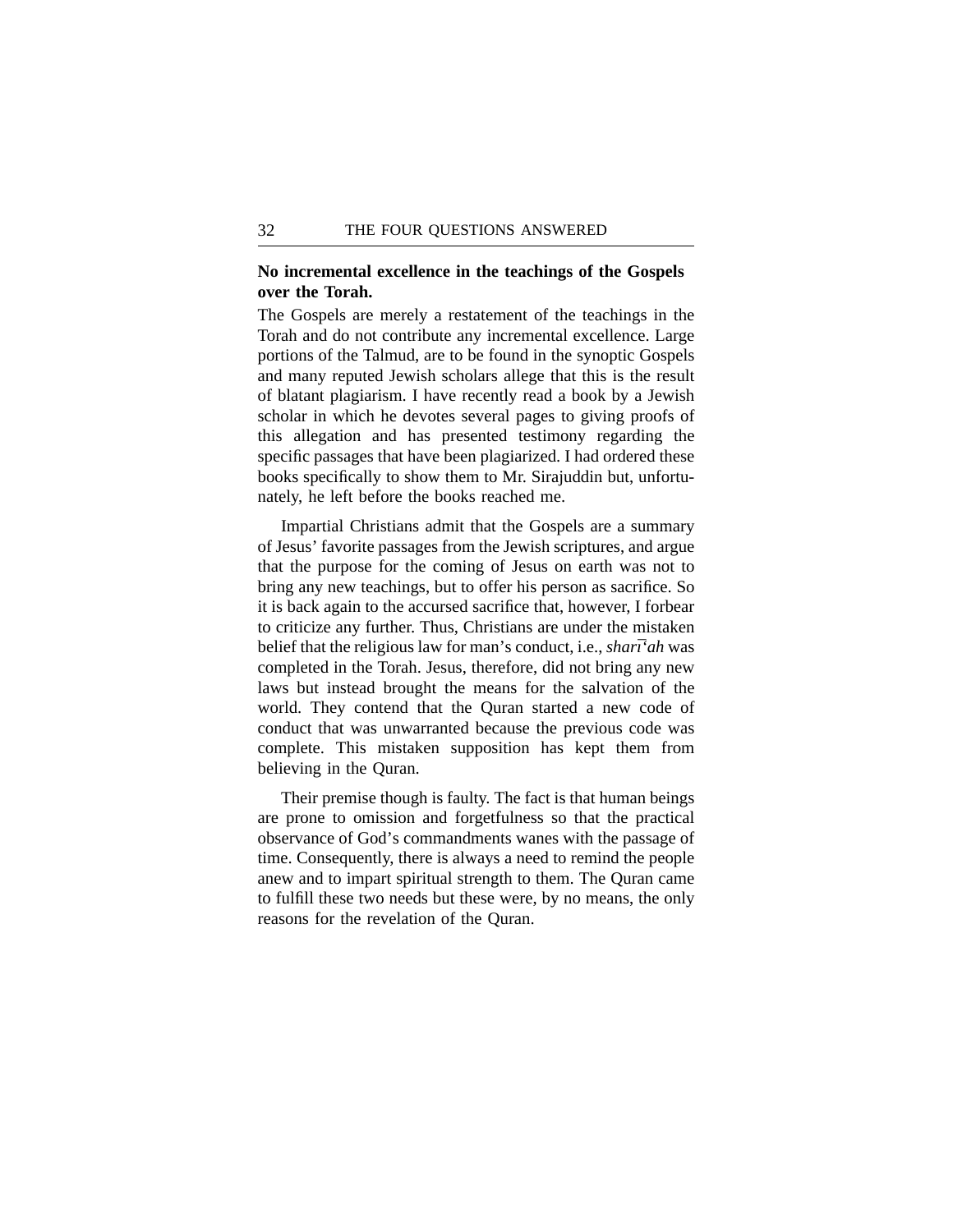### **The Quran completes and perfects previous Books.**

The Quran completes and perfects the teachings of the previous scriptures. For instance, the Torah emphasizes retribution and the Gospels patience and forgiveness. Each prescribed what was most suitable according to the then prevailing conditions. The Quran uses both these approaches based upon the exigency of the situation. Similarly, in most issues the Torah leans toward harshness and the Gospels toward leniency, but the Quran follows a middle course, placing emphasis on the need to consider situational requirements.<sup>15</sup>

Although the real spirit of the teachings in the three Books is the same, there is a difference in the degree of emphasis. The Torah may expand and expound one aspect of an issue, and the Gospels may do the same with another aspect. The way of the Quran, however, is always to follow a middle course, in line with the nature of man. Since wisdom demands that the situational requirements be considered, the Quran is quite unique in imparting this wisdom. Like blood, when it comes into the breast, becomes the source of milk, the commandments of the Torah and the Gospels, when amalgamated in the Quran, become a source of wisdom. If the Quran had not been revealed, the efficacy of the commandments of the Torah and the Gospels would have been like the efficiency of a blind archer whose arrows may find the target once or twice but miss more often. In short, the religious code of conduct came to us from the Torah in the form of stories, and from the Gospels in the form of analogies, but the Quran cloaked them in wisdom and made it available for the seekers of truth.

## **Torah and Gospels cannot compare with Quran.**

How can the Torah and the Gospels compete with the Quran? Even if the first chapter of the Quran, the *Fātiha*, consisting of

<sup>15.</sup> The prescribed harshness and leniency advocated by the Torah and the Gospels respectively were justified given the exigency of their times but these commandments did not constitute the core part of the teachings so that they could not be changed.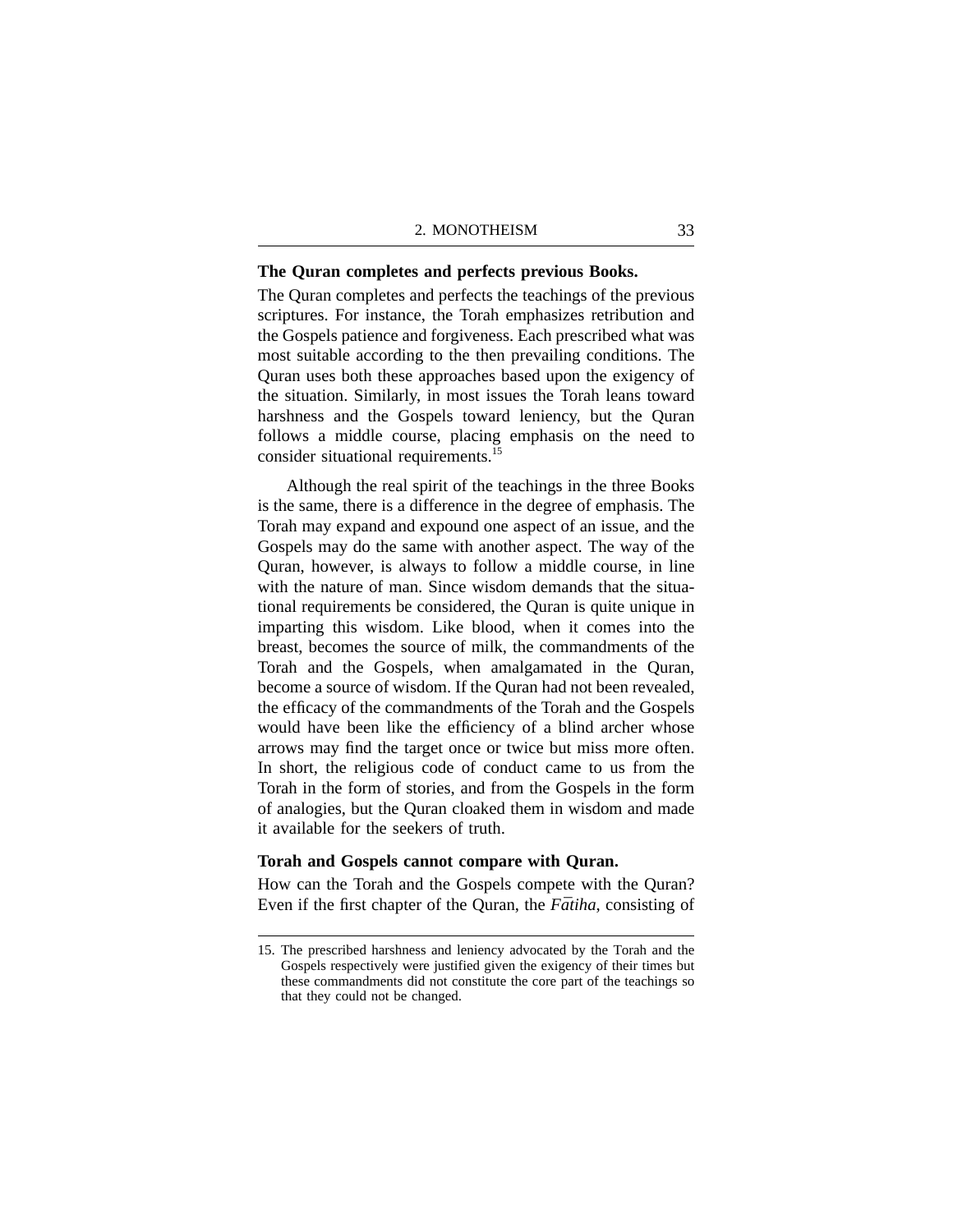seven small verses, is compared with the whole of the Torah and the Gospels, the latter books suffer by comparison. The structure and form of the verses, the suitability of their arrangement, the natural progression of ideas, and the hundreds of religious truths and spiritual wisdom met in the *Fātiha* cannot be gleaned from the entire Books of Moses or from the rather brief Gospels although one may spend a lifetime trying to do it. This is not an idle boast, but a factual statement that the Torah and the Gospels cannot compete with the *Fātiha* in the sagaciously formulated spiritual knowledge. Unfortunately, the Christian clergy is not disposed to accepting any of my proposals to settle this matter.

However, I would like to make another proposal to them. If they consider their Torah and their Gospels the perfect exponent of the Divine word and the repository of complete wisdom and truth, then let them produce from their voluminous scriptures, which number about seventy, as I would from the *Fatiha*, the distinctive characteristics of the Divine word — the facts and knowledge of Divine ordinances, the wisdom and gems of knowledge contained therein and the beauty of the arrangement and structure of ideas. If the Christian clergymen can produce anything comparable, I am willing to pay them Rupees five hundred as reward, and if they consider this amount small, I am willing to increase it, at their request, to any amount I can afford.

To obtain a final judgment on this issue, I will first prepare and publish an exhaustive treatise on the *Fātiha*. I will show in it the extraordinary marvels of truth and wisdom contained in the *Fātiha*, quite impossible to find in a human work, and furnishing proof, thereby, of its Divine origin. It will then be the duty of the Christian clergymen to prepare a similar work using the Torah, Gospels and their other scriptures as a source. If they choose to enter this contest, both the documents will then be submitted to three judges belonging to other religions. If the judges rule that the finer points, knowledge, and the distinctive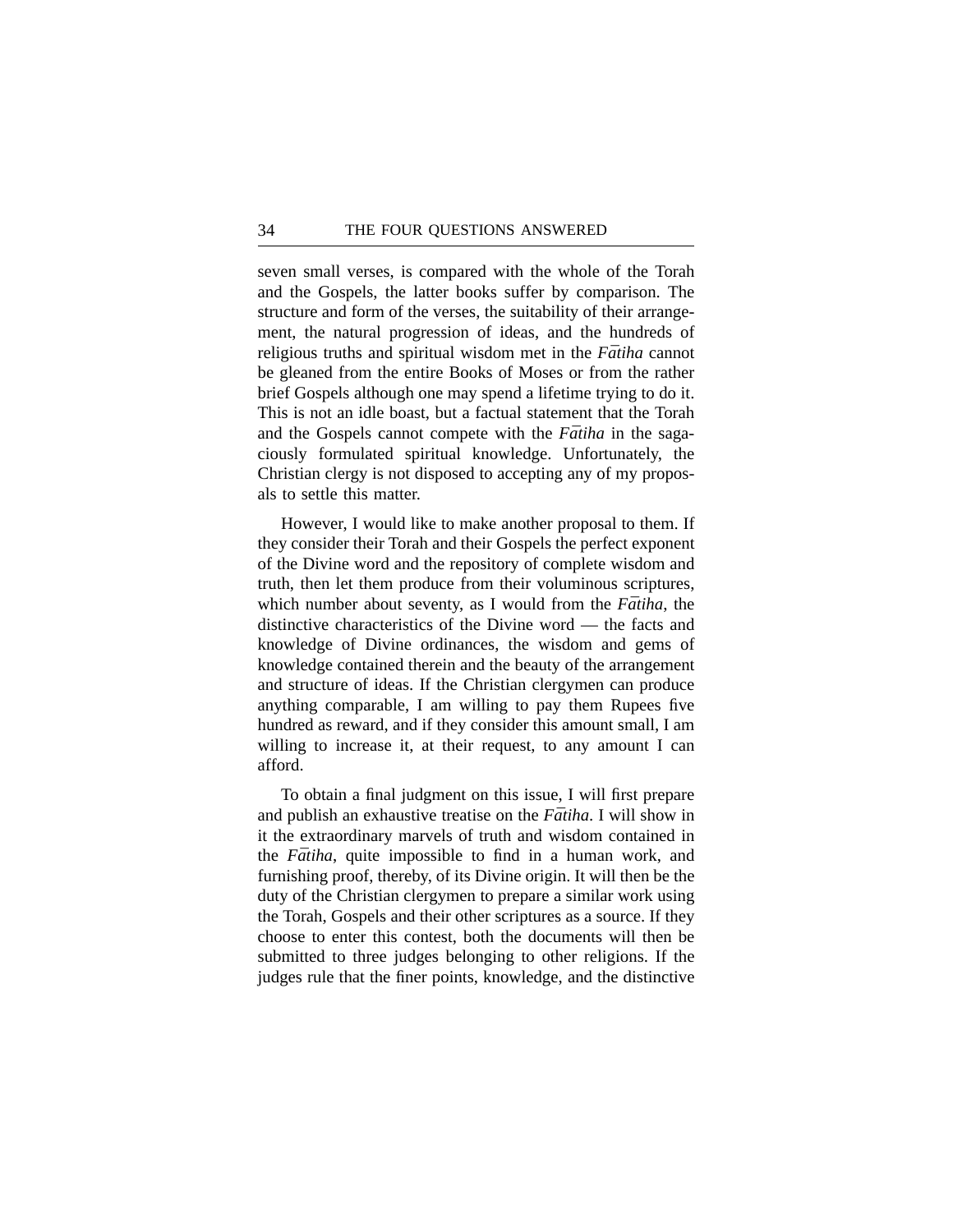characteristics of the Divine word shown to be in the *Fatiha* are also proven in the passages presented by the Christian clergymen, then I will forfeit the Rupees five hundred reward money, which I am willing to deposit beforehand with a person they trust.

Is there a Christian priest who has the courage to accept this challenge? The word of God has the perfection of His attributes and is easily recognized by it, just as the Divine origin of the creation is recognized by the marvels it exhibits. It is absurd to discredit divine origin of some parts of God's word by arguing redundancies. For example, the sky is full of stars, but if a person points to a particular group of stars and states that this is not part of God's creation because there was no need for it, or names a few herbs, stones or animals and states that they are not part of divine creation because life would have continued perfectly well without them, then such an argument can proceed only from a deranged or a very foolish person.

## **An analogical comparison of the Torah with the Quran.**

The Quran is a compendium of all that is necessary for the perfection of the soul. An analogical comparison of the Torah with the Quran is that of an inn that has been reduced to a rubble by violent storms and earthquakes. The bricks of the inn lie helter skelter with the bricks of the bathroom lying in the kitchen, and those of the kitchen in the bathroom. The owner of the inn feels sorry for the wayfarers and in place of the old inn, he has a better and more comfortable new inn constructed immediately. The accommodation for the travellers is in beautifully designed, and comfortable suites and nothing of necessity lacks in the inn. In the construction of the new inn, the owner utilizes some bricks of the previous structure but provides enough new bricks, timber and cement to complete the new structure to perfection. The Quran is that second inn. Those with insight can see it.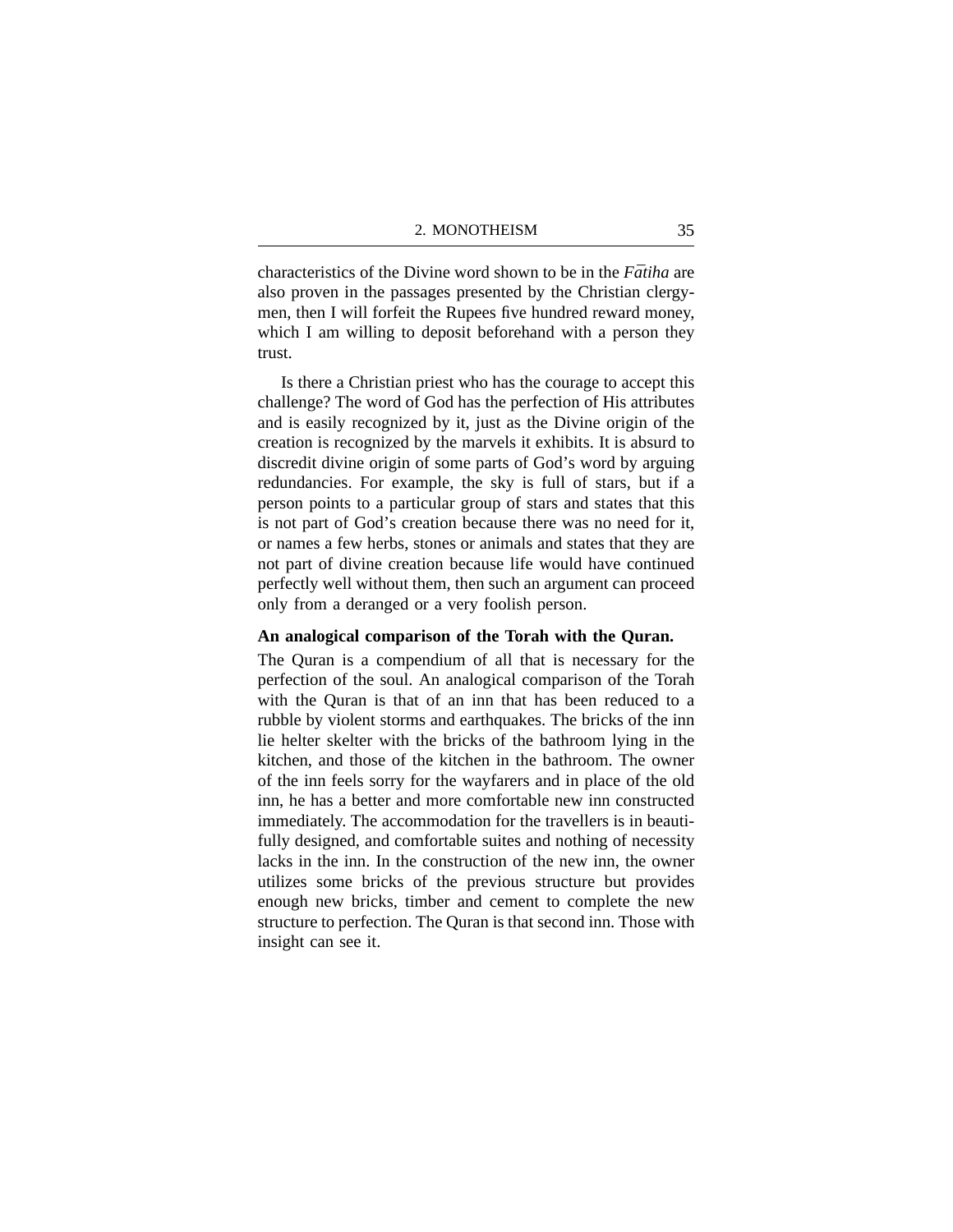## **A rationale for the shortcomings of Torah and the Gospels.**

It is pertinent here to answer another argument. A true and perfect dispensation is one that considers the specificity of the situation in prescribing a code, and that explains all spiritual issues comprehensively. It may be asked, then why is it that the Torah and the Gospels have been left bereft of this while the Quran has taken these characteristics to perfection? The answer to this is that the fault lies not with the Torah or the Gospels, but in the ability and readiness of the nations to receive a comprehensive Divine communication. The Israelites, which Moses dealt with, had lived for about four hundred years as slaves of the Pharaohs. This experience under their tyrannical rule had left them unaware of the meaning of justice and the rule of law. It is natural that if the ruler, who stands in the position of a preceptor and educator to his subjects, is equitable then the same traits get reflected in the ruled, and an intrinsic sense of fairness is born in them. The civilization and culture that results is grounded in equity, and justice becomes a personality trait among them. If the king is tyrannical, then the subjects also become cruel and oppressive and are usually devoid of the trait of justice.

This is what happened to the Israelites. By staying in servitude to the Pharaohs for an extended period, and having been subjected to all kinds of cruelty, their sense of justice atrophied. The first priority with Prophet Moses was to recreate this trait, and consequently the commandments of the Torah lay great emphasis on ensuring justice. There are some verses in the Torah that deal with mercy, but a closer look at them shows that these verses are meant to define the limits of just conduct so that unbridled emotions, and undue rancor may not transgress these boundaries. The real reason everywhere is to safeguard the provisions of the laws on justice and equity.

This, however, is not the objective of the Gospels that emphasize forgiveness and eschewing revenge. When we read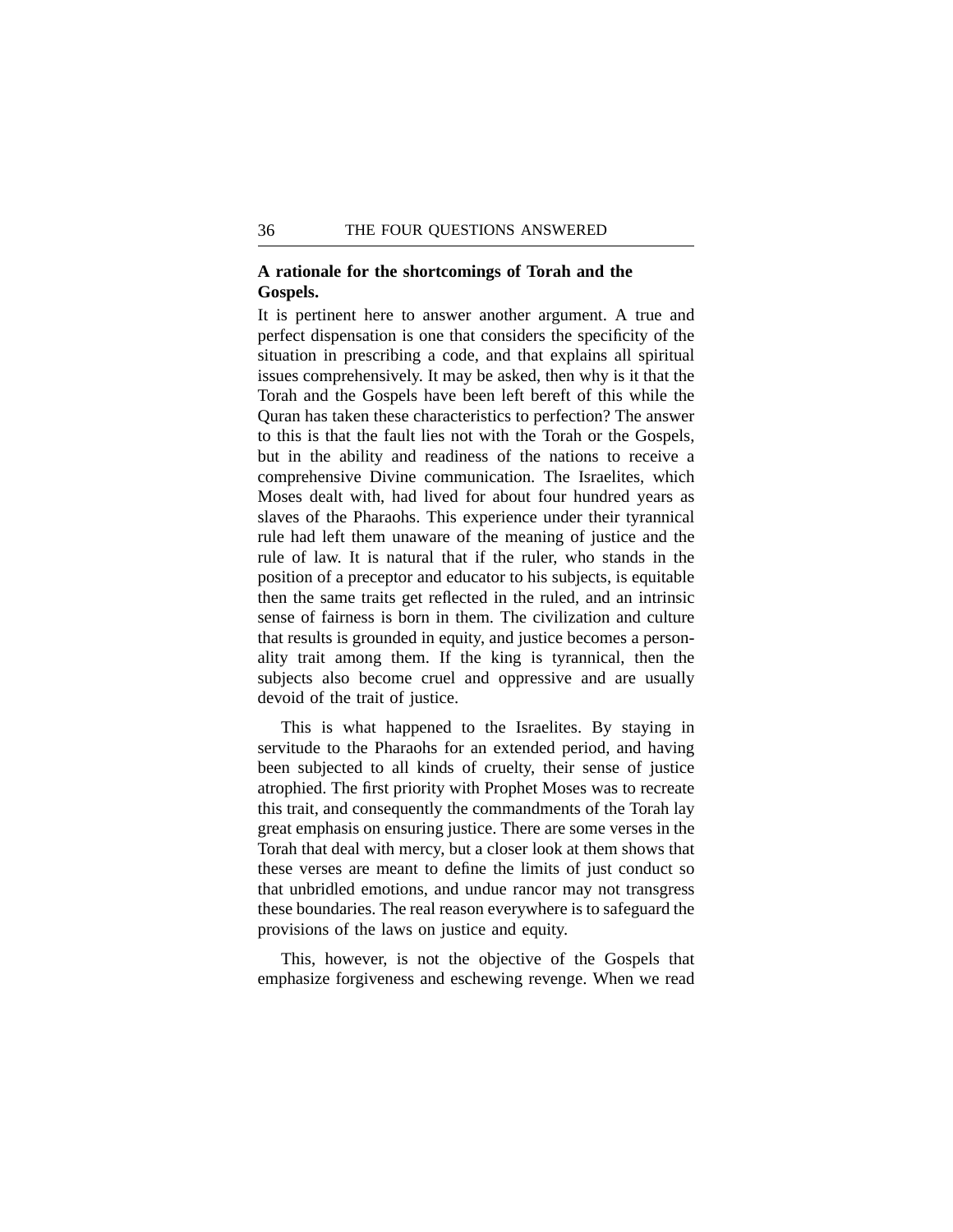the Gospels analytically, it becomes evident from the text that its addressor was convinced that the addressees were devoid of kindness, patience and forgiveness and that the addressor earnestly desired them not to covet seeking revenge, but instead to develop the traits of patience, tolerance, forbearance, and forgiveness. The reason for this is that in the time of Jesus, peace be on him, the moral condition of the Jews had degenerated to an extent where they had exceeded all limits of animosity and rancor, resulting in constant litigation. Under the pretense of being the supporters of justice, the Jews had completely lost the traits of forgiveness and forbearance. They were, therefore, admonished and advised in the Gospels, but these counsels were time and people specific and not meant to form the structure of an ever lasting law. Consequently, these injunctions were abrogated by the Quran.

## **The Quran teaches a middle course.**

The Torah emphasizes revenge and rigidity as is obvious from the law of retribution, and this is the rationale it provides for the historical battles recorded in it. The Gospels embrace, almost exclusively, forgiveness, patience and forbearance. However, when we study the Quran intently and impartially, it becomes clear that the Quran emphasizes a middle course. It repeatedly exhorts its followers to *amr-bil-ma'ruf* (do good) and *nahy-'anil-munkar* (give up evil). The former phrase means adopting a course of action that follows the religious code and intellect, and best meets the situational needs. The latter phrase implies foregoing what is evil and repugnant to the religious code and intellect.

On reading the Quran, it becomes obvious that the Quran seeks acceptance of its laws, limits and commands by appealing to the intellect. It does not confine an individual into a given personal set of do's and don'ts but instead provides a generic framework for action. For example, it lays down the generic principle to do good (*ma'rūf*) and to give up evil (*munkar*). These two principles, i.e., to do good and to shun evil, are so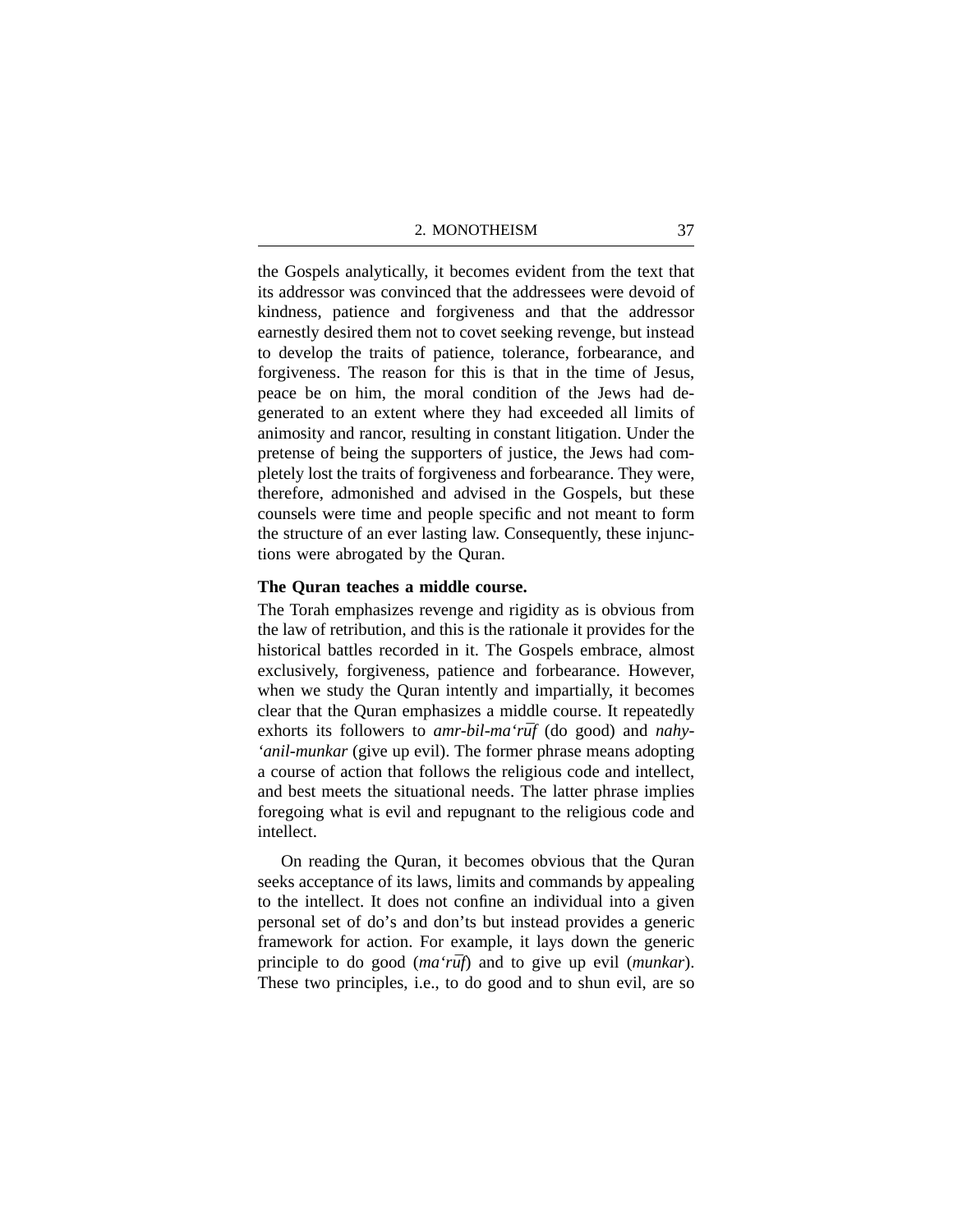comprehensive that they provide the intellectual underpinning for all Islamic codes, and create an imperative in all situations to determine what constitutes real goodness in those circumstances.

Some examples of the use of these principles may be cited. In the case of a personal injury, one should examine what constitutes the greater good in that situation — forgiveness or retribution. Suppose someone asks for a loan of Rupees one thousand and the proposed lender can loan the amount. However, the intended use of the money is to finance an extravagant wedding of a son following the family tradition of having firework display, marching band and singing girls. The principle of *amr-bil-ma'rūf* and *nahy-'anil-munkar* requires one to reflect whether the generosity of advancing a loan is misplaced. Thus, for the material and spiritual welfare of the believers, the Quran requires them to carefully evaluate the impact of all proposed good deeds.

## **Battles with the Jews only in self defense.**

I have now completed my detailed reply to the second question of Mr. Sirajuddin. I have stated that the battles with the Jews were not the result of any attempt to forcibly convert them to monotheism. In fact, it was the continuous mischievous activities of the opponents of Islam that caused the hostilities. Some of them took up the sword to kill the Muslims, while others aided them. Some went out of their way to prevent the propagation of Islam. It was to punish these mischief mongers and to repel their evil designs that God gave permission to wage war against them.

Those who make the baseless allegation that the Prophet did not wage war during the first thirteen years of prophethood because he lacked an organized party belie the facts of history. Such allegations may have had some place if the opponents of the Prophet had refrained from cruel, bloody persecution and plans to murder or exile him, and if the Prophet had voluntarily migrated to Medina without an attack on his person underway.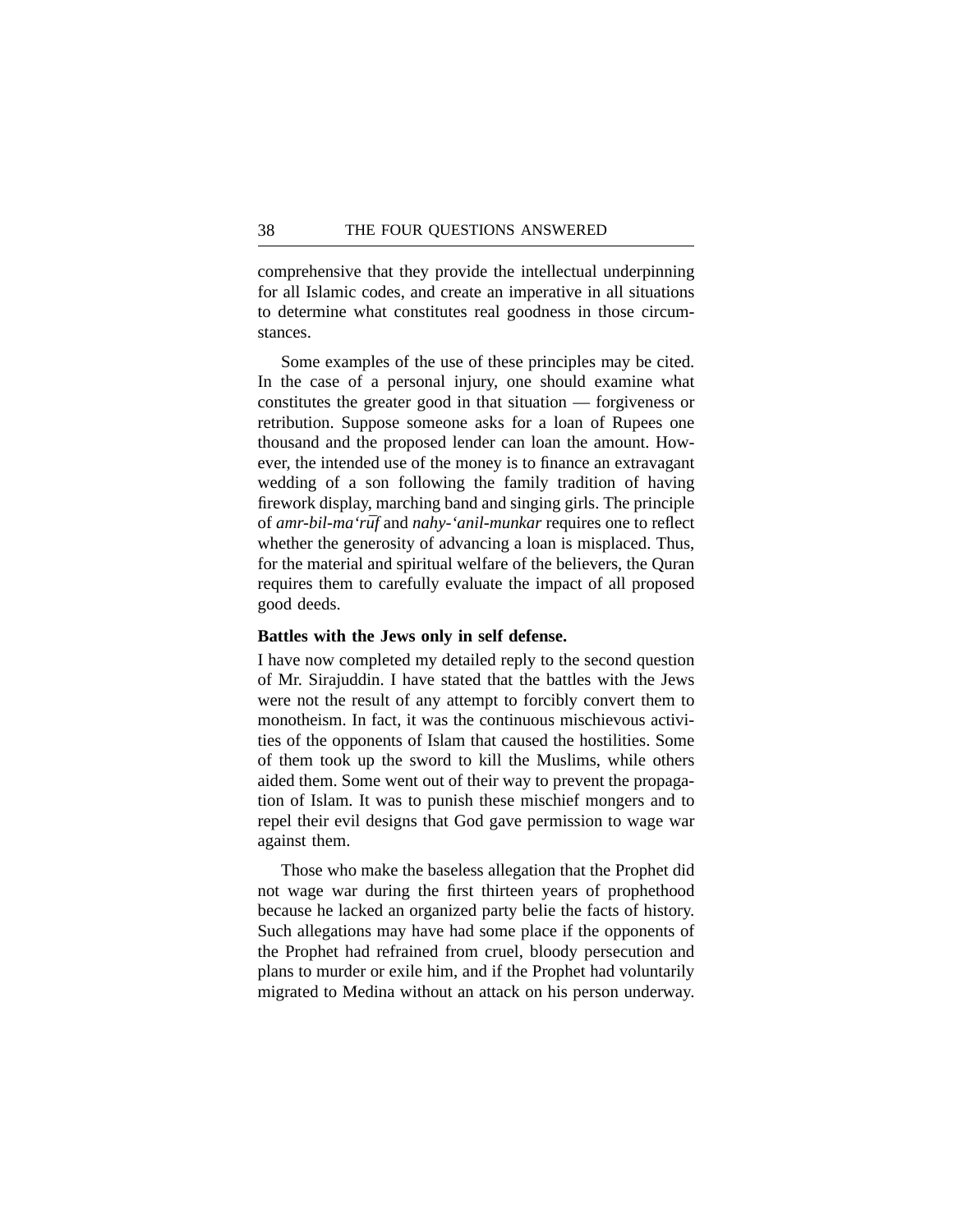However, the facts are well known even to our opponents. For thirteen years, the Prophet patiently bore all manner of hardship, but strictly forbade his companions to seek revenge for the evils inflicted upon them. During this period, the opponents went so far as to murder some Muslims and the number that were wounded or grievously hurt by them is countless. Finally, they launched a plan to murder the Prophet, but God saved His Prophet from the evil of the enemies and brought him safely to Medina. God then gave him the good news that those who had raised the sword against him would now die by the sword. In all fairness, is it at all possible to conclude from this that the Prophet had been harboring a design to fight from the very beginning and it was manifested when he was able to gather a few men around him?

Alas! The Christian critics of Islam are completely blinded in their prejudice. It does not even cross their mind that when the Muslims fought their very first battle against the Meccan army that was coming in their pursuit to Medina, the Muslims were far from being an organized group. There were only three hundred and thirteen Muslims, mostly young and inexperienced, who took the field in Badr against all the braves of Arabia. Is it at all conceivable that this little band of Muslims had set out to punish the hundreds of thousand of Arabs, Christians and Jews? Clearly, the Muslim presence in the battlefield was not the result of a man made design or plan to vanquish their enemies and be victorious. For if this was the case, then an army of at least thirty to forty thousand should have been put together to take on the hundreds of thousand opposing the Muslims. It is abundantly clear then that the Muslims fought this battle, under very trying circumstances, not because of any reliance on material resources but because they had been so commanded by God.

#### **Why was it necessary for the Jews to accept Islam?**

It is necessary here to answer another objection. Some may argue that if salvation lies in monotheistic belief and righteous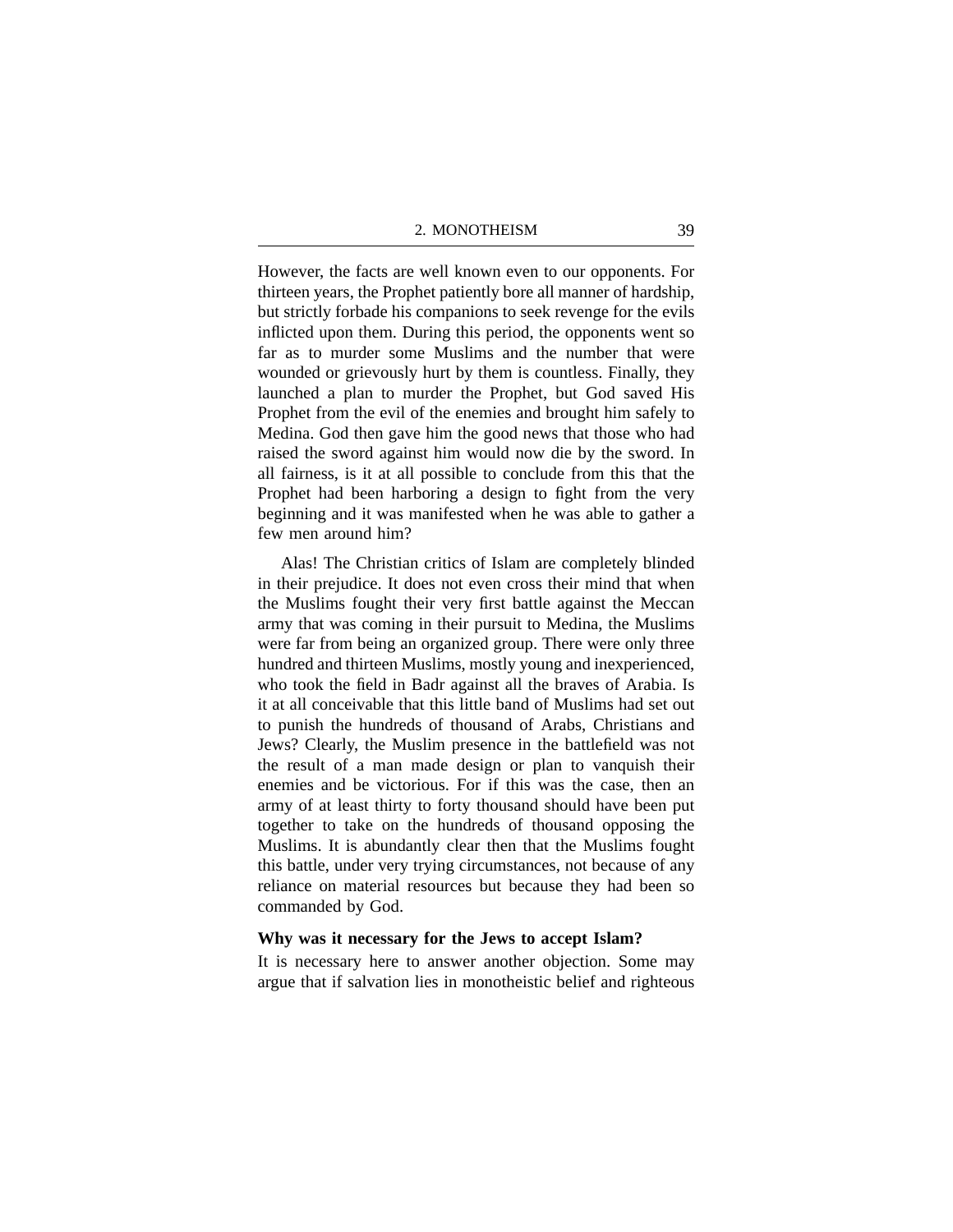deeds, then why were the Jews invited to accept Islam? Was there not even a single person among the Jews who was a practicing monotheist and submissive to the commands of God? We have already shown that most of the Jews during the time of Prophet Muhammad were transgressors and the Quran bears testimony to it in verse 3:109, where it says, "…most of them are transgressors." Since so many of them had ceased to practice monotheism and the performance of righteous deeds, God's infinite mercy desired their reformation. So, according to His ancient tradition, He sent His messenger to them. Even if we assume that there were a few among the Jews who were monotheistic and righteous, they ceased to be virtuous when they rebelled against the Messenger of God. When even a small sin dirties the soul, how can anyone who disobeys and opposes the Messenger have a pure soul?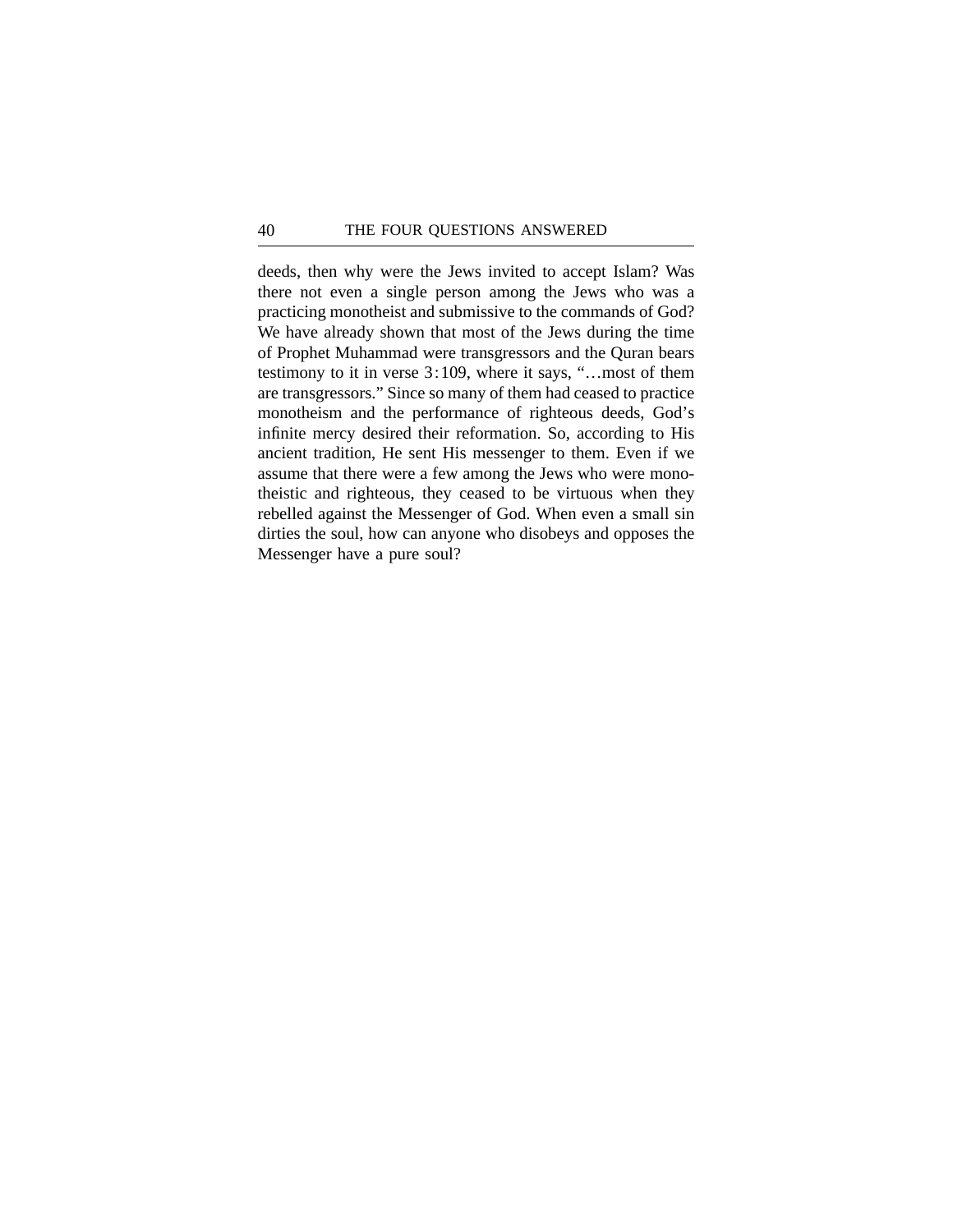## **3. Love of God and God's love for humanity**

**Question:** *What verses of the Quran deal especially with the love of man and God, and the love of God for man?*

## **The answer**

The essence of the Quranic teaching is that just as God is One and without partners, so also must our love for Him be unique and exclusive. The Muslim confession of faith, "There is no God but Allah," which is constantly on the lips of the Muslims is an indication of this fact. The word *ilah* in it is derived from *walāh* which means a beloved that is worshipped. This statement of faith is taught neither by the Torah nor by the Gospels, but only by the Quran. Its close association with Islam has made it the distinctive piece of this religion. Five times a day, this statement of faith is called out loudly from the minarets of the mosques — a practice that is often resented by the Christians and Hindus, making it appear that it is a sin with them to remember God with love. It is only in Islam that the break of dawn each day is greeted by the caller to the prayer calling out, *lā ilāha ill-allāh* — I bear witness that there is no God — dear and beloved — except Allah. The same cry issues forth from the Islamic mosques and floats skyward at the time of the afternoon, late afternoon, sunset and night prayers. Does any other religion show a comparable demonstration of the love of God?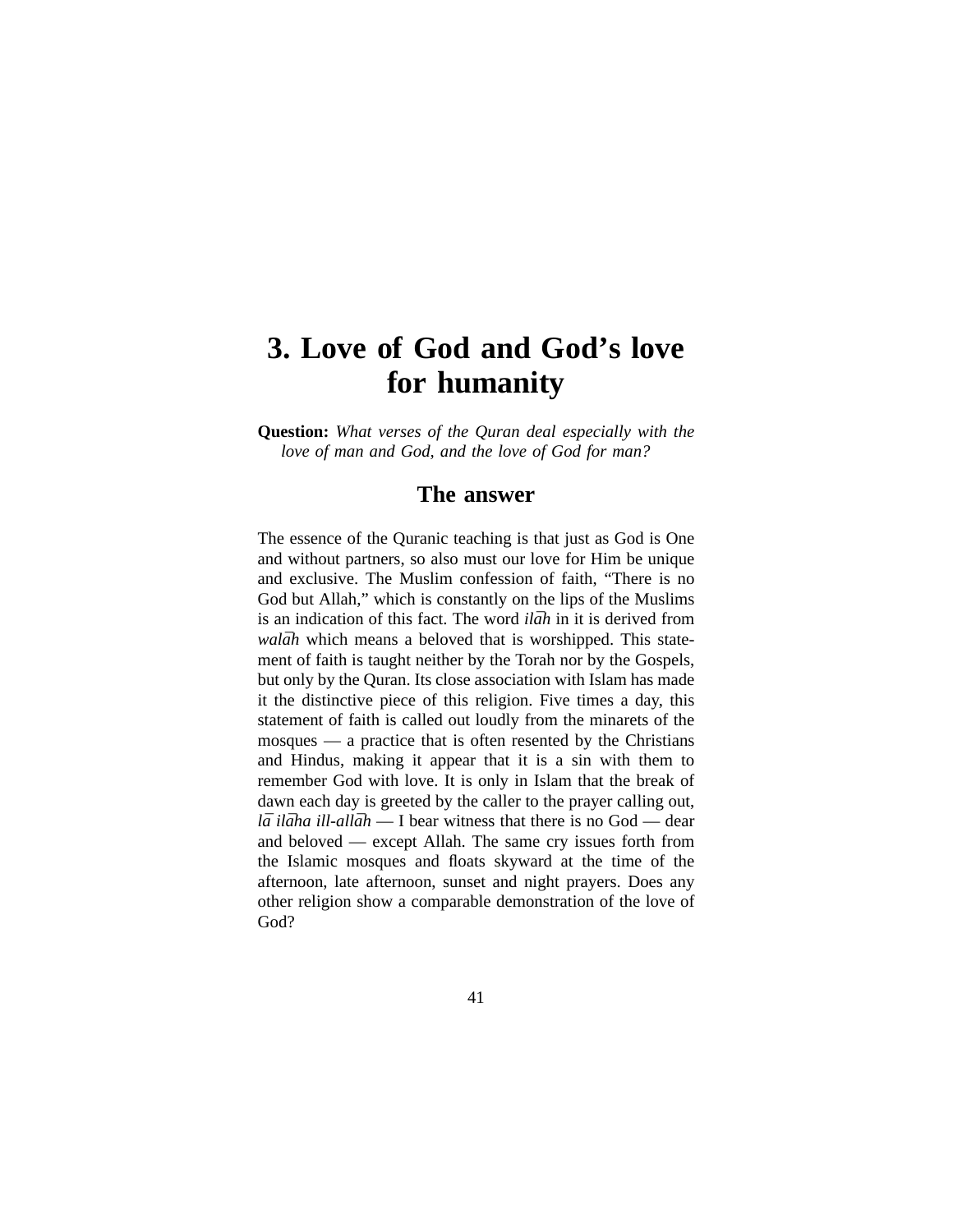#### The sense of the word *Islām* also indicates love.

The meaning of the word *islam* indicates that its source is love. The real meaning of the word *islam* is to submit to Allah and be genuinely ready to sacrifice everything for Him. This is a practical state that is born out of love. This goes to show that the Quran has not confined love to mere lip service but has also taught the practical aspects of love and sacrifice. Is there any other religion in the world whose founder has named it *islam* (submission)? *Islam* is a lovely word that is loaded with the sense of sincerity, affection, and love. Blessed is the religion that is named *Islām*.

## **Quranic teachings about man's love of God and His creation.**

Allah states about the love of man for God, "And those who believe are stronger in (their) love for Allah" (2:165). In another place God says, "laud Allah as you lauded your fathers, rather a more hearty lauding" (2:200). In yet another place, God says, "Say: My prayer and my sacrifice and my life and my death are surely for Allah, the Lord of the worlds" (6:162). The Prophet here is commanded to say to those who seek to follow him that they too must make the same sacrifices as the Prophet had made. Again, God says:

> "If your fathers and your sons and your brethren and your wives and your kinsfolk and the wealth you have acquired, and trade whose dullness you fear, and dwellings you love, are dearer to you than Allah and His Messenger and striving in His way, then wait till Allah brings His command to pass." (9:24)

In another place God says:

"And they give food, out of love for Him, to the poor and the orphan and the captive: 'We feed you, for Allah's pleasure only — We desire from you neither reward nor thanks'." (76:8,9)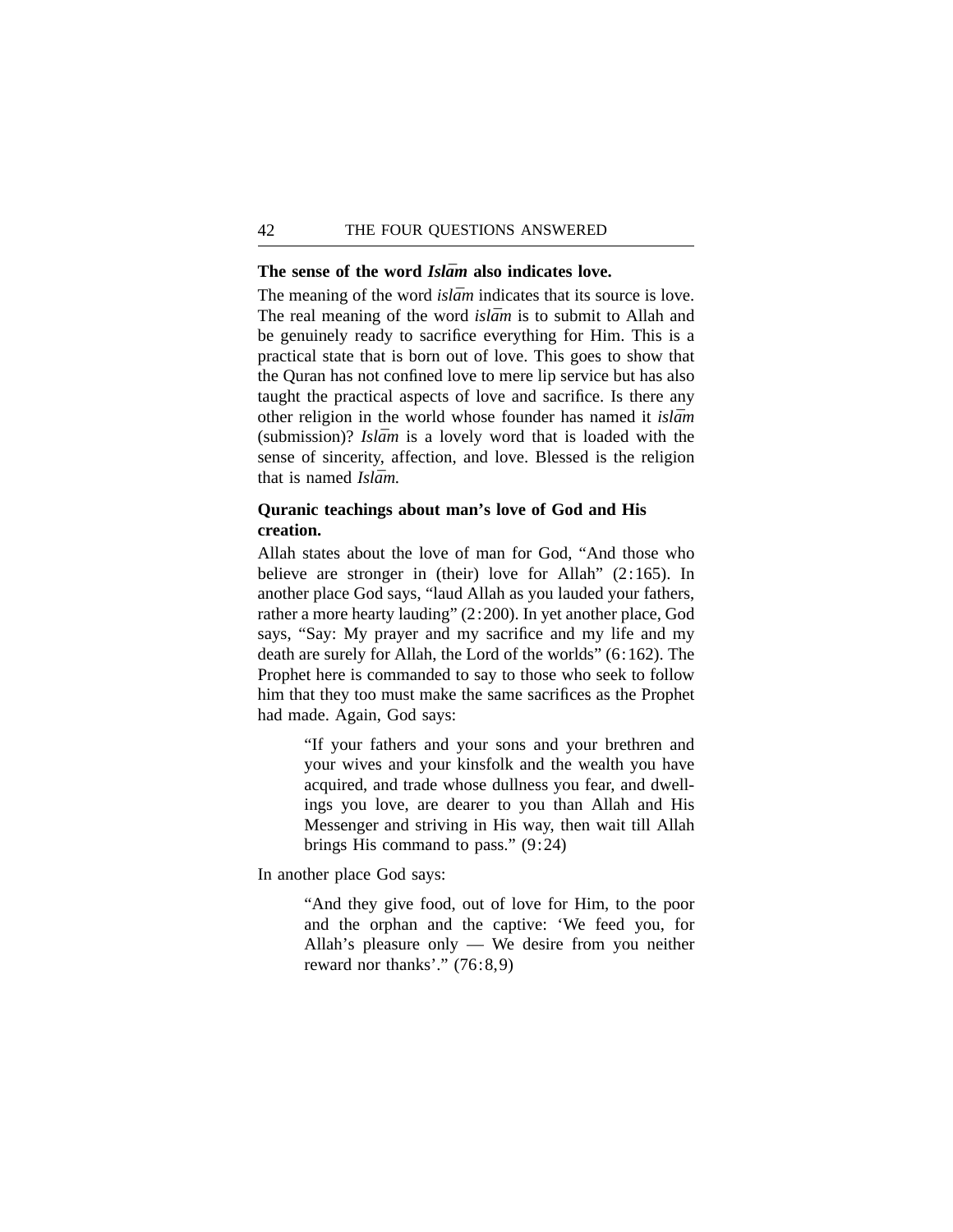There is, however, a second part to this question that inquires whether, according to the Quran, God loves man? The fact is that the Quran is replete with verses that state, Allah loves those who oft return to Him,<sup>16</sup> Allah loves those who do good, and Allah loves those who are patient. But the Quran does not state anywhere that God also loves those who love disbelief, evil and cruelty. Instead, the Quran puts forward the concept of having conferred a favor on them. For instance, the Quran says: "And We have not sent thee but as a mercy to the whole world"  $(21:107)$ , where the word *'alamin* (whole world) includes disbelievers, transgressors and sinners. Mercy for them is the holding open of the doors to salvation if they follow the prescriptions of the Quran.

## **Trade of son for sinners not found in Quran.**

I admit that the Quran does not speak of the kind of God's love for man where He puts the curse of all the sinners on His own dear son and then kills him on the Cross in redemption for these sins. A curse on the Son of God is, God forbid, a curse on God Himself because the Father and the Son are not separate identities. It is obvious that an accursed God is a contradiction in terms. Reflect, also, on the manner in which God showed His love for the sinners. He killed the good for the love of the bad. No righteous being can pursue such a conduct.

## **Quran reserves the use of the word 'love' only with God.**

The third facet of this question, is directed at finding out the Quran's teaching about the love of man for man. The words in which the Quran has chosen to describe this relationship are mercy and kindness because the pinnacle of love is worship and so the word 'love' is appropriate for God alone. Hence, for human beings the words mercy and goodness are used instead of love because just as the perfection of love requires worship,

<sup>16.</sup> God's love of man is not like the love of human beings, where separation from the beloved causes pain and sorrow. The real meaning of God's love is that He deals with those who do good in the manner of a lover towards the beloved.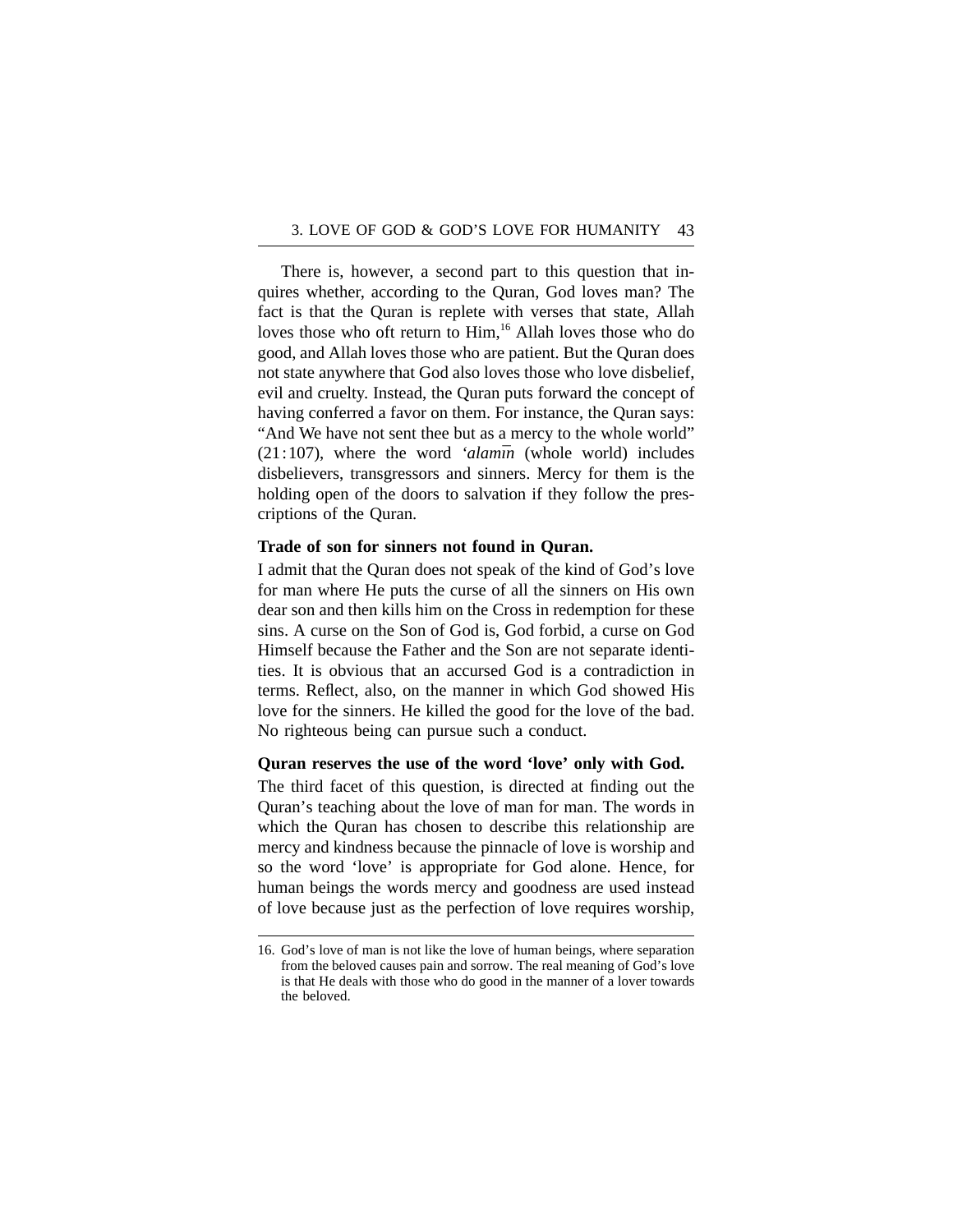the perfection of mercy requires kindness.17 This distinction has not been appreciated by other nations, and so they have given over the right of God to others. I do not believe that Jesus could have uttered a word with such polytheistic connotations. It is my opinion that these odious words were introduced into the Gospels later and ascribed to Jesus.

In short, the holy word of God has used the word mercy for describing the relationships between mankind. For instance, God says that believers are those who "exhort one another to truth"  $(103:3)$  and "exhort one another to mercy"  $(90:17)$ . In another place, He says: "Surely Allah enjoins justice and the doing of good (to others) and the giving to the kindred." Thus it is the command of Allah that men be just to others; of still greater virtue is that they do good to others; and an even greater virtue is that they show kindness to men like they would to someone near and dear to them.

Can there be a better moral teaching in the whole world? The command to do good has not been confined to merely conferring favors on others, but has been taken to the next higher stage where the doing of good becomes an instinctive urge, described in the verse by the term 'giving to the kindred'. Although a person who does a good deed as a favor performs a virtuous act, there is some motivation of recompense and reward. Such a person may get annoyed if the favor is denied or not acknowledged, and sometimes, in the heat of emotions, he may remind others of favors conferred. However, doing goodness out of an instinctive urge, which the Quran has compared to goodness done to the kindred, is the highest stage of performing virtuous acts, and there is no stage of virtue after it. Examples of this stage are the acts of goodness performed by a mother in caring for her child for which she seeks no recompense and gratitude.

<sup>17.</sup> Even if the word 'love' has been used, in some places, to describe the relationship between men, the use of the word is to be interpreted in an allegorical sense. According to the Islamic teachings, real love is particular to God alone and all other loves are metaphorical and not real.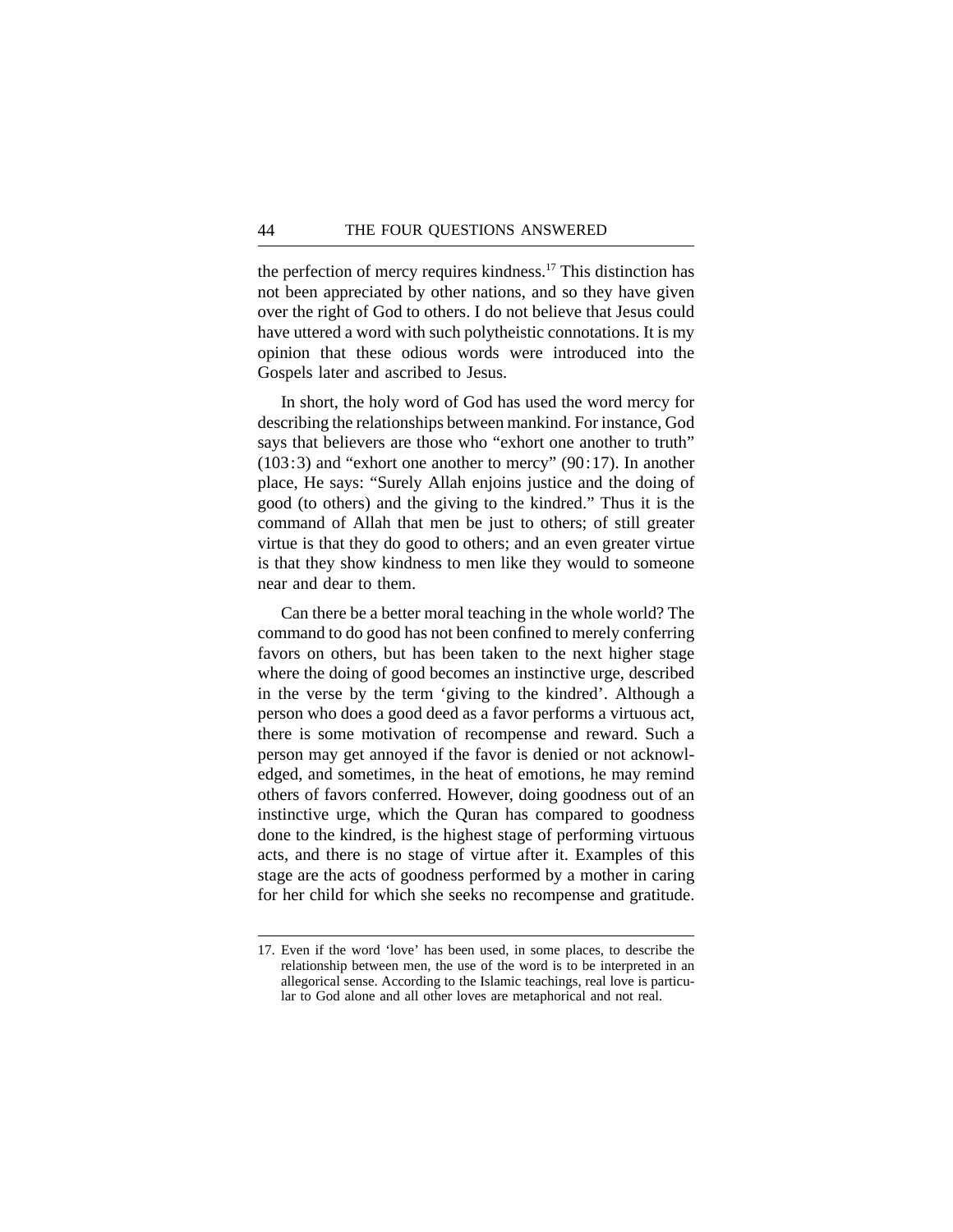## **Torah and Gospel devoid of these stages of man's duty to man.**

These are the three stages of man's duty to man (i.e., to do justice, to do good, and instinctive goodness) that the Quran has commanded. When we compare this with the Torah and the Gospel, we have to say, in all honesty, that they are devoid of this morally high level of teaching about the rights of man. How can we expect them to preach goodness, which is at the third level, when they do not even fully explain the first two stages?

Since the Torah was revealed only for the Israelites, and Jesus was sent only for the sheep of Israel, it is understandable that the Torah and the Gospel did not deal with justice and goodness toward outsiders. Instead, their commands were limited in scope to the Israelites. If these teachings were not constrained only to the Israelites, then why was it that when a gentile woman pleaded with Jesus and made her humble and sincere submissions, Jesus did not act mercifully toward her, but said that he was sent only for the Israelites.<sup>18</sup> When Jesus did not set an example of mercy and good treatment toward the gentiles, how can it be expected that his teachings would command acts of goodness toward non-Israelite nations. Jesus said very clearly that his ministry was not for other nations, and it would be futile to expect his teachings to contain instructions of merciful dealings toward other nations. Accordingly, the thrust of Jesus' teaching is toward the Israelites, as he did not consider himself authorized to give advise to any other. How could he then give a universal message of mercy? If the Gospels contain anything contrary to the teaching of Jesus that his preaching and sympathy were restricted to the Israelites, then such a statement has to be a later addition because of the obvious contradiction with the former statement.

<sup>18.</sup> Matthew, 15:24.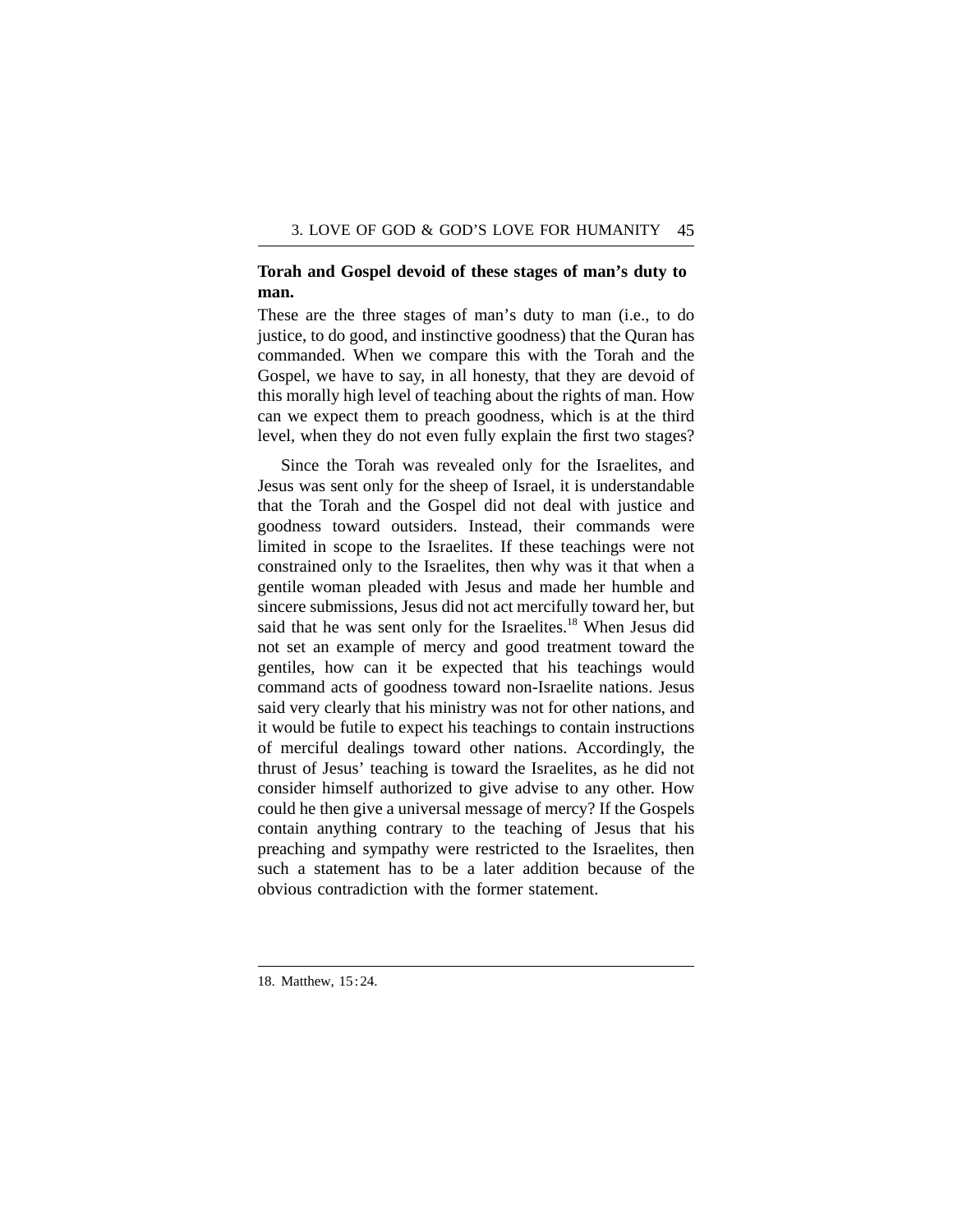#### **Unlike the Torah, teachings of the Quran are universal.**

Similarly, the Torah was directed toward the Israelites and its teachings also are directed only to the Jews. However, it was only the Quran that brought the universal message of justice, goodness and sympathy. God states: "Say: O mankind, surely I am the Messenger of Allah to you all" (7:158), and: "And we have not sent thee but as a mercy to the whole world" (21:107).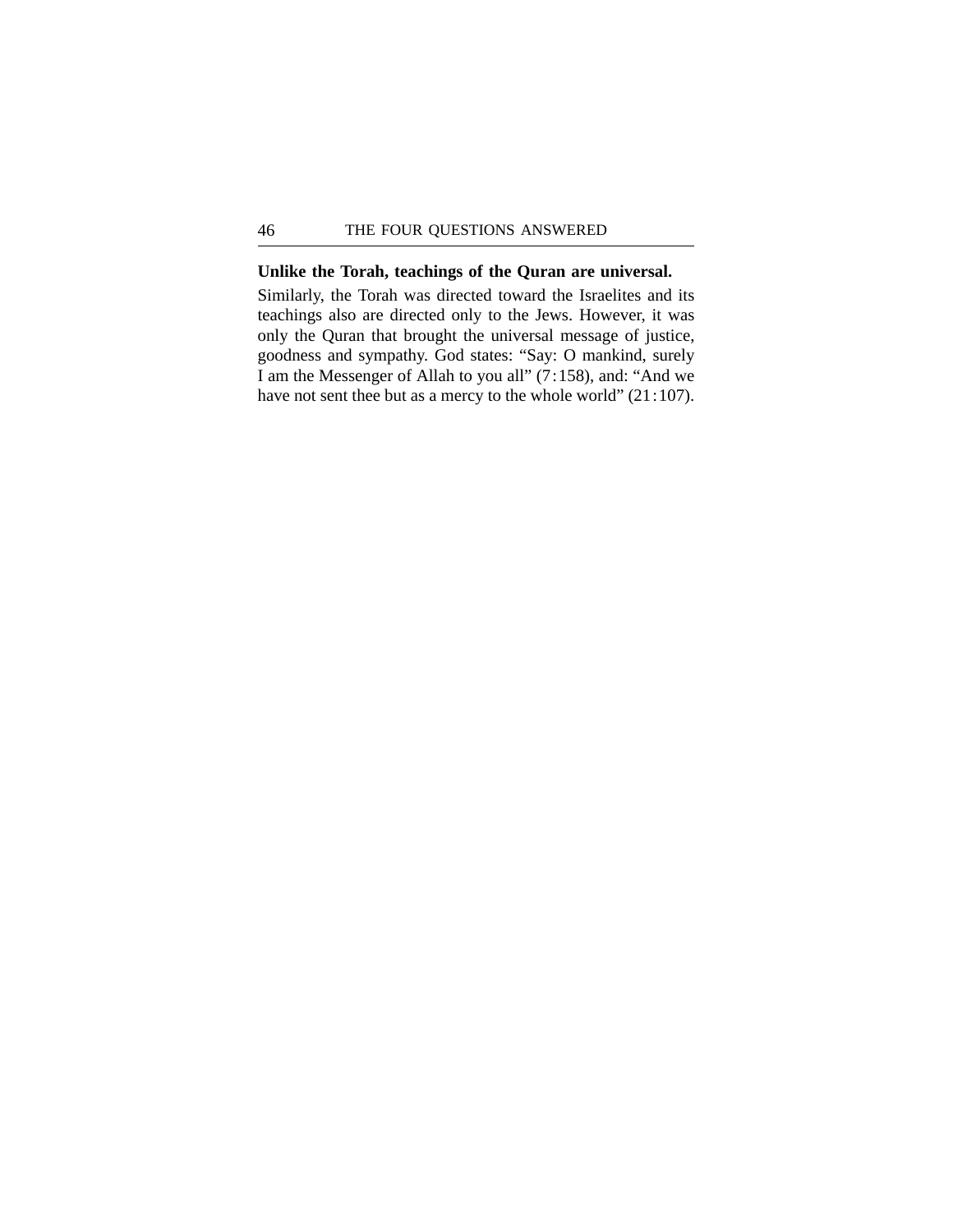# **4. Light of the founders of Islam and Christianity**

**Question:** *Christ said, "Come to me, you who are tired and weary, I will give you comfort," and, "I am the light, I am the way, the life and the truth." Did the Founder of Islam also make these or similar statements about himself?*

## **The answer**

## **Prophet Muhammad is the Light and the way to Allah.**

The Quran states very clearly:

"Say: If you love Allah, follow me: Allah will love you, and grant you protection from your sins." (3:30)

This promise, that Allah will make those who follow the Prophet His beloved, is a far superior statement than the preceding statements of Jesus because there is no better station in life then that of being the beloved of Allah. Who has a better right to call himself the Light then the one whom God certifies as the guide to His love? Consequently, Allah, Glory be to Him, has named the Prophet 'Light' in the Quran when He says: "Indeed there has come to you from Allah, a Light"  $(5:15)$ .

The statement, "Come to me, you who are tired and weary, I will give you comfort," is absurd. If by comfort is meant worldly comfort and freedom from restrictions, then this statement is certainly correct because, being a Muslim, requires the discipline of praying five times a day. A Muslim has to get up before sunrise for the morning prayer and perform ablution even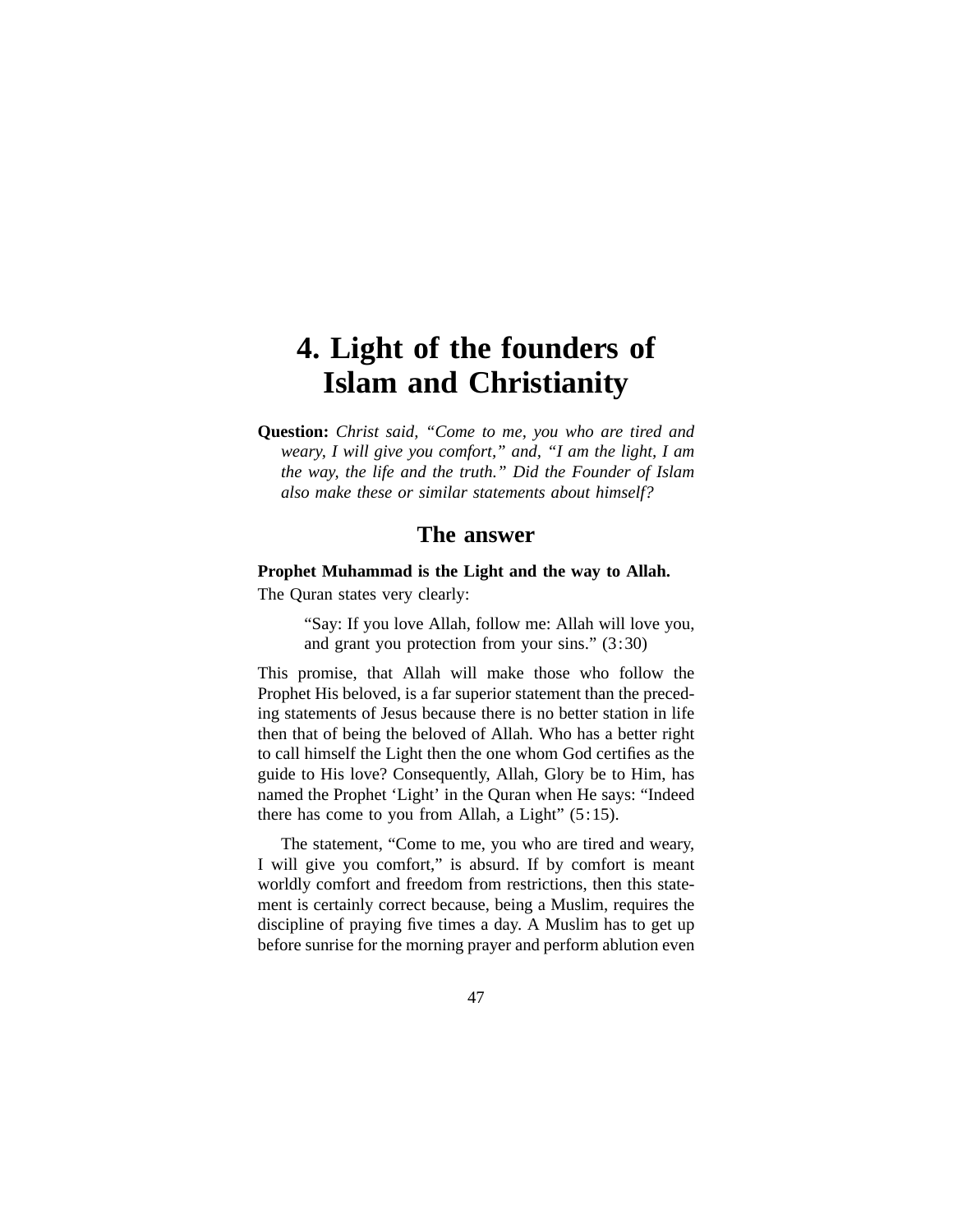when the water is freezing during the winter months. Five times during the day, he has to repair to the mosque for prayers, and spend part of the night, after getting up from sweet sleep, in the *tahajjud* prayer. He has to refrain from alcohols, intoxicants and looking at women outside the prohibited degree. Every year, he has to carry out God's command to fast for one month. In short, he has to strive with his wealth, body and life in the way of Allah.

When an unfortunate person, who was first a Muslim, converts to Christianity, he rids himself of this burden. Sleeping, eating, drinking wine, and bodily comfort become the objects of his life, and he is relieved of his former difficult obligations. He begins to live an animal existence where eating, drinking and unchaste bodily pleasures are his only pursuits.

If this is what is meant by giving comfort in the above statement of Jesus, then I admit that the Christians, by virtue of their unbridled existence, have much comfort in this temporary, inferior life. In fact, there is no parallel to it. Like a fly, they can alight on anything and like a swine, they can eat anything. The Hindus refrain from eating beef and the Muslims from eating pork, but the Christians can eat both without any restraint. How true is the saying, "Be a Christian and do whatever you like." The Torah has not only issued repeated injunctions against eating pork, but has prohibited even touching it, and has made it clear that this prohibition is for all times to come. But Christianity did not even forbid the eating of pig — an animal that was abhorred by all Prophets. I accept that the Bible portrays Jesus as drinking wine, but does it show anywhere that he ate pork? In fact, Jesus uses the analogy, "Do not cast your pearls before the swine". If pearls stand for the holy words then swine stands for defiled persons. This analogy bears clear testimony that Jesus considered the swine to be unclean because a relationship between the objects compared is a condition of the analogy.